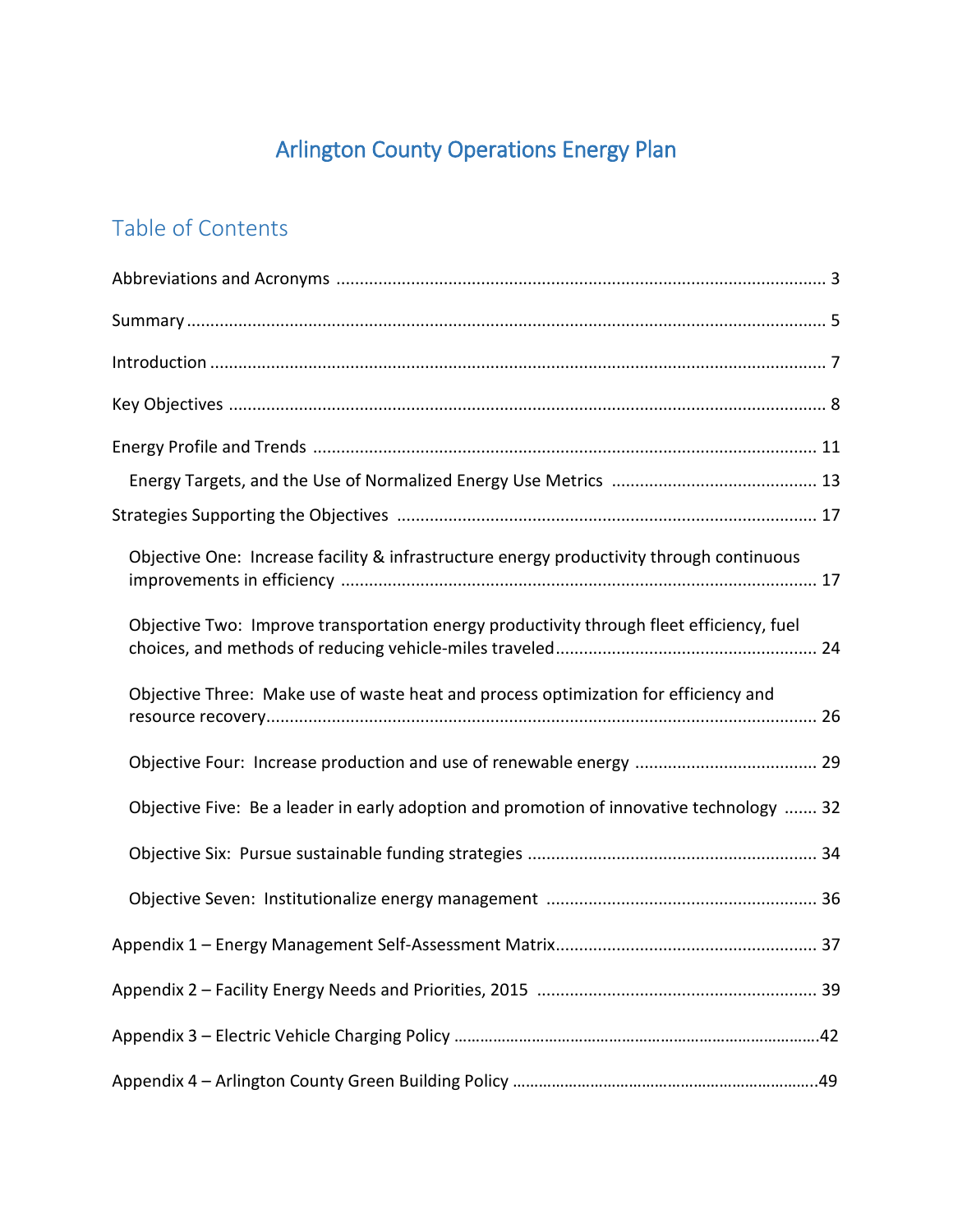This page intentionally blank.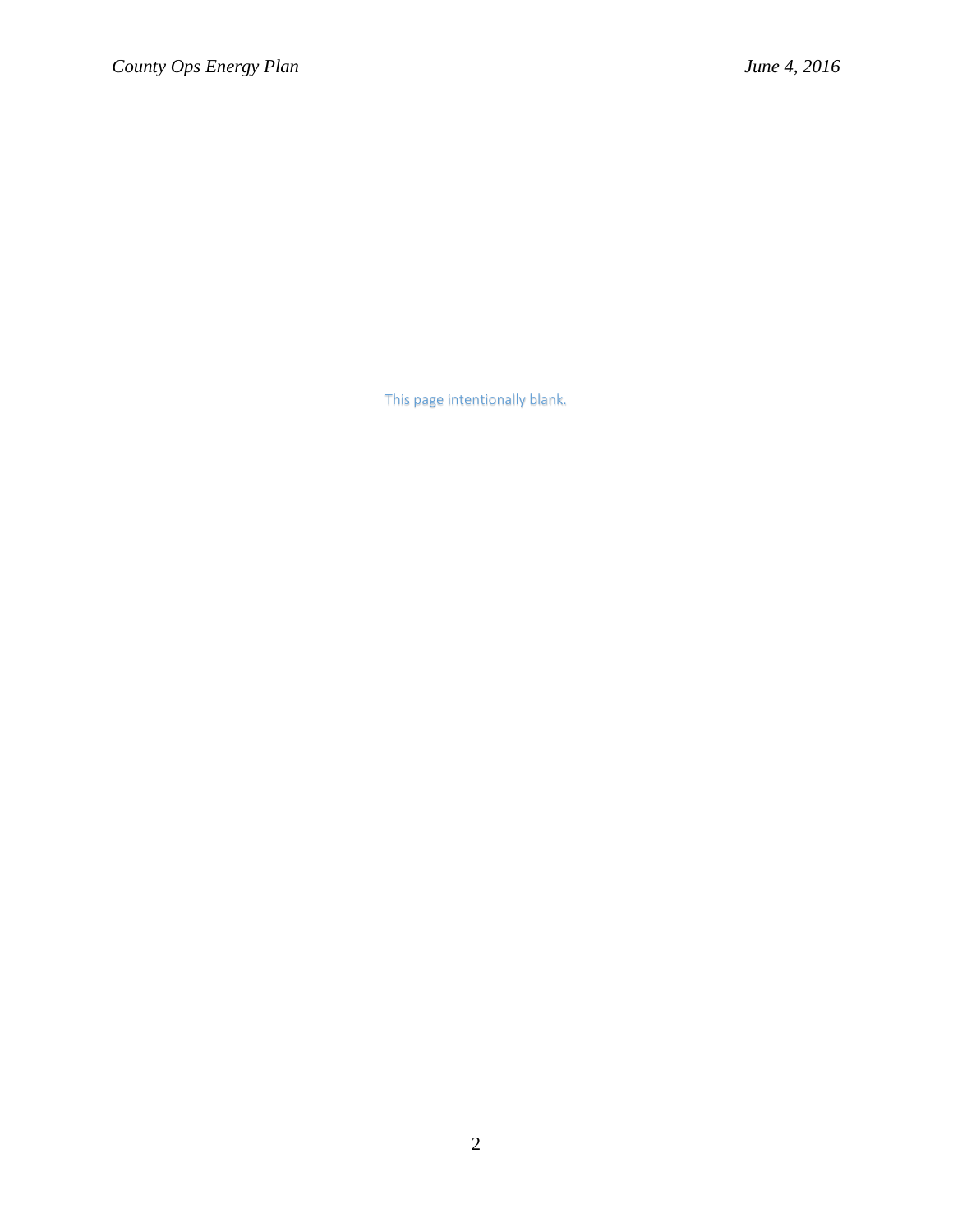## Abbreviations and Acronyms

AIRE – Arlington Initiative to Rethink Energy (formerly Arlington Initiative to Reduce Emissions)

APS – Arlington Public Schools

ART – Arlington Transit, the county bus service supplementing that of Metrobus

BBC – Better Buildings Challenge, a U.S. Department of Energy voluntary program

Btu – British thermal unit, a measure of heat equal to the amount of energy it takes to raise one pound of water by one degree Fahrenheit, also, the heat given by a common match flame

CEP – Arlington's Community Energy Plan

 $CO<sub>2</sub>e$  – carbon dioxide equivalent, wherein all greenhouse gas emissions are combined to a single metric; a pound of methane has about 20 times the heat-trapping capability as a pound of carbon dioxide, and so emissions of 1 pound of methane and 5 pounds of  $CO<sub>2</sub>$  would represent a total of 25 lbs  $CO<sub>2</sub>e$ 

- COEP County Operations Energy Plan
- EMIS energy management information system
- EPA U.S. Environmental Protection Agency

FOG – fats, oils, and grease

GHG – greenhouse gas. Carbon dioxide, methane, and other gases that accumulate in the atmosphere inhibiting radiant heat loss to space

HVAC – heating, ventilation, and air conditioning

ICLEI – formerly known as the International Council of Local Environmental Initiatives, this membership organization is known simply by its acronym, and sometimes as ICLEI-Local Governments for Sustainability

kW – kilowatt, a measure of instantaneous electric power

kWh – kilowatt-hour, an amount of electrical energy, as one kilowatt of power over a period of one hour. Equal to 3,412 British thermal units (Btu)

LED – light emitting diode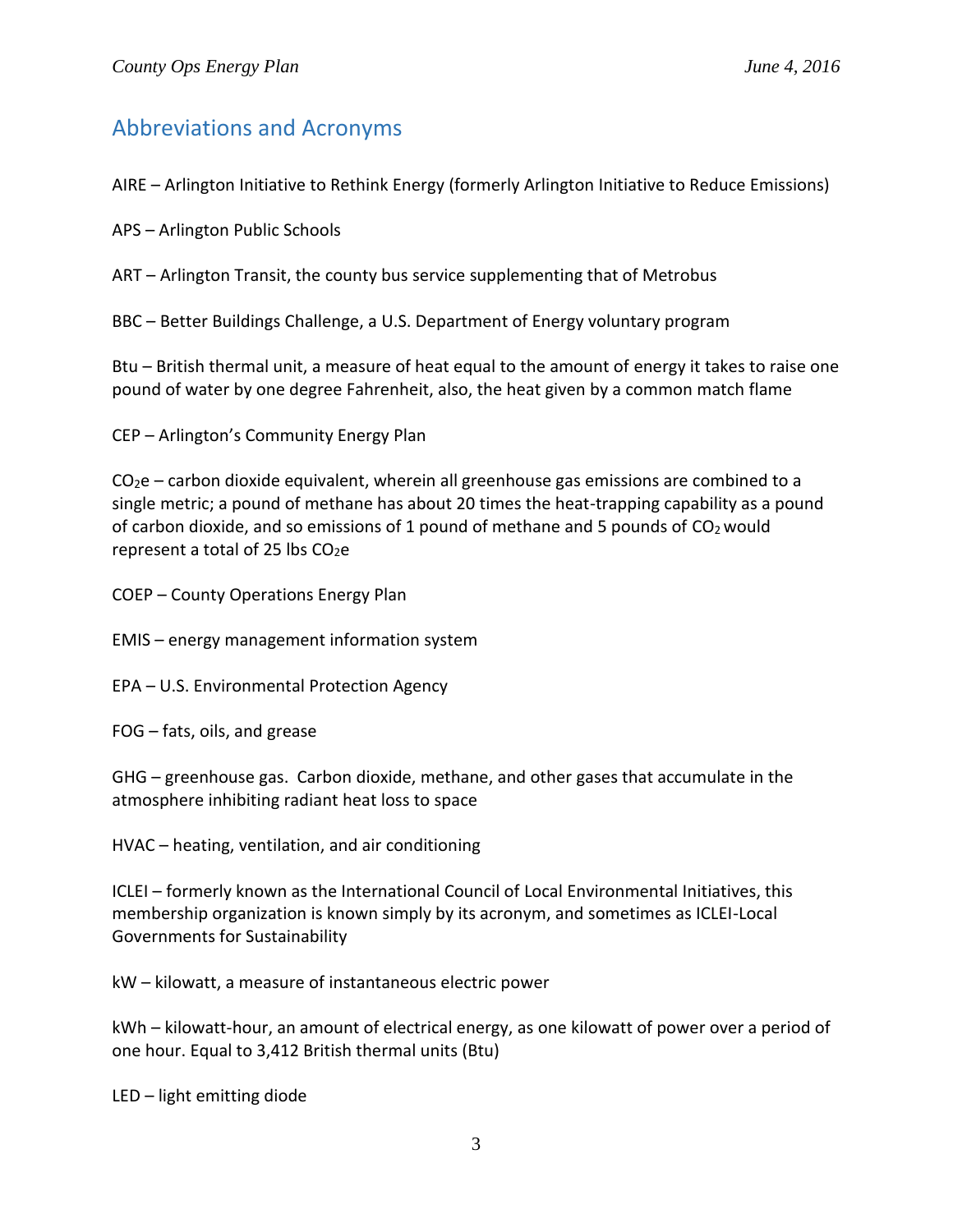LEED – Leadership in Energy and Environmental Design, the certification distinction provided by the U.S. Green Building Council (USGBC)

mt – metric ton (2206 lbs)

NZE – net-zero energy, a term used to describe a building designed and built to consume only as much energy as can be produced on site over the course of a year

therm – a unit of natural gas, equal to 100,000 Btu.

USGBC – United States Green Building Council

VMT – vehicle miles travelled

WRI – World Resources Institute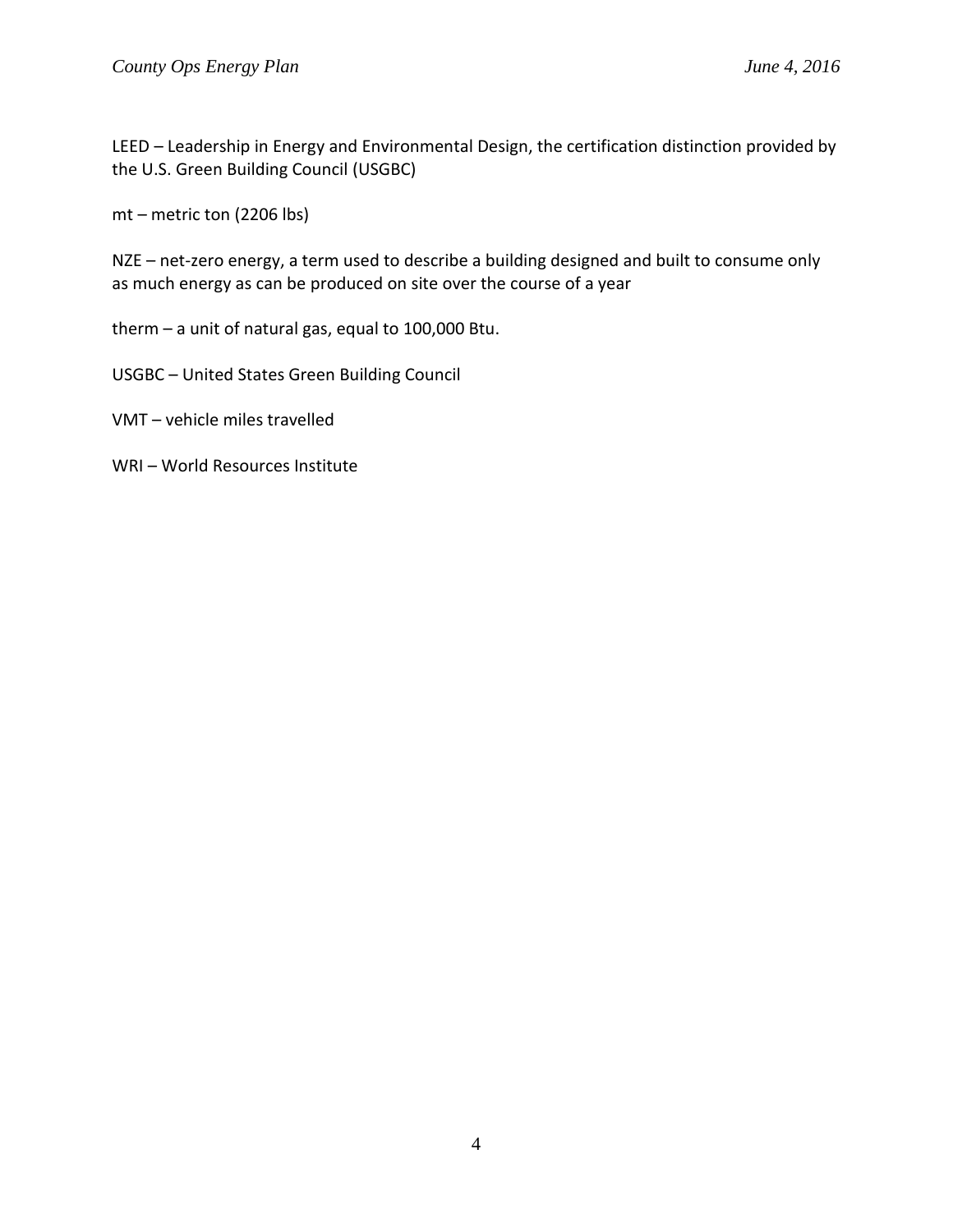## Summary

This County Operations Energy Plan (COEP) is a complement to the Community Energy Plan (CEP) adopted in June 2013 by the Arlington County Board as an element of the Comprehensive Plan. The CEP's long-term goal is to reduce greenhouse gas (GHG) emissions by more than 70 percent by the year 2050 (from a year 2007 baseline). Consistent with the CEP, this COEP identifies how the County and Schools can reduce GHG emissions by 25 percent by 2020 (from 2007), an interim goal on the way to a 76 percent reduction by 2050.

In 2007 the Arlington County Board established the Arlington Initiative to Rethink Energy (AIRE), an energy and climate action program, with a goal of a ten percent reduction in GHG emissions between 2000 and 2012. The County and Schools achieved and exceeded that goal, reducing net GHG emissions by 11 percent between 2007 and 2012. The CEP and this COEP are successors to that original AIRE goal, and the lessons learned from that program very much inform the plan that follows.

This Plan is intended to be a guide for managers and staff whose work influences the energy performance of County and School operations. This report outlines how the 2012 AIRE goal was achieved, and estimates how the 25 percent reduction in GHG emissions can be accomplished, even in the face of expected growth in the public services provided by County and Schools.

The COEP includes information on both Objectives and Strategies. Objectives are the COEP's goals, while the Strategies are the tools to use to meet the goals. There are seven key Objectives:

## COEP Objectives

- 1. Increase facility and infrastructure energy productivity through continuous improvements in energy efficiency,
- 2. Improve transportation energy productivity through fleet efficiency, fuel choices and methods of reducing vehicle miles traveled,
- 3. Make use of waste heat and process optimization for efficiency and resource recovery,
- 4. Increase production and use of renewable energy,
- 5. Be a leader in early adoption and promotion of innovative technology,
- 6. Pursue sustainable funding strategies, and
- 7. Institutionalize energy management.

The importance of setting goals cannot be overstated. When the AIRE target was announced in 2007, it was not clear whether or how the County would achieve it. When the County joined the U.S. Department of Energy's [Better Buildings Challenge,](http://betterbuildingssolutioncenter.energy.gov/) it was not clear whether or how that program's 20 percent improvement in efficiency would be achieved. The County is on track and expecting to meet that goal as well.

The climate crisis makes progress on energy and GHG emissions imperative. This Plan will guide the County and Schools to make that progress. One important area of discussion below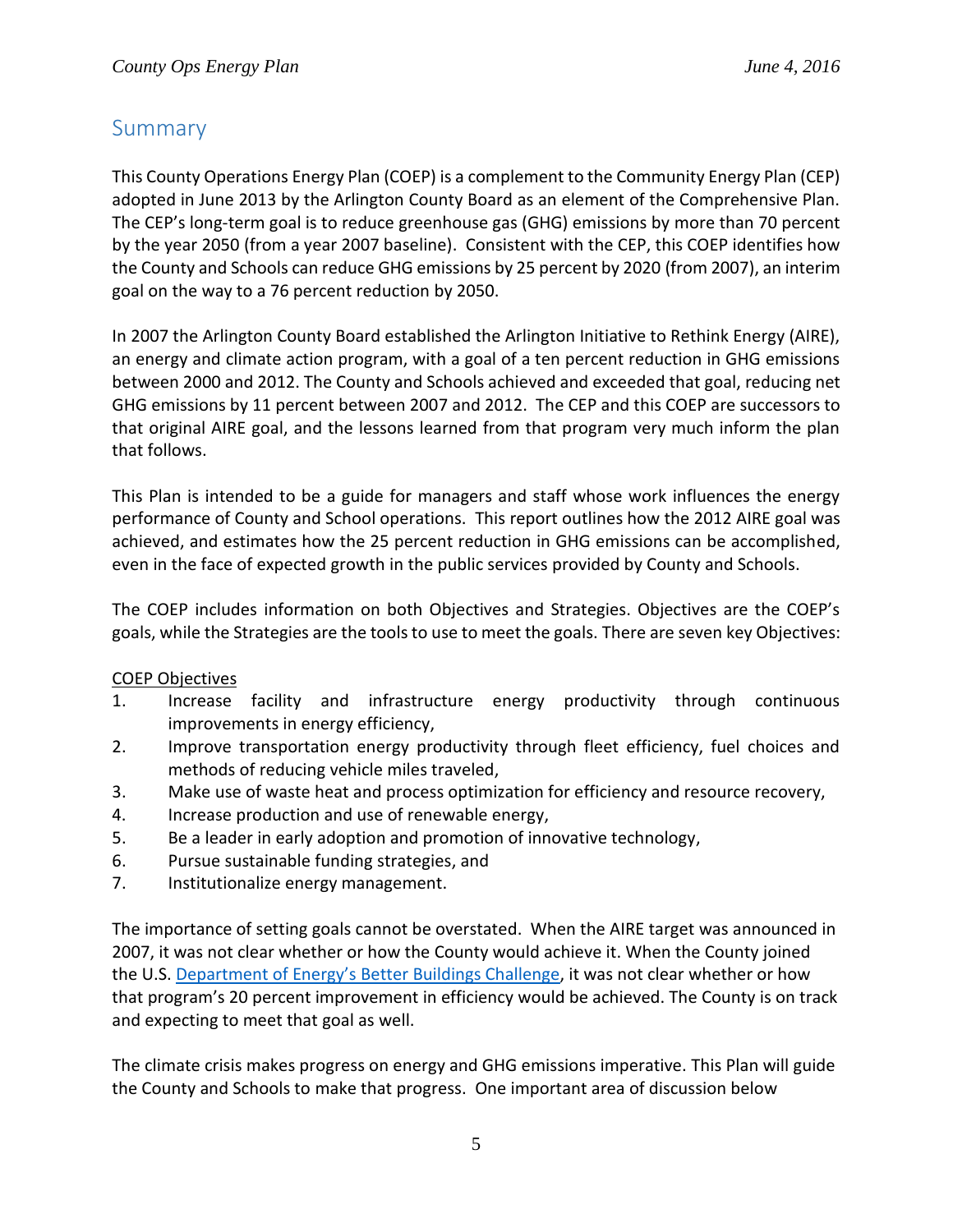concerns how and when to normalize energy consumption and greenhouse gas emissions to units of output, activity, or population. Although the key long-term community goal in the CEP is normalized based on population (i.e. carbon emissions per person), this COEP embraces targets for absolute reductions in carbon emissions, not normalized per unit of output or population. The best explanation for this approach is that energy and carbon are most commonly adjusted for population at the community scale, but at a smaller institutional scale, absolute energy and carbon emissions are most relevant.

This Plan was prepared mostly by AIRE staff, with substantial input and review by an interdepartmental work group including representatives from all aspects of Environmental Services, Parks and Recreation, Human Services, Technology Services, Fire, Libraries, Office of the Sheriff, Office of Emergency Management, and Arlington Public Schools.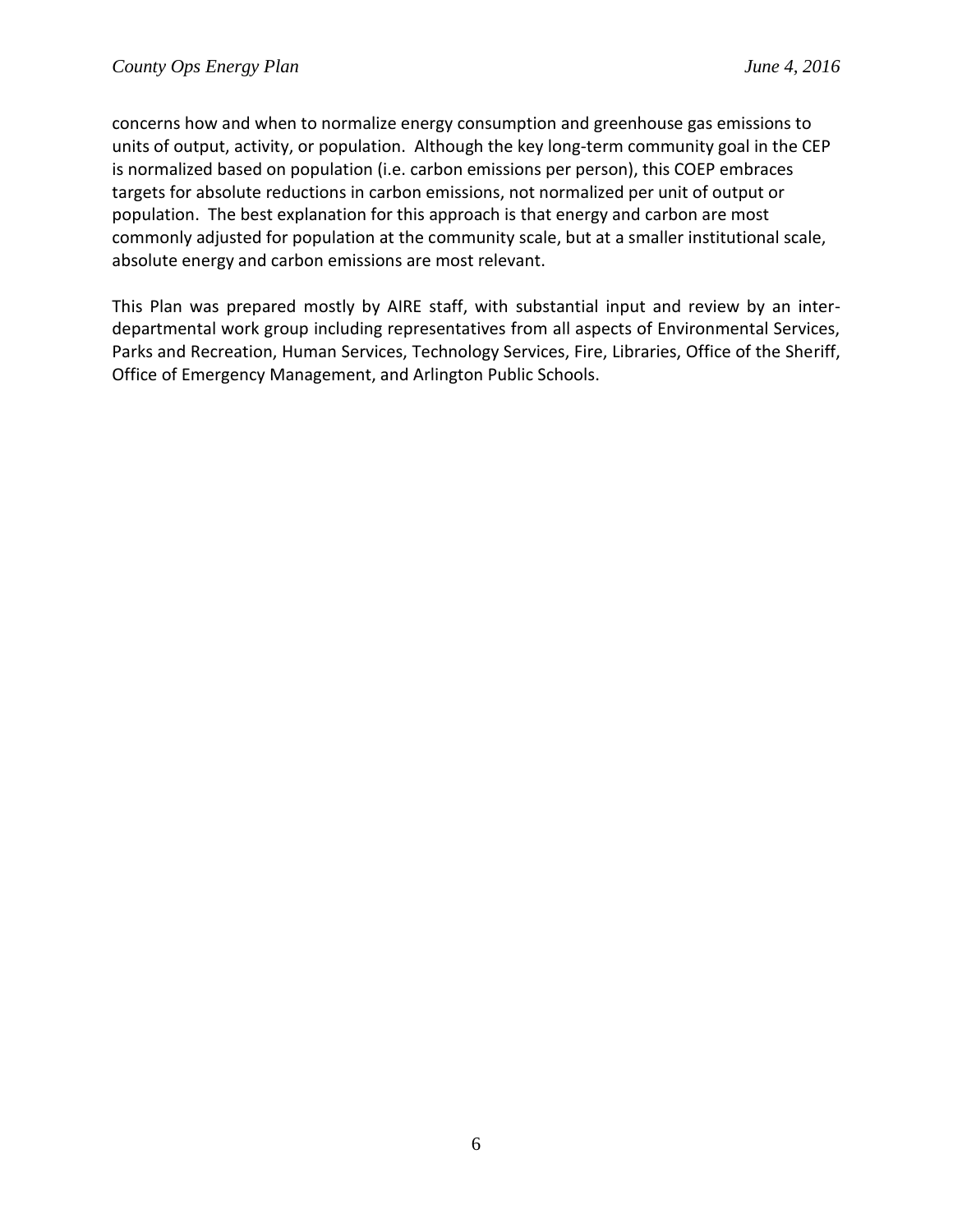## **Introduction**

Arlington County Government and Arlington Public Schools are leaders in reducing energy use throughout their operations, reducing operating costs, tracking energy use and making that information public, cutting pollution, and meeting more energy needs with local renewable resources. Energy use in county operations has a substantial cost to taxpayers – over \$16 million in Fiscal Year 2014 (1.5 percent of total expenditures) – and reducing this expense will contribute to the County's ability to maintain critical services.

This County Operations Energy Plan (COEP) is a complement to the [Community Energy Plan](http://environment.arlingtonva.us/energy/community-energy-plan-cep/) (CEP) adopted in June 2013 by the Arlington County Board as an element of the Comprehensive Plan. Implementing the CEP will improve Arlington's economic competitiveness and energy reliability, while advancing Arlington's environmental commitment. The CEP long-term goal is to reduce greenhouse gas (GHG) emissions by more than 70 percent, to three (3) metric tons of carbon dioxide equivalent ( $CO<sub>2</sub>e$ ) per capita per year by 2050. The CEP includes a goal to reduce emissions from County government activities by 76 percent by 2050, with a first interim target of a 25% reduction by 2020. Activities by Arlington County Government and Arlington Public Schools are addressed in this COEP.

The CEP calls for the County to improve energy productivity with a prioritization framework:

- 1. Increase the energy efficiency of buildings, vehicles, and infrastructure,
- 2. Use of waste or excess heat,
- 3. Use of renewable sources of energy,
- 4. Use distributed energy generation close to points of energy use.

Within this framework further prioritizations are employed. The guiding notion is that by addressing measures in a stepwise manner, the largest capital expenditures can be reduced by right-sizing the equipment to serve reduced energy loads. For example, increasing energy efficiency in buildings typically follows a progression from simple conservation behavior (e.g. turning off lights) to operational improvements in scheduling of equipment, to retrofits of lighting and smaller equipment, then optimizing the HVAC distribution system including motors, and lastly upgrading central equipment such as boilers, chillers, and rooftop units.

Similarly, the use of waste heat can be as simple as capturing heat created by refrigeration equipment and using it to heat water, or as large as a multi-building district heating system using waste heat from a power plant.

This 2015 COEP provides a roadmap for achieving the goals set in the CEP for government activities. This effort builds upon years of efforts and success where the County has improved buildings' energy efficiency, increased the use of fuel-efficient vehicles and alternative fueled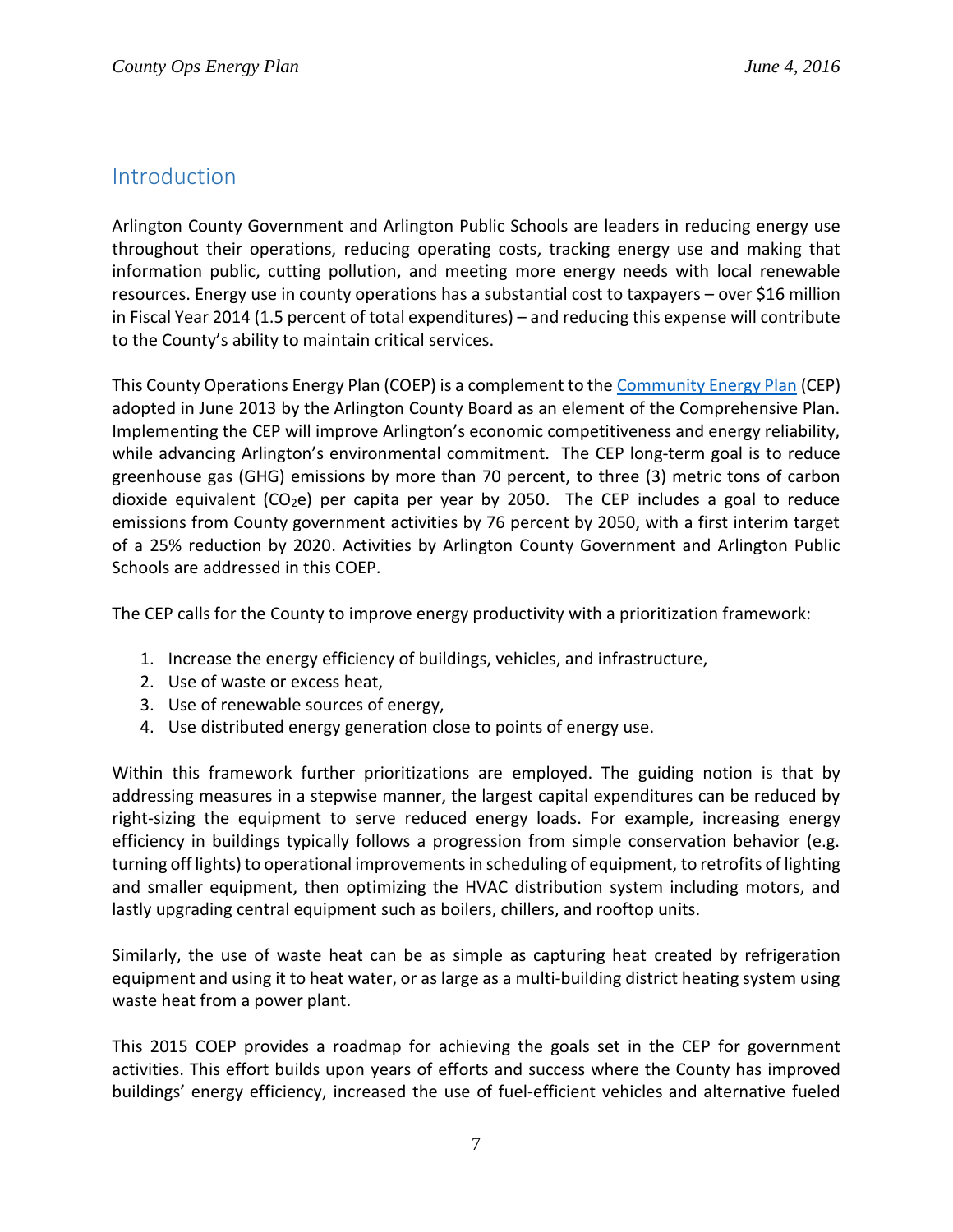vehicles, pursued use of advanced technologies and processes in County infrastructure, and expanded the use of renewable energy.

The economics of energy and the field of energy technology are advancing rapidly. This COEP will be updated as needed to reflect and incorporate advances as well as changes in availability and cost of fuels—both traditional and alternative—and innovations in sustainable development practices. COEP updates will also be informed by the County's actual performance in meeting goals and performance indicators for improving energy efficiency, using and producing alternative energy, and reducing GHG emissions.

Execution of this County Operations Energy Plan will be a County-wide effort and responsibility. All departments and divisions of Arlington County government and Arlington Public Schools should be strongly encouraged to save energy and to obtain more of the energy they need from renewable resources where appropriate. One strategy described below recommends incentivizing energy-smart behavior and ideas by employees.

Preparation of this Plan involved some introspection of current practices. The federal ENERGY STAR program provides a self-assessment tool for institutional energy management. County staff completed this self-assessment, presented in Appendix 1. This Plan seeks to fulfill the opportunities for improvement noted in the self-assessment tool.

## Key Objectives

The headline goal of the COEP, from the Community Energy Plan, is to improve energy productivity such that net greenhouse gas (GHG) emissions from County operations fall by 76 percent by 2050, from a 2007 baseline, with intermediate GHG emission reductions out to 2050 as shown in Table 1:

| opverminent and radiic sensors, operations, 2007 2000 |                               |                      |  |  |  |  |  |  |  |
|-------------------------------------------------------|-------------------------------|----------------------|--|--|--|--|--|--|--|
|                                                       | <b>GHG Emissions</b>          | <b>GHG Emissions</b> |  |  |  |  |  |  |  |
|                                                       | CO <sub>2</sub> e metric tons | % change from 2007   |  |  |  |  |  |  |  |
| 2007 baseline                                         | 93,575                        |                      |  |  |  |  |  |  |  |
| 2020 target                                           | 70,181                        | 25 percent reduction |  |  |  |  |  |  |  |
| 2030 target                                           | 50,531                        | 42 percent reduction |  |  |  |  |  |  |  |
| 2040 target                                           | 40,237                        | 59 percent reduction |  |  |  |  |  |  |  |
| 2050 goal                                             | 20,587                        | 76 percent reduction |  |  |  |  |  |  |  |

## Table 1. Baseline and Target Net GHG Emissions from Arlington County (Government and Public Schools) Operations, 2007 - 2050

This first COEP focuses on achieving the 2020 target, with some consideration of preparing to meet the 2030 target.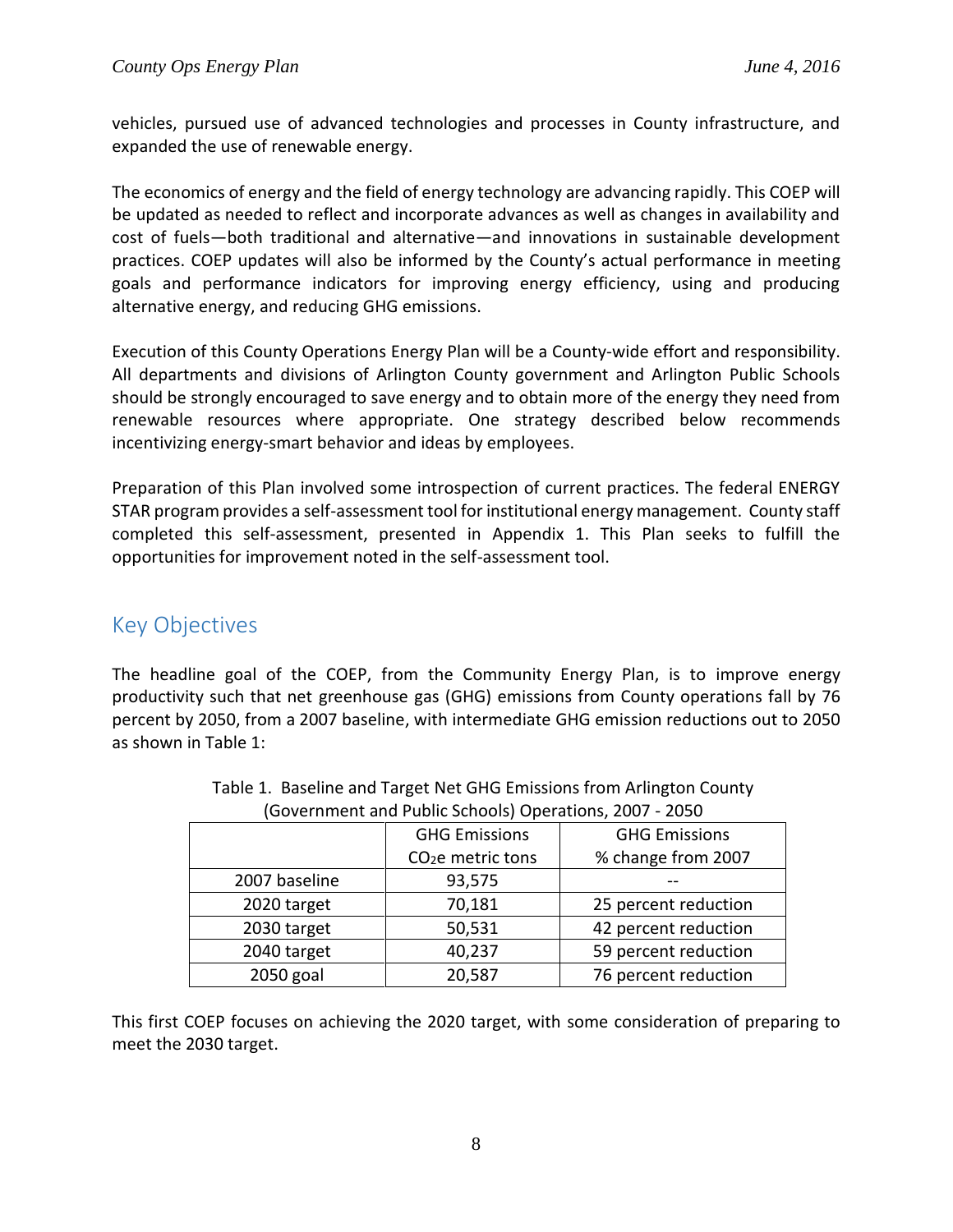The success in meeting the 2012 AIRE goal of a 10 percent reduction in County government and APS GHG emissions from 2000 to 2012 is instructive for the present goal. Not only did Arlington exceed the 10 percent reduction goal from 2000 to 2012, the County and APS beat the goal from a 2007 baseline as well (see Table 2), despite a growth in services.

| <b>Sector / Reduction Opportunity</b>        | 2007     | 2012     | % Change<br>2007-2012 |
|----------------------------------------------|----------|----------|-----------------------|
| <b>Total Government Activity Emissions</b>   | 61,382   | 57,455   | $-2.8%$               |
| (-) Green Power Purchases                    | $-2,292$ | $-5,256$ | n/a                   |
| (-) Carbon Offset Purchases                  | 0        | $-11$    | n/a                   |
| (-) ART Bus Program Credits                  | $-258$   | $-643$   | n/a                   |
| <b>Net Government Activity Emissions</b>     | 58,832   | 51,545   | $-12.4%$              |
| <b>Total School Emissions</b>                | 34,742   | 33,827   | $-2.6%$               |
| (-) Green Power Purchases                    | 0        | $-1,452$ | n/a                   |
| <b>Net School Emissions</b>                  | 34,742   | 32,376   | $-6.8%$               |
| <b>Total Government Operations Emissions</b> | 96,125   | 91,282   | $-5.0%$               |
| (-) Green Power Purchases                    | $-2,292$ | $-6,708$ | n/a                   |
| (-) Carbon Offset Purchases                  | 0        | $-11$    | n/a                   |
| (-) ART Bus Program Credits                  | $-258$   | -643     | n/a                   |
| <b>Net Total Operations Emissions</b>        | 93,575   | 83,291   | $-11.0\%$             |

## Table 2. Total and Net Emissions from Arlington County Operations, by Inventory Year (mtCO<sub>2</sub>e)

*Source*: Government Operations Greenhouse Gas Inventory for Arlington County, Virginia 2012, prepared by SAIC for Arlington County Department of Environmental Services, May 2013.

The 2015 COEP Plan focuses on the following seven key objectives for reducing energy use and GHG emissions by Arlington County government and school operations, and improving energy assurance and resilience in those operations. Strategies for achieving each objective are outlined later in this plan.

## Objective 1. Increase facility and infrastructure energy productivity through continuous improvements in energy efficiency

Efforts to improve efficiency and save money must be integrated within all aspects of County and APS operations. Routine review of energy performance data and periodic energy assessments will inform decisions and direct actions to improve operations. These reviews drive future retrofits for energy savings.

Objective 2. Improve transportation energy productivity through fleet efficiency, fuel choices and methods of reducing vehicle miles traveled.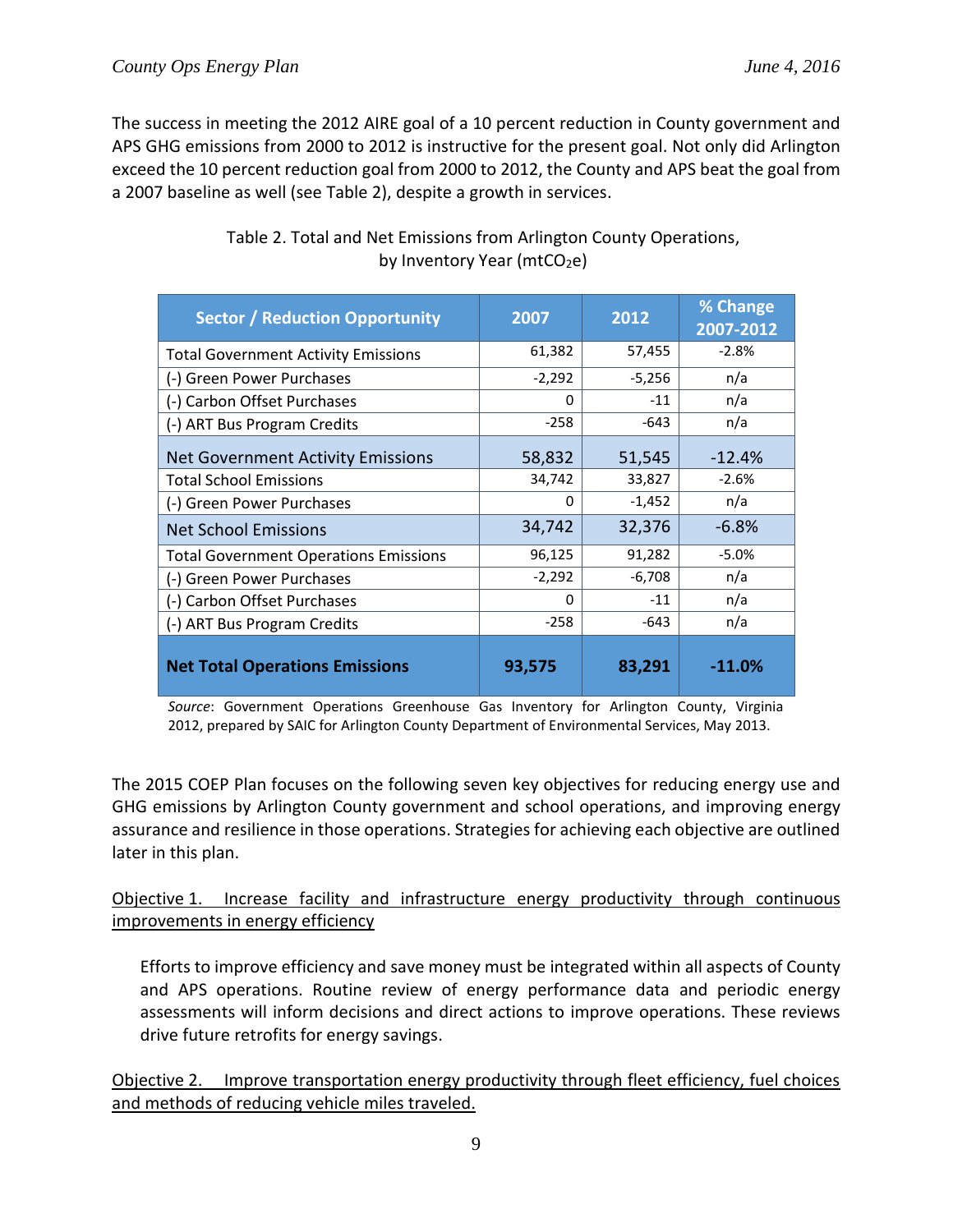The County's fleet must provide for transportation needs for employees. Such a fleet should be energy efficient, incorporating the latest vehicle technologies and using practices that reduce idling, route vehicles efficiently, and avoid unnecessary trips.

## Objective 3. Make use of waste heat and process optimization for efficiency and resource recovery

Thermal energy (heat) is a common byproduct of energy use, but is usually discarded. Recycling waste heat for other activities through heat pumps, heat exchangers and other engineering solutions can generate savings out of waste. Facilities like the County's wastewater treatment plant offer tremendous resource recovery opportunities for energy savings, energy production, and financial gain through process optimization and recovery of energy embedded in the wastewater stream. In addition, project designers for new County and School building projects should consider the feasibility of combined heat and power (CHP) and small-scale integrated thermal energy systems.

## Objective 4. Increase production and use of renewable energy

The cost of solar energy has plummeted and there are many opportunities to substantially increase County and APS use of solar photovoltaic (PV) and solar thermal energy in buildings. Solar PV aids energy resilience at the macro scale by shaving grid peak load, and it also furthers local energy resilience when combined with rapidly-evolving energy storage technologies.

## Objective 5. Be a leader in early adoption and promotion of innovative technology

The County can help build a green economy and reduce government and community energy use by helping to test and support adoption of innovative energy technologies. Advanced technology is rapidly changing the economics and feasibility of profound improvements in energy productivity, from LED lighting and the Internet-of-Things to advanced battery storage and fuel cell technologies. Embracing new technology has been and will continue to be a critical strategy component in meeting the County's ambitious energy goals.

## Objective 6. Pursue sustainable funding strategies

Meeting the County's energy targets will require a commitment to funding. Smart, consistent reinvestments in County and APS facilities will achieve these energy and GHG goals while improving the assets critical to public service. Certain administrative policies can help streamline energy payments and potentially provide more options for funding projects throughout County and APS activities. In addition to internal funding streams and mechanisms, the County should consider outside funding sources to maximize progress towards its goals.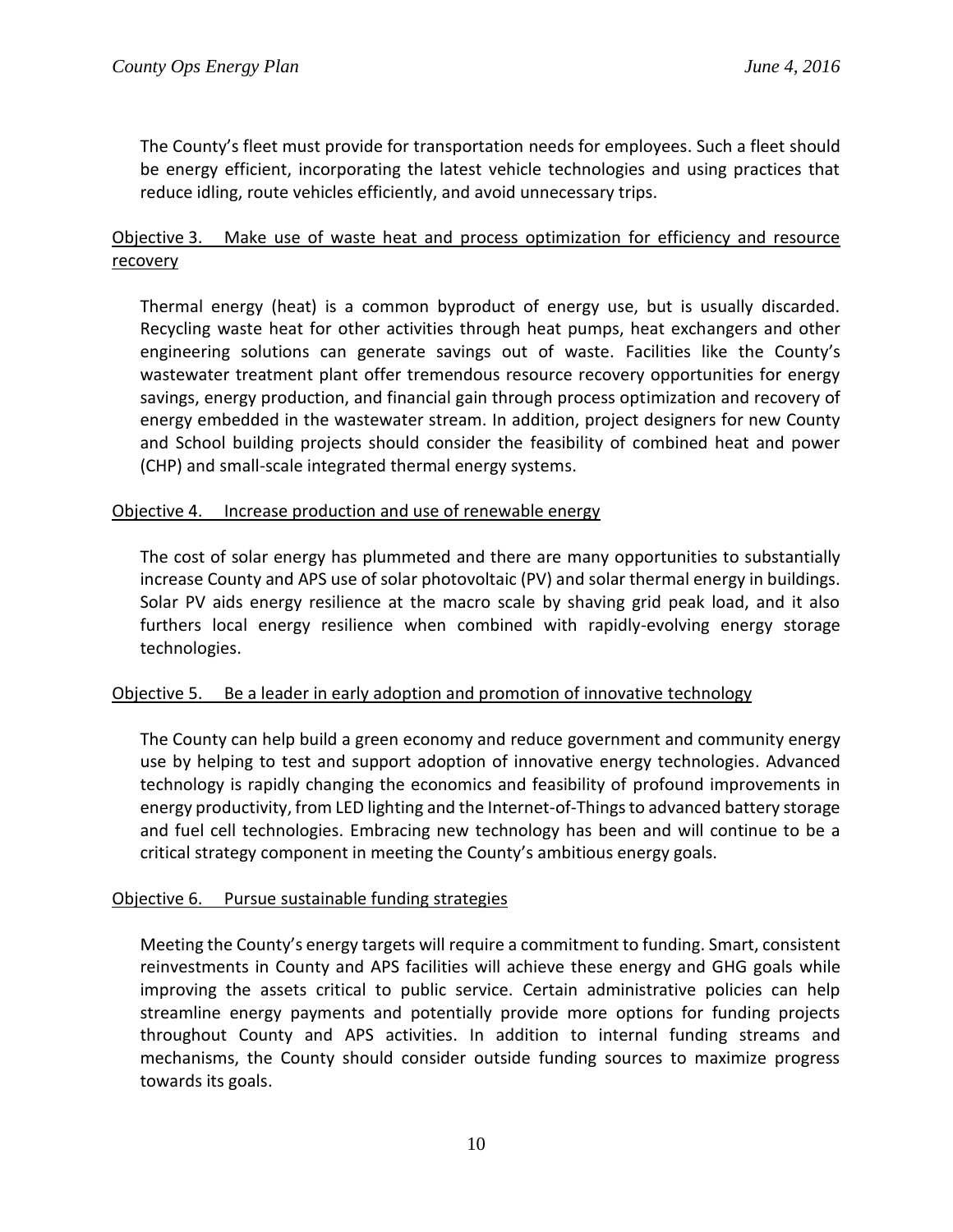## Objective 7. Institutionalize energy management

Many of the Strategies identified in this Plan will be most effectively implemented with improved coordination between the staff who focus on energy issues and other professionals who make decisions affecting energy use in the course of their daily duties, although energy is not the focus of their work. The primary focus of this Objective is establishing a permanent interdepartmental workgroup across County and Schools staff, to meet quarterly on energy topics.

## Energy Profile and Trends

Energy use by County and APS activities span a broad range of uses and purposes, totaling nearly 900 billion Btu annually (about as much as 9,000 homes). As a group, APS buildings consume 37 percent of the total while County buildings consume 27 percent (see Figure 1).



Figure 1. Energy Use by County and APS Sector, 2014

The wastewater treatment plant is the single largest energy user in County operations, consuming 13 percent of all energy used by the County and APS (the water distribution and wastewater collection systems add another 1 percent, for a total water utility share of 14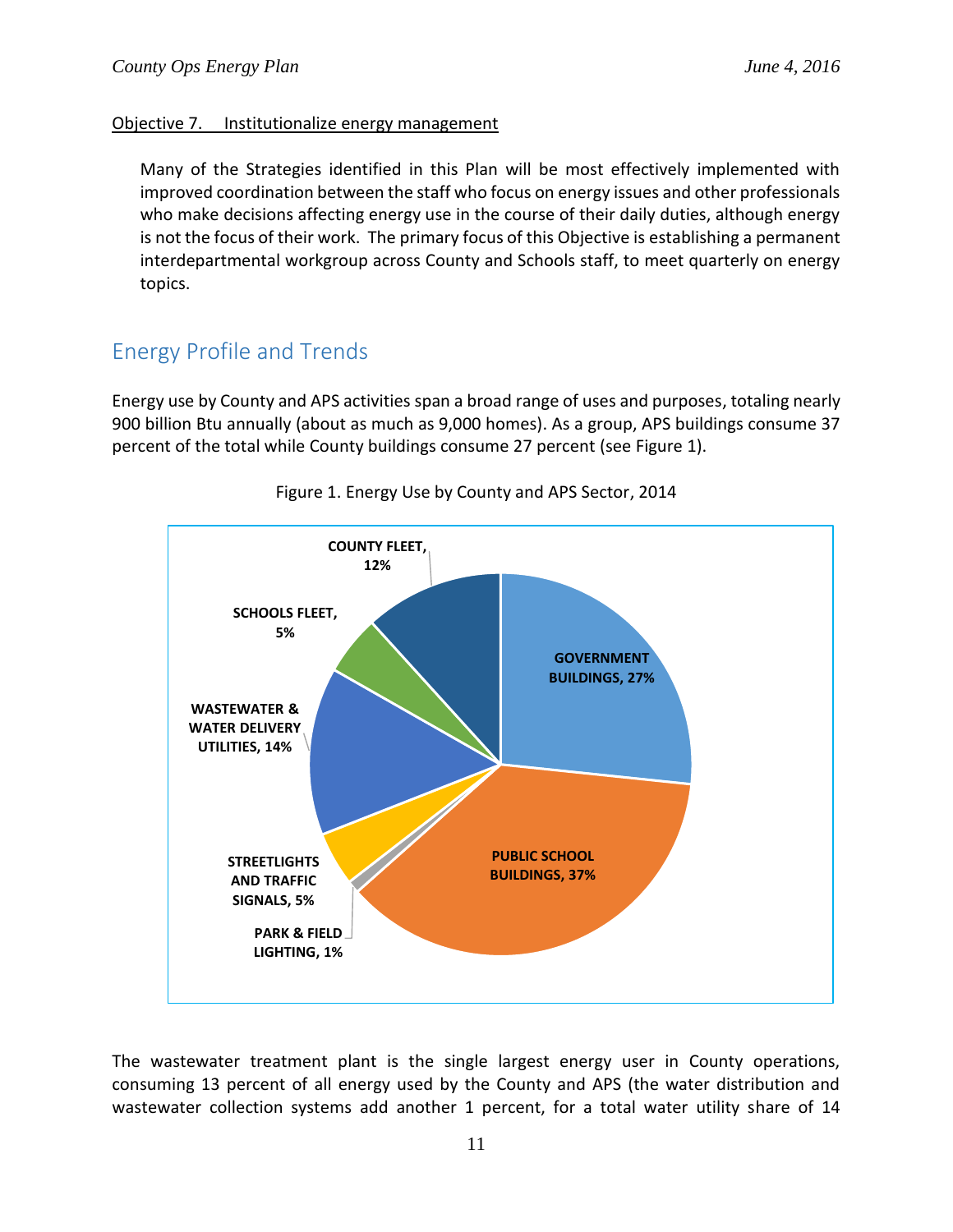percent). Total energy use by County and APS activities have grown 11 percent since 2007 even with efficiency improvements, due to growth in public services provided, such as increased bus routes and new facilities. However, net GHG emissions have fallen by 11 percent due to changes in fuel mixes in transportation and electricity, as well as the purchase of renewable energy credits and carbon offsets.

APS facilities are the fastest growing major segment of the County's energy use due to rapid expansion of new buildings, including relocatable trailers. (Fuel use for the Arlington Transit fleet is growing quickly as well, but the ART fleet is only six percent of the total operations energy use.) Growth in APS facilities will continue to increase in response to a growing school population, which poses a significant challenge to our energy and GHG goals. Arlington government facilities will also continue to increase over the next five to 10 years, with new community centers, fire stations, storage facilities, along with growth in the transportation and water infrastructure to meet the needs of Arlington's increasing population.

Electricity is the single largest fuel type consumed in County and APS buildings (Figure 2). Electricity is the most expensive fuel type on a per-Btu basis, and therefore electricity costs are over 80 percent of the total energy bill for the County and APS.



Figure 2. Energy Use by Fuel Type, County and APS, 2014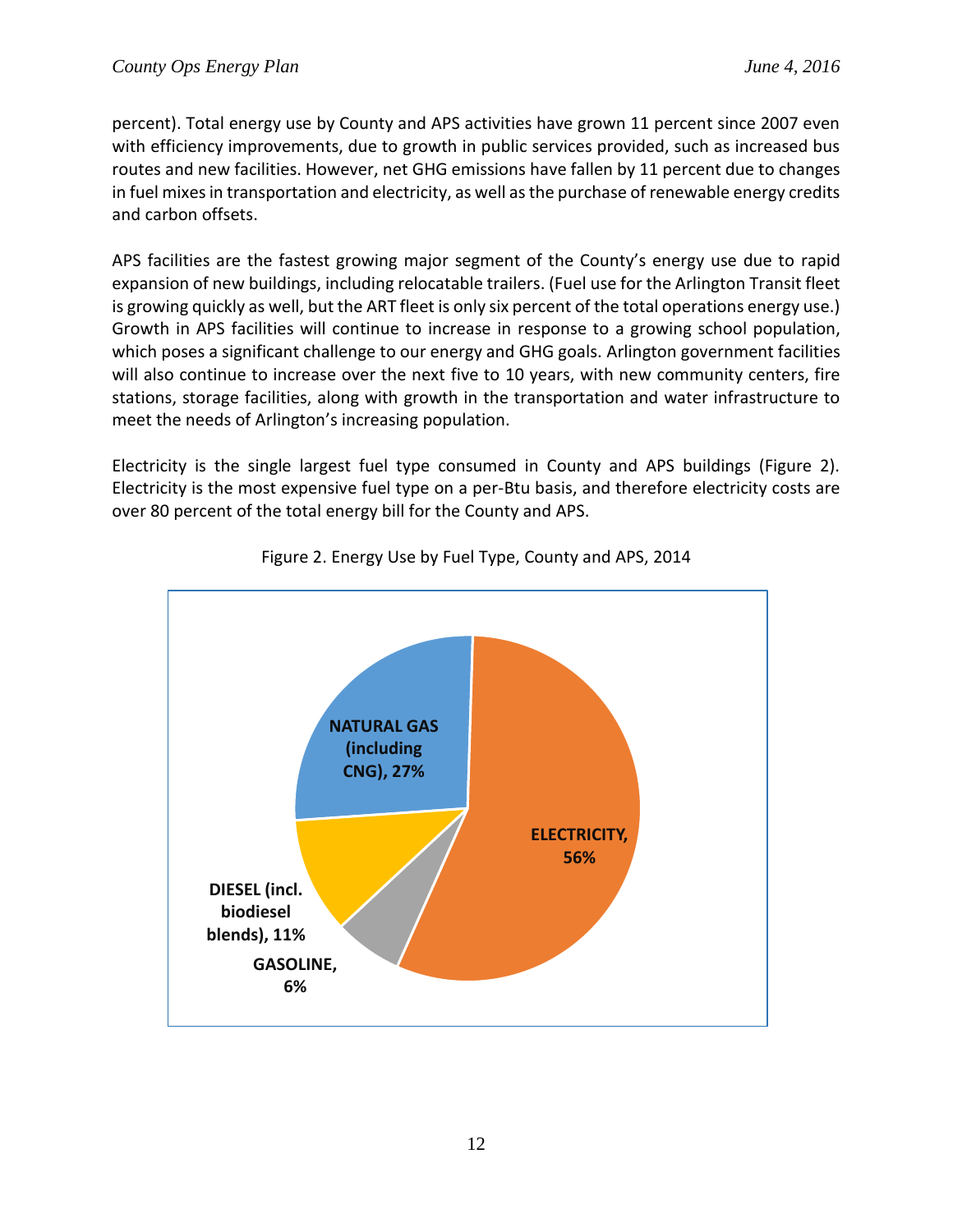Despite expanding government services and school facilities, Arlington has reduced net GHG emissions in recent years. Arlington exceeded the original AIRE target of a ten percent reduction in GHG emissions between 2000 and 2012 using a mix of complementary approaches:

- Improvements in energy efficiency in buildings, water pumping, wastewater treatment, and transportation infrastructure,
- Switching to biodiesel in heavy-duty vehicles and adding hybrid vehicles to the fleet,
- Improvements in the emissions rate from electricity purchased from the grid,
- The use of on-site renewable energy, and
- Purchases of green power and carbon offsets.

## Energy Targets, and the Use of Normalized Energy Use as Metrics

This COEP sets out to achieve GHG reduction goals in the CEP. Due to the variety of energy-using sectors and the multiple factors that affect GHG emissions, it is helpful to examine how energy use is counted and affected in sectors separately.

GHG emissions are driven by a combination of the number of energy-using things, the amount of energy the thing consumes for a given purpose, and the GHG emission rate of the energy used for those purposes. One way to view this is:

GHG emissions = (Services provided)  $\times$  (Energy use per service provided)  $\times$  (GHG emissions per unit of energy)

*Services provided* are the goods and services provided by the County and Schools. Generally speaking, these public services will grow with a growing population and increasing resident needs. This indicator can take the form of the number of County and APS buildings; the building area of those facilities; the miles traveled by County and APS vehicles performing services; the volume of water delivered or wastewater treated; etc.

*Energy use per service provided* is an indicator of efficiency. Some of these measures, such as 'miles per gallon' are widely understood. There are different efficiency indicators for different energy end uses and functions. Generally accepted measures include energy per square foot for buildings, and energy per thousand gallons treated for wastewater treatment plants. In addition, normalization for weather is commonly used to compare heating and cooling energy use yearto-year.

*GHG emissions per unit of energy* is determined by the choice of fuel for an energy service. For example, a gallon of biodiesel produces fewer GHG emissions than a gallon of petroleum diesel; solar photovoltaic electricity produces zero GHG emissions whereas grid electricity emits varying GHG amounts depending on the fuel mix used by utilities to generate the power.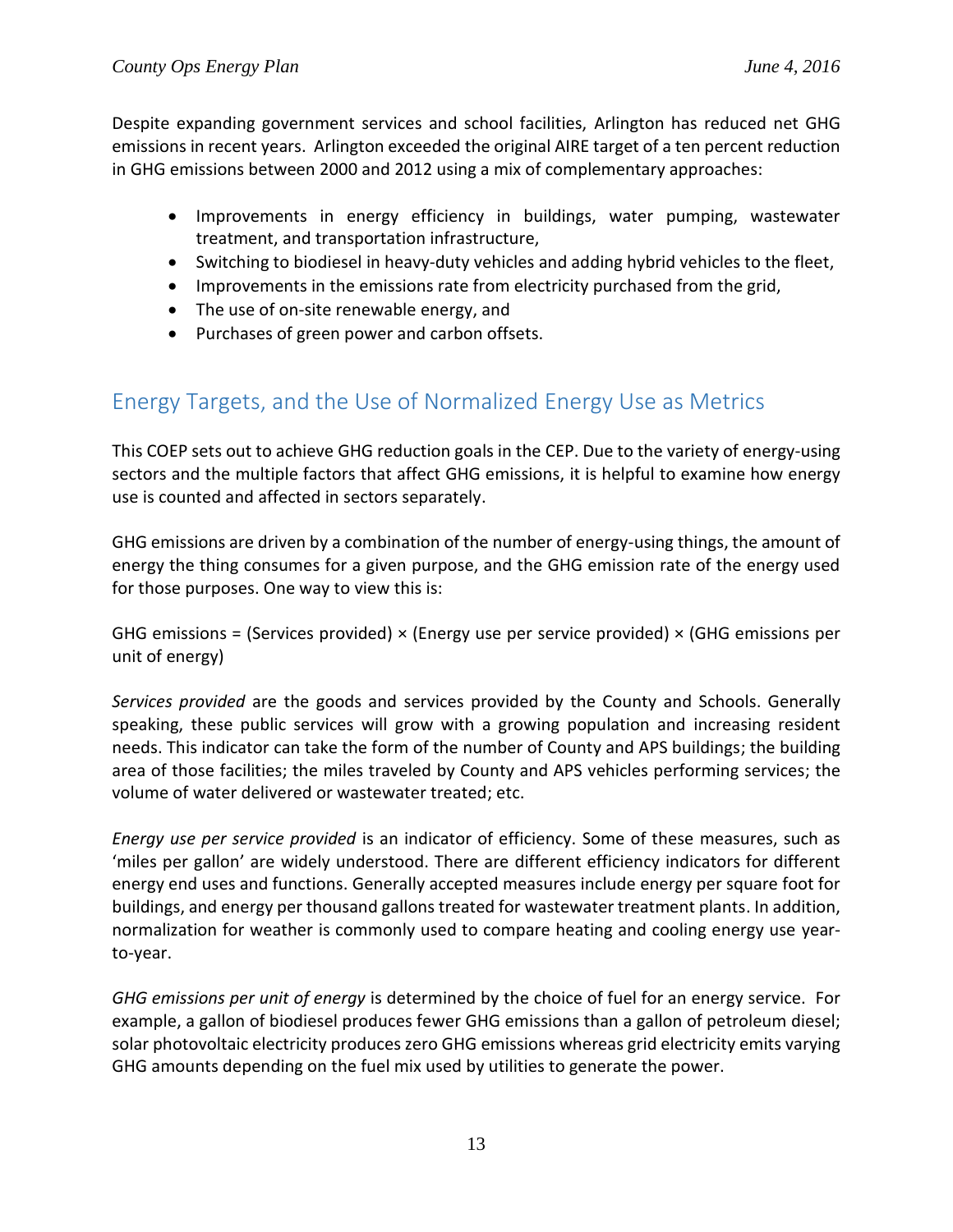To decrease GHG emissions with an increase in services provided, efficiency or fuel impact need to improve in a commensurate manner. For example, reducing energy used per square foot in buildings can overcome an increase in total square footage of buildings when calculating total GHG emissions. It is also possible for investments to decrease a measure of a service provided without negative consequences. For example, reducing water infiltration into wastewater pipes by sewer relining can decrease the amount of wastewater treated at the WPCP, thereby reducing the amount of energy needed at the plant.

Sample normalization metrics for efficiency are given in Table 3. These are discussed in greater detail further below.

The 2020 goal for GHG emissions from County and APS operations is a 25 percent reduction from 2007 levels, a net decline of over 23,000 metric tons  $CO<sub>2</sub>e$ . From the perspective of this discussion, the 11 percent decline in net emissions achieved between 2007 and 2012 discussed previously was the result of the combination of growth in services, improvements in efficiency, and decreasing emissions rates in multiple sectors. The changes between 2007 and 2012 are outlined in Table 4.

Some have asked whether the County and Schools should normalize overall GHG emissions for the overall scope of services provided, such as per worker, or per resident population, or per students enrolled, or per million dollars of budget. Although it is very helpful to parse individual services and sectors with normalized values, to identify progress and areas of challenge, the overall goal for County and Schools operations in the CEP is clearly stated as an absolute reduction in GHG emissions. This COEP holds to that ambitious target.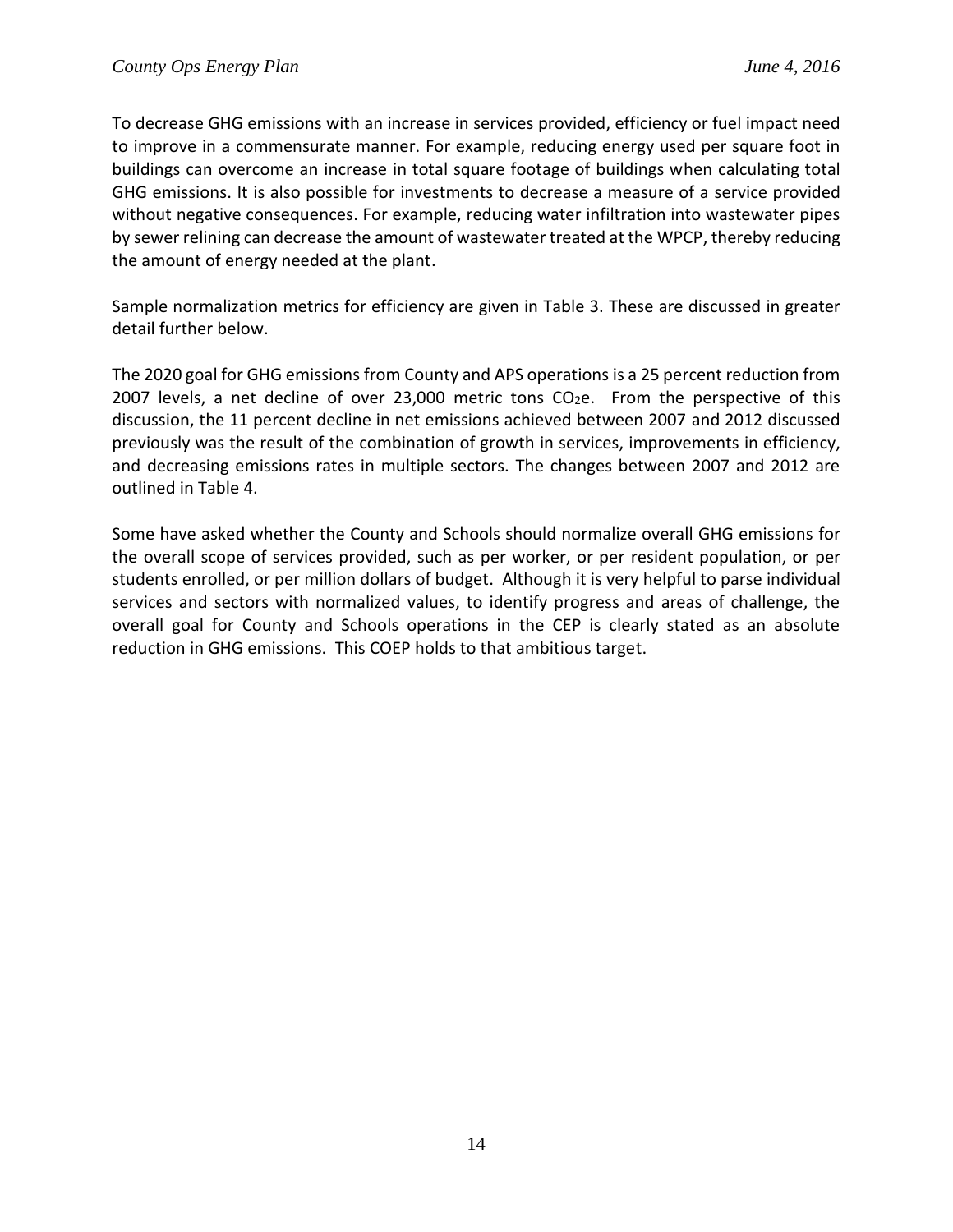|                  |                         | Efficiency                                  |
|------------------|-------------------------|---------------------------------------------|
|                  | Service Metric          | (energy use/amenity)                        |
| <b>Buildings</b> | Area (square feet)      | Thousand Btu/(square feet)                  |
|                  |                         |                                             |
|                  |                         | Comparisons are generally made for a        |
|                  |                         | particular building over time and within    |
|                  |                         | building type (e.g. school, fire station,   |
|                  |                         | office building, etc.)                      |
| <b>Vehicles</b>  | Miles traveled          | Gallons/mile                                |
|                  |                         |                                             |
|                  |                         | Comparisons generally made for a            |
|                  |                         | particular class of vehicles over time, and |
|                  |                         | within vehicle classes (e.g. buses, sedans, |
|                  |                         | heavy trucks, light trucks, etc.)           |
| Wastewater       | <b>Gallons treated</b>  | Energy/(1000 gallons treated)               |
| treatment        |                         |                                             |
| Street lights    | Number of street lights | Energy/street light                         |
|                  |                         |                                             |
|                  | Lumens delivered        | Energy/lumen                                |

## Table 3. Common Indicators and Normalization Metrics

## Table 4. Approximate Changes Leading to an 11% Decline in GHG Emissions 2007-2012

|                         | Service metric       | Efficiency           | <b>GHG Emission Rate</b>  |
|-------------------------|----------------------|----------------------|---------------------------|
| County buildings        | <b>Building area</b> | Btu/sf improved 9%   | <b>Electricity became</b> |
|                         | increased 2%         |                      | 7% cleaner                |
| APS buildings           | <b>Building area</b> | Btu/sf improved 5%   | <b>Electricity became</b> |
|                         | increased 6%         |                      | 7% cleaner                |
| County and APS fleet    | Vehicle miles        | Gallons per mile     | No change (use of         |
|                         | decreased 2%         | improved 5%          | biodiesel began in        |
|                         |                      |                      | 2002)                     |
| Wastewater treatment    | Water volume to      | No change            | <b>Electricity became</b> |
| Water supply utility    | the WPCP             |                      | 7% cleaner                |
|                         | decreased 11%        |                      |                           |
| Street lights & traffic | Number of fixtures   | Energy use per       | Electricity became        |
| signals                 | increased 10%        | fixture improved 18% | 7% cleaner                |
|                         |                      | on average           |                           |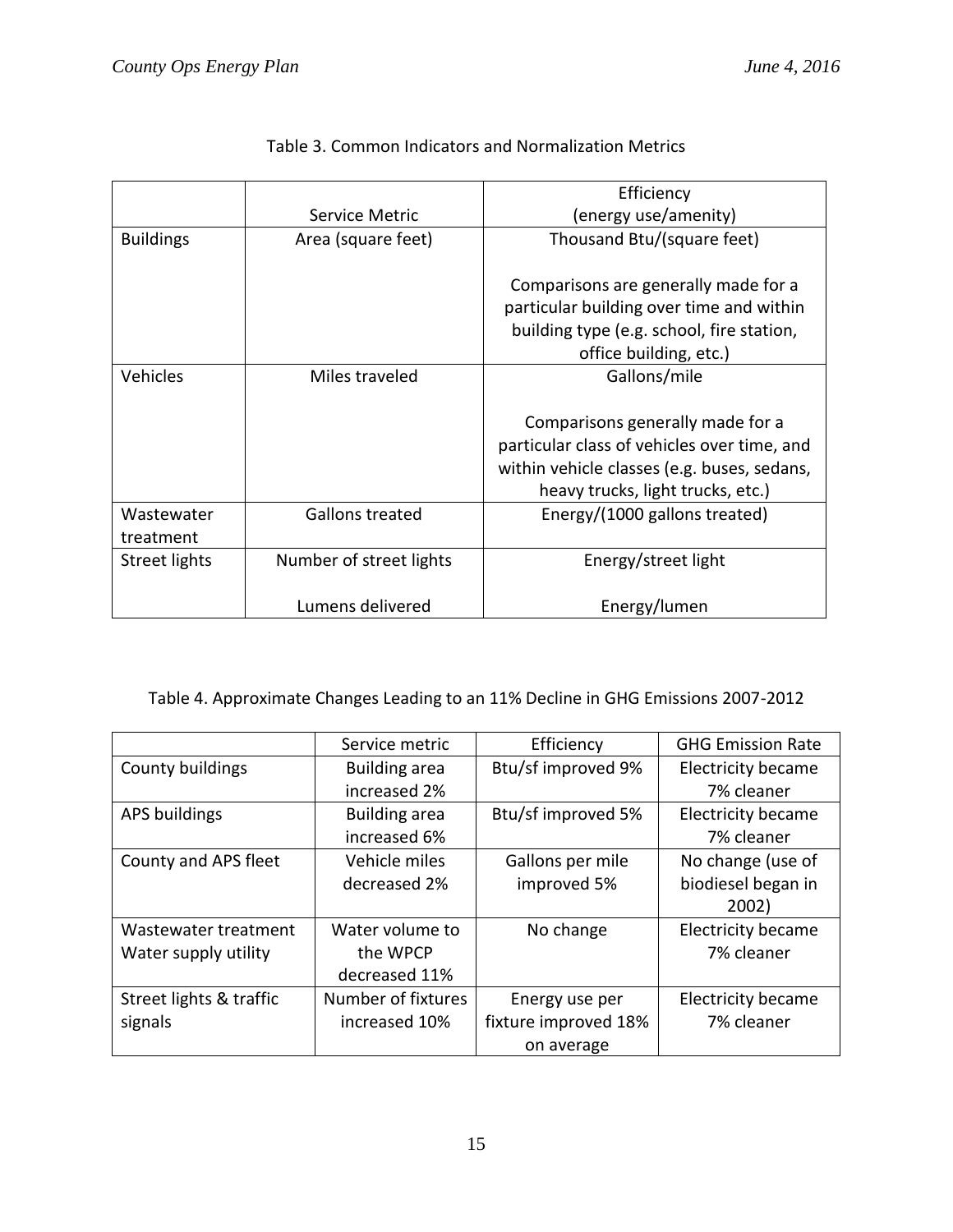Meeting the 2020 goal will require overcoming a continued increase in services for the community, largely from growth in APS and County facilities. Table 5 summarizes expectations of future changes in County services and the commensurate improvements in energy productivity needed to achieve the 2020 GHG goal. Estimates of the changes in services provided are based on recent history, discussions with staff in each sector, and current capital planning.

The projection of continued improvement in the emissions rate from electricity is based on two variables:

- 1. Steadily cleaner power from the regional grid, primarily due to continued shifts in electricity generation from coal to natural gas, and
- 2. Increasing use of on-site solar power on County and APS facilities.

Arlington has no control over the first variable, but considerable control over the second. In addition, increasing purchases of certified green power can help reduce net emissions.

|                          | Service Metric      | Efficiency            | <b>GHG Emission Rate</b> |
|--------------------------|---------------------|-----------------------|--------------------------|
| County buildings         | Increase building   | Improve energy per    | Decrease emissions rate  |
|                          | area 5%             | sq. ft. by 15%        | from electricity by 15%  |
| APS buildings            | Increase building   | Improve energy per    | Decrease emissions rate  |
|                          | area 15%            | sq. ft. by 10%        | from electricity by 15%  |
| County and APS fleet     | No change           | Improve gallons per   | Decrease vehicle fuel    |
|                          |                     | mile by 5%            | emission rate 5%         |
| Water supply and         | No change           | Improve energy per    | Decrease emissions rate  |
| wastewater treatment     |                     | 1000 gallons by 10%   | from electricity by 15%  |
| Streetlights and traffic | Increase signaled   | No change             | Decrease emissions rate  |
| signals                  | intersections 1%    |                       | from electricity by 15%  |
| ART bus service          | <b>Increase VMT</b> | Improve gallons per   | No change                |
|                          | 10%                 | mile per gallon by 5% |                          |

Table 5. Projected Conditions for Achieving the 2020 GHG Emissions Goal (from 2012 levels)

Execution of this County Operations Energy Plan will be a County-wide effort and responsibility. All departments and divisions of Arlington County government and Arlington Public Schools are strongly encouraged to consider the energy requirements of the public services they provide, improve efficiency to save energy, and obtain more of the energy they need from renewable resources where appropriate. The AIRE program is the primary coordinating agency for energyrelated activities, but funding and implementing energy improvements is not solely borne by the AIRE program.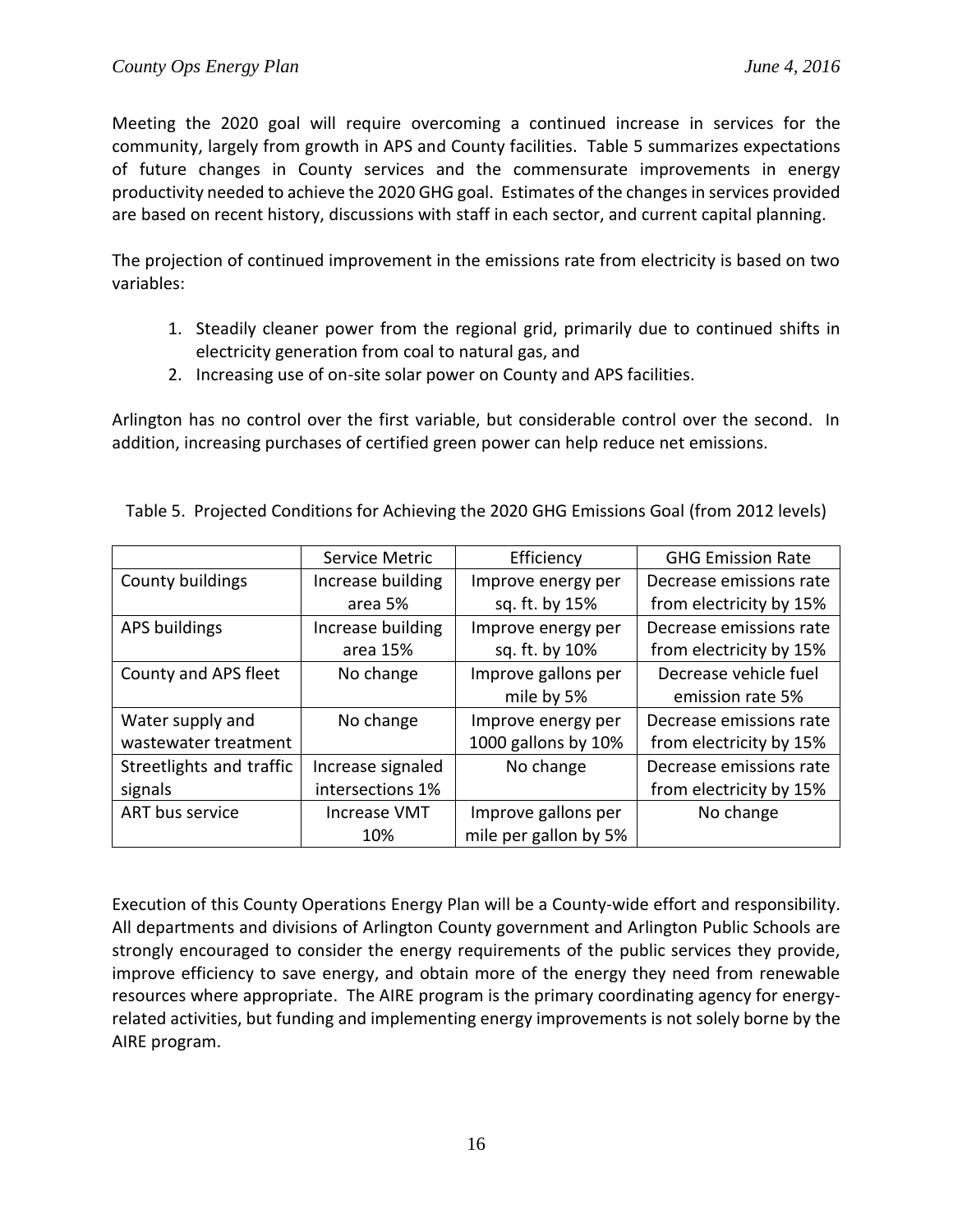## Strategies Supporting the Objectives

*Objective One: 1. Increase facility & infrastructure energy productivity through continuous improvements in efficiency* 

Evaluating the energy efficiency of major buildings and facilities and comparing performance against best practices provides critical information for determining where energy efficiency investments should be made. When designing capital projects, the County will consider opportunities for long-term energy savings and reductions in GHG emissions and will pursue these options when they are effective.

The AIRE program will continue to monitor energy use in order to validate savings, identify opportunities for adjusting operations to achieve additional savings, and evaluate the County's progress toward meeting energy-efficiency goals.

## **STRATEGY 1 – MAINTAIN AND ENHANCE COMPREHENSIVE FACILITY ENERGY DATA**

Energy accounting is the foundation for identifying energy waste, planning energy-saving projects, and measuring and validating the results of those efforts. The County and APS have established strong energy data accounting systems through the software packages EnergyCAP and Utility Manager Pro, respectively. Continuing refinements to these packages will ensure energy performance is properly tracked in a timely manner.

The AIRE program will continue to report combined County and APS data on an annual basis.

Facility and operational energy information is essential to:

- a. Establish facility baselines and goals and provide regular feedback to departments on project and program progress toward energy plan targets,
- b. Prioritize energy-related actions that will help to meet this plan's targets and quantify expected savings from proposed actions,
- c. Track consumption patterns to verify the success of implemented savings programs,
- d. Make accurate projections of energy use to help create budgets and forecasts, noting that accuracy of these projections will be largely influenced by fuel prices and economic conditions, and
- e. Provide data from the County's energy accounting system to the EPA's Energy Star Portfolio Manager database to benchmark County and APS building performance. Benchmarking in this national database is used to achieve Energy Star certification, and for participation in the Department of Energy's Better Buildings Challenge.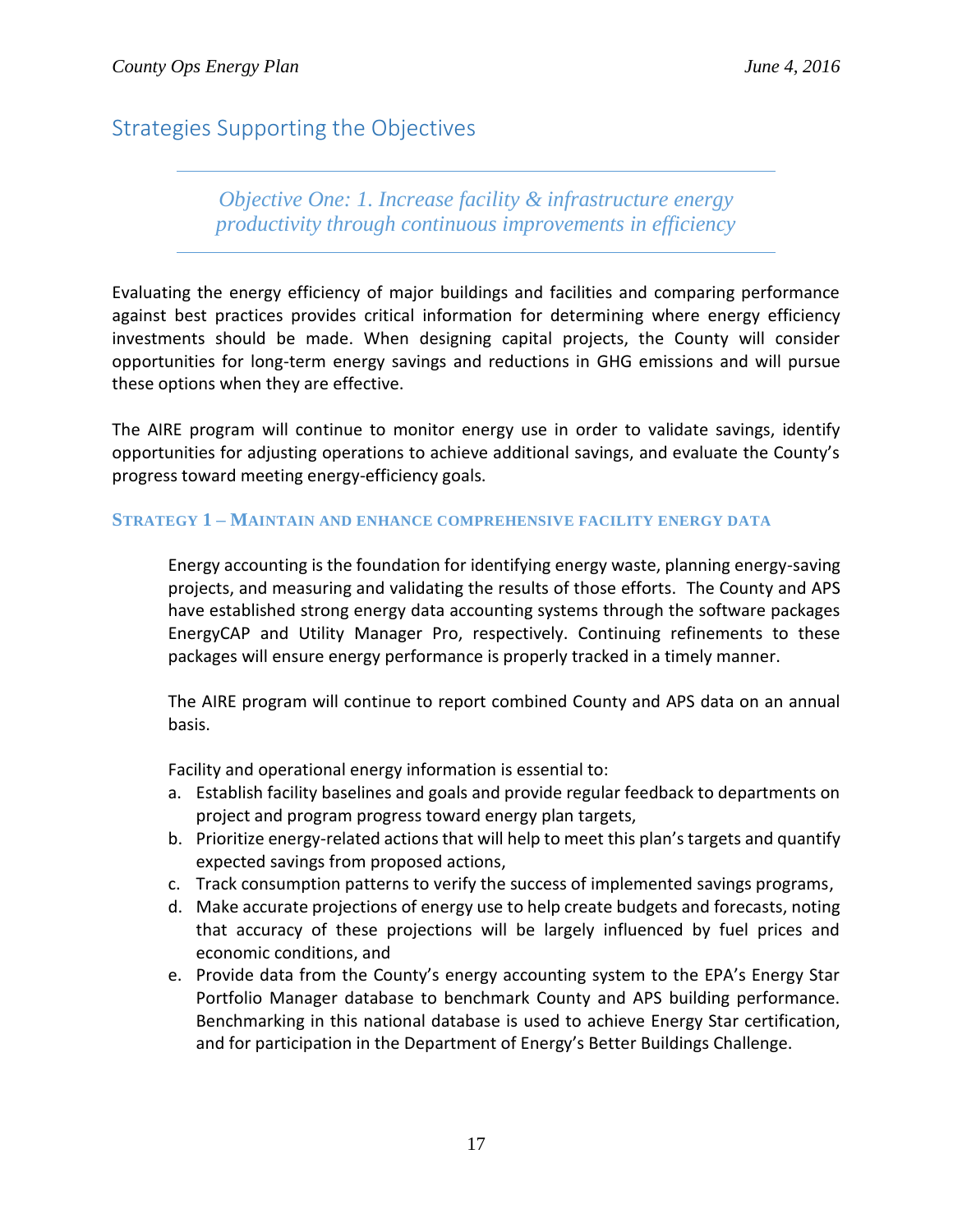#### **STRATEGY 2 – CREATE AN ENERGY INFORMATION MANAGEMENT SYSTEM TO COORDINATE AND ANALYZE ENERGY USE ACROSS OPERATIONAL CATEGORIES**

Energy management information systems (EMIS) allow for review and analysis of multiple streams of data in a single platform. Such systems can provide granular information about energy use, equipment status, and occupancy integrated into a dashboard, allowing for broader understanding of essential information by a wide variety of audiences and stakeholders. Data inputs can include existing data streams, as well as the addition of sensors and meters that provide additional real time information. The use of an EMIS can ultimately lead to better control of energy use and the potential for energy savings. To this end, development of an energy management information system (EMIS) is a priority in the County's Capital Improvement Plan for energy.

Another aspect of an EMIS approach is the potential for electronic payments of electric and natural gas accounts by County and School agencies. At present, the energy utilities mail paper invoices to the County and Schools every month for individual accounts. Hundreds of invoices are processed by hand each month, with checks mailed to the utilities for payment. Electronic bill-paying is feasible with both Dominion and Washington Gas, and this approach would speed payments, reduce late fees, and save the County and Schools thousands of dollars in postage each year. Electronic bill-payment is an active topic between AIRE, DMF, and other agencies.

EMIS and its associated components is led by AIRE with considerable collaboration with Facilities Management, Technology Services, and other agencies.

## **STRATEGY 3 – CONDUCT AND/OR UPDATE ENERGY ASSESSMENTS OF ALL COUNTY AND APS BUILDINGS BY 2018; CREATE A PRIORITIZED ACTION PLAN FOR ENERGY EFFICIENCY AND RENEWABLE ENERGY ACROSS THE EXISTING BUILDING PORTFOLIO**

Energy assessments (energy audits) identify both operating measures and equipment replacement measures to reduce energy use. AIRE staff have periodically reviewed County government facilities, and sometimes used consultants for assistance, to complete energy assessments. A high-level summary of current needs and opportunities at County facilities prepared by AIRE is included as Appendix 2 in this COEP. Additional equipment assessments will investigate equipment and systems in buildings and facilities for opportunities to save energy and/or reduce GHG emissions through cost-effective equipment replacement.

The need for frequent review of properties through energy assessments is demonstrated by rapidly-evolving technological improvements. The emergence of practical, low-cost linear LED tubes as a replacement for traditional indoor fluorescent ceiling lighting was not anticipated just a few years ago. Deploying such new technologies across the portfolio in a methodical manner allows economies of scale to be realized, and also consistency in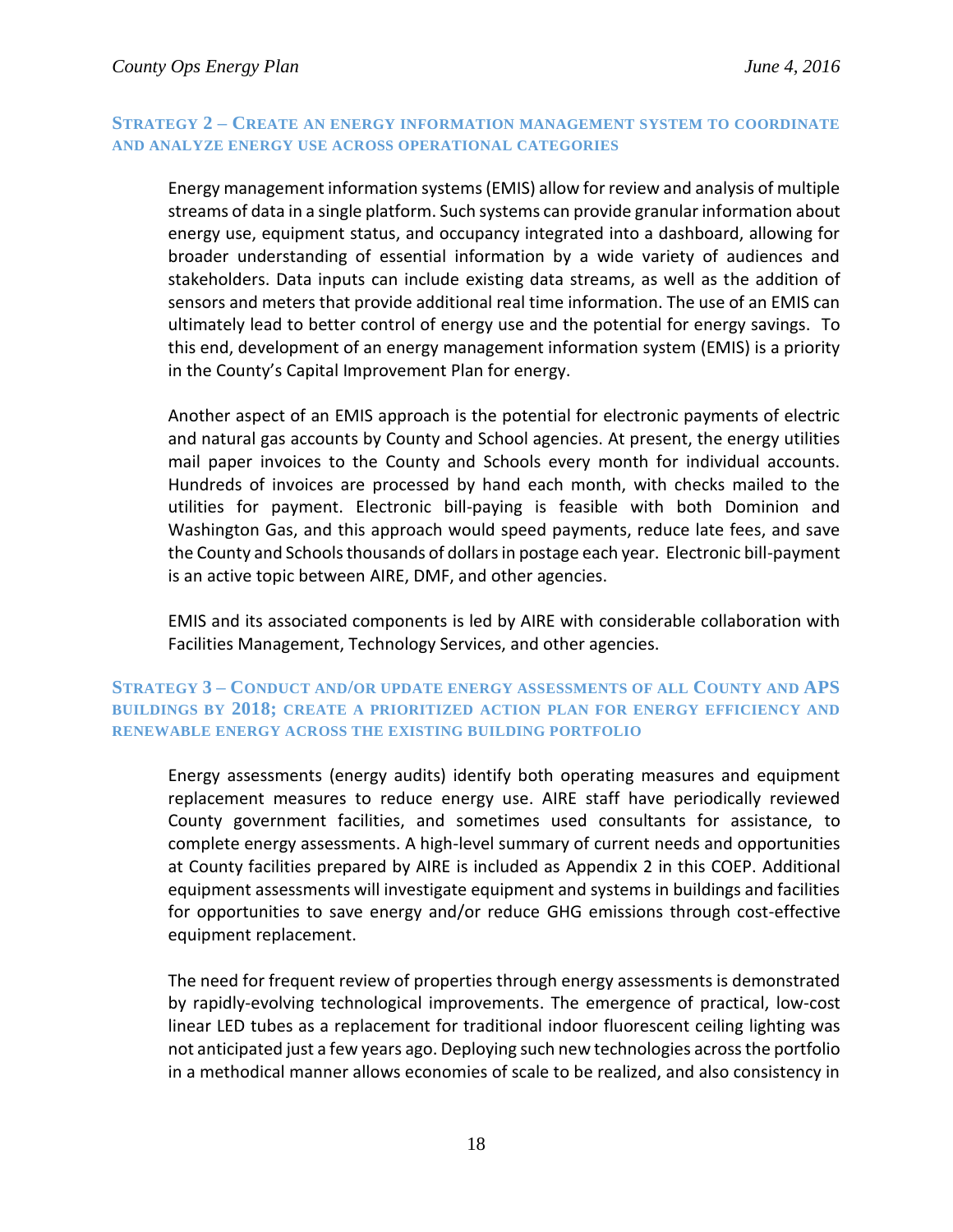products and services. The County should collaborate with APS to ensure savings opportunities in schools are captured in a forthright manner.

Investments in energy conservation measures will be prioritized and implemented using agency operating funds, AIRE operating funds, Facilities Maintenance funds, or capital funds. Energy savings performance contracting may also be used as warranted by needs, opportunities, and capital constraints.

Facilities Management leads the updating of existing facilities, usually in close collaboration with AIRE staff. AIRE also engages Parks Operations for energy improvements in the smaller facilities Parks maintains. The Maintenance division of APS' Facilities and Operations department leads improvements for the school system; additional collaboration with the County and specifically AIRE may help achieve economies of scale in energy retrofits and other upgrades.

### **STRATEGY 4 – DEVELOP OR RE-EXAMINE ENERGY MANAGEMENT PLANS FOR LARGE, ENERGY-INTENSIVE AND SPECIAL-PURPOSE FACILITIES**

Large, energy-intensive facilities include the Arlington Water Pollution Control Plant (WPCP), the Arlington County Justice Center, and the three APS high schools which also house swimming pools (Washington-Lee, Wakefield, and Yorktown). Together, these five facilities consume 27 percent of total County/APS energy use and contribute 30 percent of the total County/APS GHG emissions. While effective energy management practices have value across the entire County and APS portfolios as described in Strategy 3, the scale of these large energy users offers the greatest potential absolute savings. Energy management plans for these facilities should include specific approaches for each facility's use and, where appropriate, the production of clean energy on-site.

The County (Facilities Management and AIRE) is the lead for the Justice Center, Schools' Facilities & Operations has the lead for the high schools, and the County water utility enterprise fund has the lead for the wastewater treatment plant. Collaboration across these parties, and involvement of consultants is essential to maximize productivity and effectiveness of strategies chosen. A 'fresh set of eyes' can very often identify genuine yet previously-unrecognized opportunities.

## **STRATEGY 5 – ENSURE THAT THE DESIGN, CONSTRUCTION, MAINTENANCE AND OPERATION OF CAPITAL PROJECTS OWNED OR FINANCED BY ARLINGTON COUNTY ACHIEVE MINIMUM TARGETS FOR ENERGY PERFORMANCE**

The County and Schools hav[e green building standards requiring](https://arlingtonva.sharepoint.com/regs/Shared%20Documents/Green%20Building%20Policy%2012-15-09.pdf) LEED certification for any new construction or significant renovation. The County is available as an Administrative Regulation online, and that policy is attached as Appendix 4 to this Plan.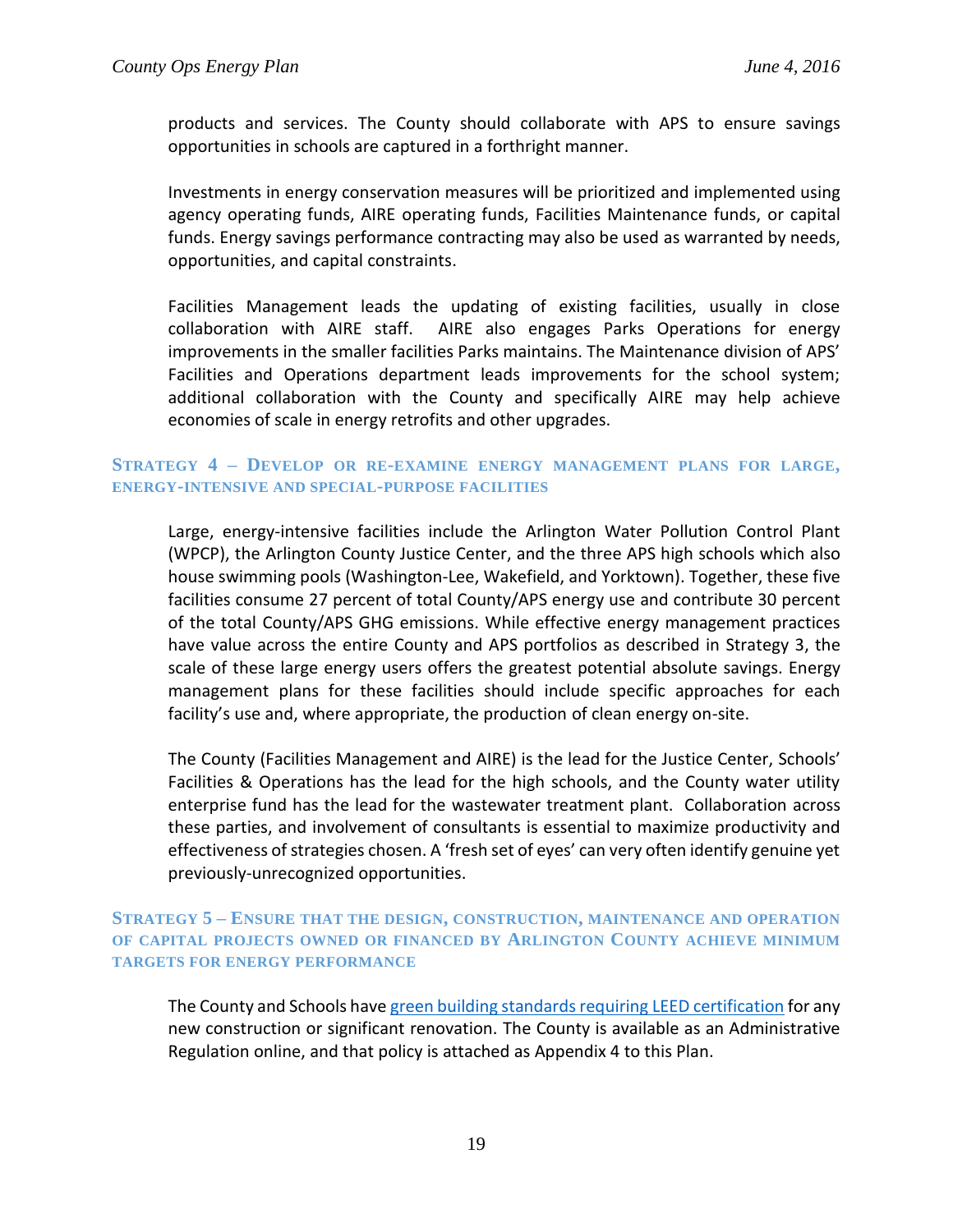In addition, the Arlington County Design Guidelines for Vertical Infrastructure and Construction specify targets for energy performance for a variety of building types. These targets are set at maximum Btu/square foot per year, where a lower number is better. For life cycle cost savings and as a matter of policy, these requirements should be adhered to and exceeded whenever practical.

The Building Energy Report Cards posted by AIRE and School Energy Report Cards posted by APS document the progress toward targets, and the achievement of the targets.

Beyond mere minimum building energy performance targets, a growing trend across the United States is toward 'net-zero energy' (NZE) buildings. A NZE building is designed and constructed to be so energy-efficient that its commercial (purchased) energy use is virtually zero over the course of a year, with on-site renewable energy providing surplus energy in some months to offset commercial energy use in other months. Discovery Elementary, which opened in September 2015, was designed to be NZE. There are also a couple NZE homes in Arlington.

A challenge of NZE is that of diminishing returns and rising costs as one approaches net zero. The last 10-20 percent energy use reduction in a design – or the renewable supply option – may be very expensive. However, the insights learned while designing to lowenergy buildings helps inform future projects as well.

## **STRATEGY 6 – PARTICIPATE IN, AND ACHIEVE THE GOAL OF THE DOE BETTER BUILDINGS CHALLENGE**

In 2012 the County joined the Department of Energy's Better Buildings Challenge, pledging to reduce building energy intensity by twenty percent by the year 2020, from a 2009 baseline year. As of calendar 2014 the energy use per square foot of the County's facilities had improved 9 percent from the 2009 baseline. Because of the large role of County facilities in total County/APS emissions, achieving the 2020 BBC goal is essential to reach the 2020 greenhouse gas reduction goal.

The Better Buildings Challenge program offers technical resources helpful to County and Schools energy management, and some of these resources are applicable to broader community programming. In addition, the BBC provides motivation and a tangible goal for the near future.

#### **STRATEGY 7 – PURSUE ENERGY EFFICIENCY THROUGH PROCUREMENT**

The County and Schools, through capital projects and as a purchaser of goods and services, has the opportunity to support and stimulate our region's green economy. One way to do this is to incorporate good design and energy-efficient technologies and products into its procurement strategies. For example, the Arlington County Design Guidelines for Vertical Construction, compiled by Facilities Design and Construction in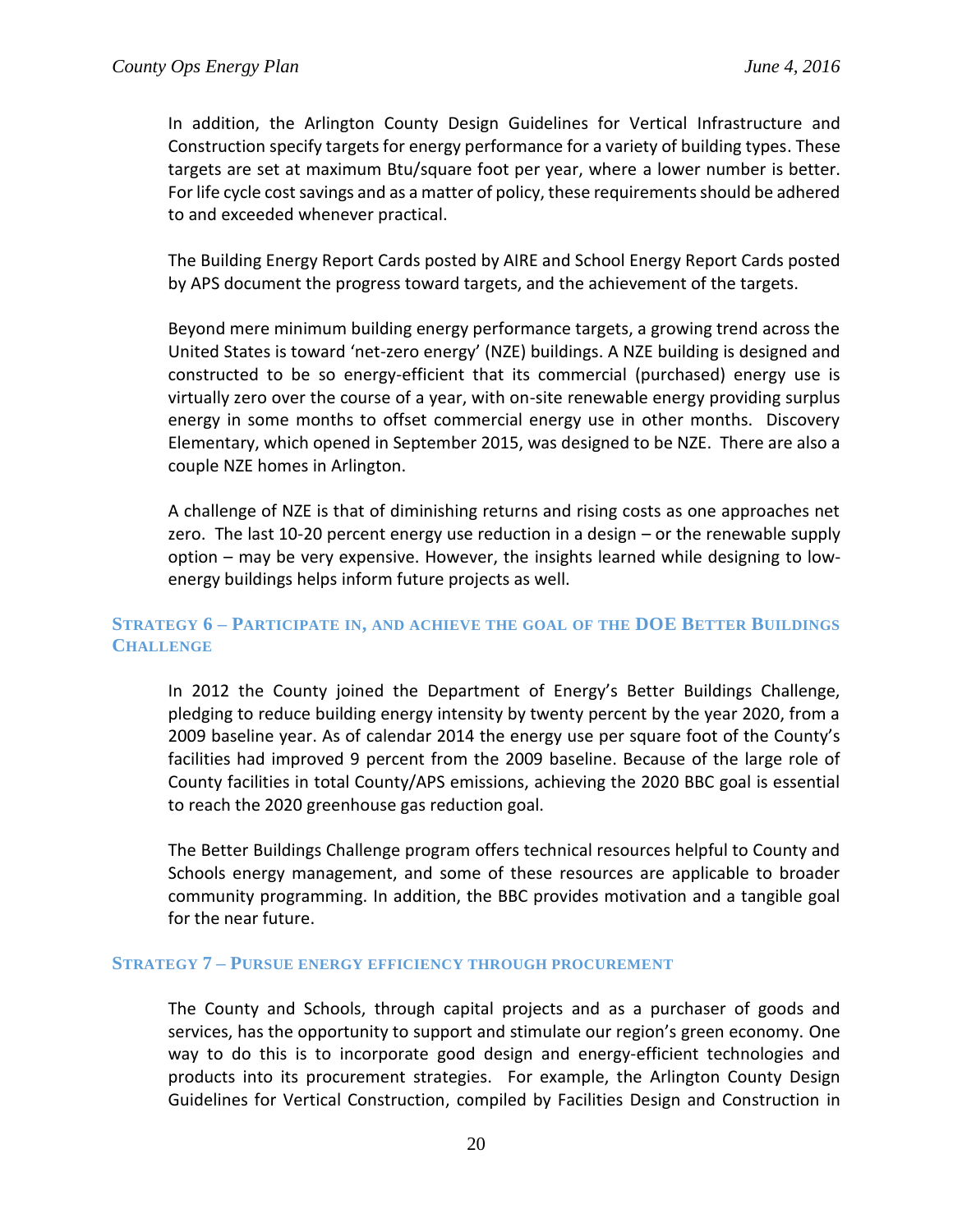DES, include specifications for energy-using equipment such as electric motors, boilers, air conditioning equipment and lighting. In addition, specification of energy-efficient (EnergyStar-labeled or better) appliances and electronic equipment are important for persistent gains in energy performance.

The County's recently-updated Environmentally Preferable Purchasing Policy specifies best practices in addition to the smart energy decision-making in purchases. The County and Schools should each raise awareness of energy- and environmentally-preferable purchasing for their day-to-day operations as well as major capital construction. These principles encompass decisions large and small – from use of recycled paper to purchases of green power and carbon offsets. More effective collaboration between the County and Schools (Strategy 8) can help advance this Strategy.

## **STRATEGY 8 – INCREASE COLLABORATION BETWEEN COUNTY AND SCHOOLS ON ENERGY MATTERS**

County and Schools energy staff frequently work together on issues related to energy procurement, liaison with utilities, data sharing, and energy technology asset applications. However, to date there has been little coordination of resources for facility energy improvements between the APS and County portfolios. This is unfortunate because taxpayers often view the County and Schools as one entity, and the County and Schools share several joint-use facilities, including high schools, middle schools, and the garage over Interstate 66.

In addition, national and international protocols for GHG inventories, and the Community Energy Plan – and this COEP – do not make a distinction between the County and Schools. Improved coordination of facility energy management and planning could bring economies of scale in retrofits and investments in energy technologies. Opportunities for collaborative effort include deploying solar photovoltaic systems, widespread LED lighting retrofits in buildings, HVAC upgrades, building energy monitoring, and public transparency of energy data.

To achieve improved collaboration, the County and Schools should convene a quarterly workgroup composed of the respective energy managers as well as representatives from facility operations, fleet management, and information technology of both entities (see Objective 7). This group should work to identify opportunities for mutual assistance and cost savings. Participation by the respective Purchasing offices and other agencies should be encouraged as needed.

**STRATEGY 9 – INCORPORATE ENVIRONMENTAL STEWARDSHIP BEST PRACTICES FOR OUTDOOR LIGHTING**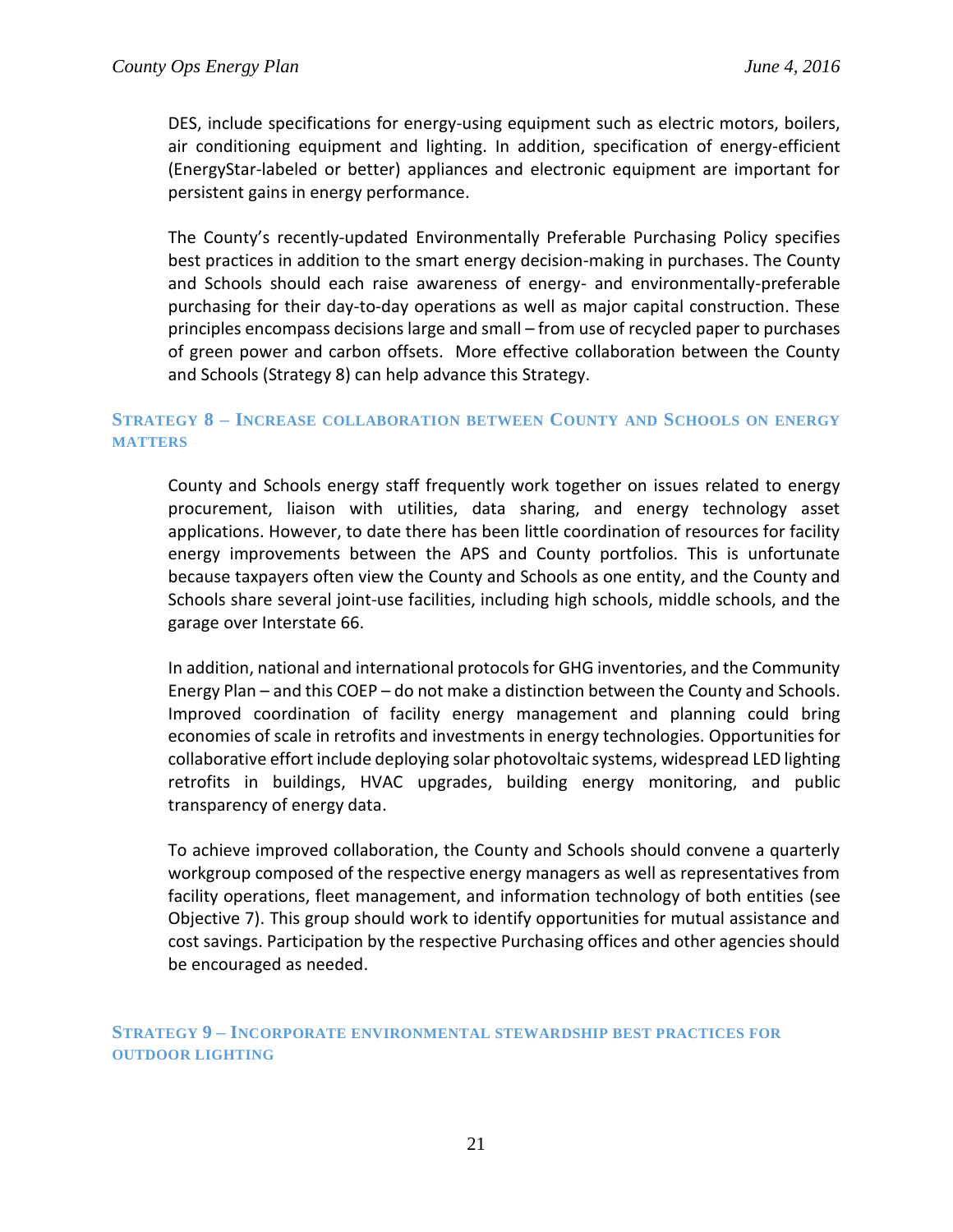New technologies and lighting designs enable far more efficient illumination than in the past. Overall illumination efficiency and effectiveness is determined in part by the technical light source, and partly by the fixture and lens that direct, shield, and scatter the light. Any illumination that does not fall in an intended direction is wasted, as is the energy used to create that light. Rethinking the County standard for streetlights to incorporate overall efficiency and effectiveness can reduce energy use per fixture.

The Street Lighting Master Plan currently under development should embrace industry best practices to meet safety, cost, and environmental goals, including dark sky objectives. The Street Lighting Master Plan will attempt to balance tradeoffs that may be necessary in the pursuit of these goals, while mindful of rapid advances in street lighting technologies and practices.

The International Dark-Sky Association (IDA) requires full cut-off fixtures which maximize the efficiency of outdoor lighting by directing all light down to the surface to be illuminated. Full cut-off LED fixtures are now standard retrofits for exterior lighting on County buildings, and should become standard in new construction and outdoor fixtures.

Transportation Engineering & Operations within DES is the lead agency for implementation of lighting the public right-of-way. Facilities Management (DES) is the lead for existing buildings. Facilities Design & Construction (DES) and the Department of Parks and Recreation have significant roles in new construction for County government. The Facilities & Operations Department is the lead agency for Arlington Public Schools.

## **STRATEGY 10 – CONDUCT WORKPLACE CAMPAIGNS TO ENCOURAGE EMPLOYEES TO ADOPT ENERGY CONSERVATION MEASURES AT WORK**

The practices of people who occupy, operate, and maintain our buildings affect how much energy a facility consumes. Changes in employee behavior have been shown to cut resource use by up to ten percent from a typical building baseline. By educating and motivating employees to use energy resources wisely, the County and APS can reduce waste and generate savings.

The AIRE program has the lead role for County government, and Facilities & Operations serves that function in Schools. AIRE has had various employee engagement activities over the past ten years, notably the 'AIRE Captains' program. Energy staff in both County government and Schools have provided customized employee outreach with specific facilities and the staff who work in them, and these reviews will continue.

To further encourage smart energy behavior by increasing awareness, the County and Schools should offer an incentive program to reward employees who provide energysaving ideas or recommendations that are acted upon. An example could be lights that are always on due to a faulty switch, or an exhaust fan that runs 24/7. The savings gained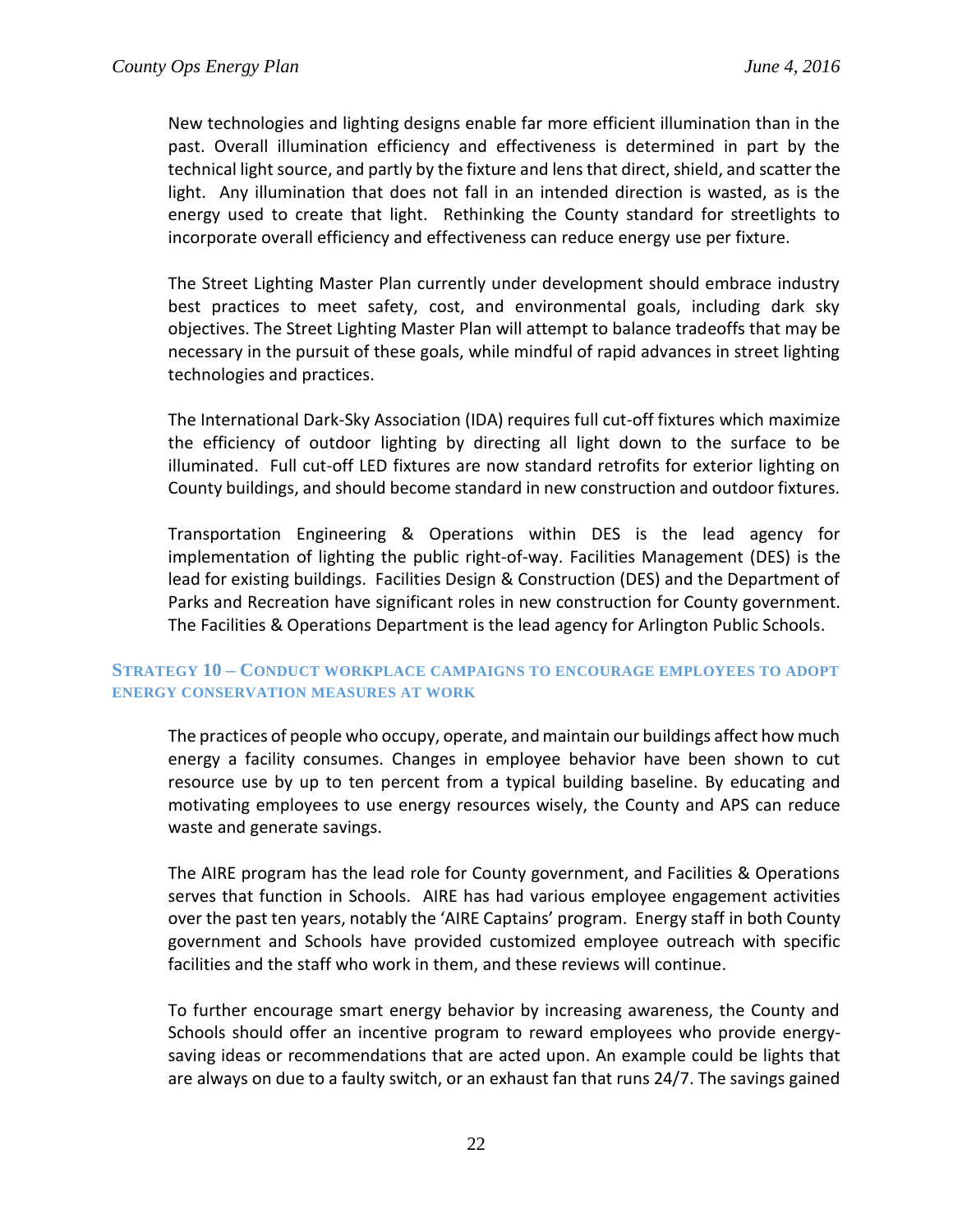$\overline{a}$ 

and incentives offered do not have to be large; recognition of the energy whistleblowers raises provides employee engagement and raises energy literacy.

The use of 'dashboards' to provide at-a-glance information on energy use is under development as part of the energy management information system project. These dashboards can be used as part of worker awareness and education campaigns.

## **STRATEGY 11 – ANNUALLY ASSESS AND REPORT GREENHOUSE-GAS EMISSIONS FROM COUNTY AND APS OPERATIONS**

The County will annually evaluate greenhouse-gas emissions from County and Schools operations, and report to the public as part of performance measurement reporting associated with the County budget. This information will also be made available to the public via the County's website.

In recent years GHG inventory protocols have become more consistent among national and international groups. The County currently uses the joint protocol of WRI/ICLEI/CDP<sup>1</sup>. These inventories will help to track actual emissions reductions against targets, evaluate the outcomes of investments to increase energy efficiency and reduce greenhouse-gas emissions, and inform adjustments to future goals as the County updates the Community Energy Plan element of the Comprehensive Plan.

The County will share information with its regional partners to help evaluate comparative performance and achievement of regional targets.

## **STRATEGY 12 – PERIODICALLY REVIEW OTHER LOCAL AND REGIONAL ENERGY PLANS TO ENSURE THAT ARLINGTON COUNTY REMAINS ABREAST OF BEST PRACTICES IN ENERGY MANAGEMENT AND GREENHOUSE GAS REDUCTION**

Local governments across the country are embracing new technologies and reforms to achieve energy efficiency, reduce greenhouse gas emissions, and develop a green energy economy. Arlington County will continue to seek out best practices from other jurisdictions and share our successes with other localities.

County and Schools staff routinely participate in energy forums, workshops, and related activities of the Metropolitan Washington Council of Governments (MWCOG), and Northern Virginia Regional Commission (NVRC), and in energy-specific organizations such as Virginia Energy Purchasing Governmental Association (VEPGA) and Virginia Energy Efficiency Council (VAEEC). In addition, staff will continue to monitor activities of national groups such as ICLEI, National Association of State Energy Officials (NASEO), and the

<sup>&</sup>lt;sup>1</sup> WRI is World Resources Institute. ICLEI and CDP are organizations now using acronyms as names. They were formerly known as International Council of Local Environmental Initiatives and Climate Disclosure Project, respectively.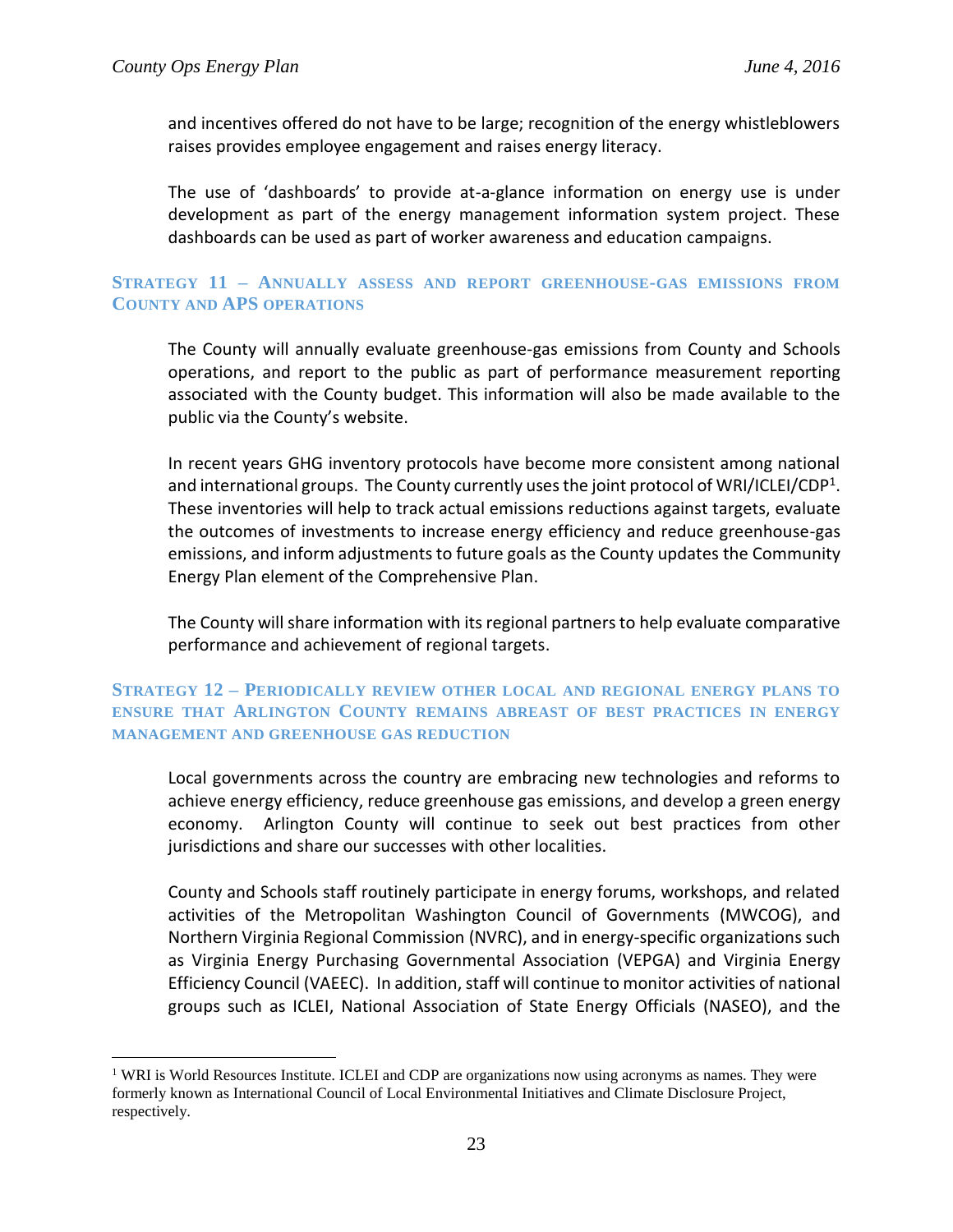(Arlington-based) Center for Climate and Energy Solutions (C2ES) for insight into matters relevant to the County and Schools.

*Objective Two: Improve transportation energy productivity through fleet efficiency, fuel choices, and methods of reducing vehicle-miles traveled.*

Arlington County seeks to reduce energy usage from private vehicles by increasing ridership on public transportation and by providing a range of sustainable transportation options. Arlington County also seeks to operate an energy-efficient fleet that incorporates the latest low- or noemission vehicle technologies, and to optimize energy usage through practices that reduce idling, route vehicles efficiently, and avoid unnecessary trips.

#### **STRATEGY 1 – PURSUE FUEL-EFFICIENT VEHICLES WHEN MAKING NEW PURCHASES**

The County will seek -- subject to budget, operational, and maintenance limitations -- to utilize the most energy-efficient commercially viable vehicles for its fleet. Arlington County will also seek to deploy these vehicles in an energy-efficient manner through vehicle routing, idling, other operator practices, and employee training.

The County will continue its leadership in fleet efficiency, as demonstrated by its long history of hybrid-electric sedan purchases, biodiesel fuel, and exploration of hybridelectric buses for the ART fleet.

#### **STRATEGY 2 – PURSUE GASOLINE AND DIESEL SUBSTITUTES AND ALTERNATIVES**

Electric vehicles are much more efficient than internal combustion engine-driven vehicles, due to the efficiency of electric motors. Electric vehicles also produce lower GHG emissions than petroleum-fueled vehicles, even including the emissions at electric generating plants. As the electric grid continues to lower GHG emissions, electric vehicles increase their GHG advantage for transportation.

At current prices, EV fuel cost is in the range of \$0.03 - \$0.04 per mile traveled, depending on vehicle used. In comparison, a 25 mpg sedan and a gasoline price of \$2.50 per gallon yields a gas fuel cost of \$0.10 per mile traveled. Electric vehicles are currently more expensive to purchase, but their prices are expected to continue falling as their market penetration grows.

For GHG emission reduction and operating cost savings, the County will pursue electric vehicles for high-mileage sedan use, with a goal of electric vehicles satisfying five percent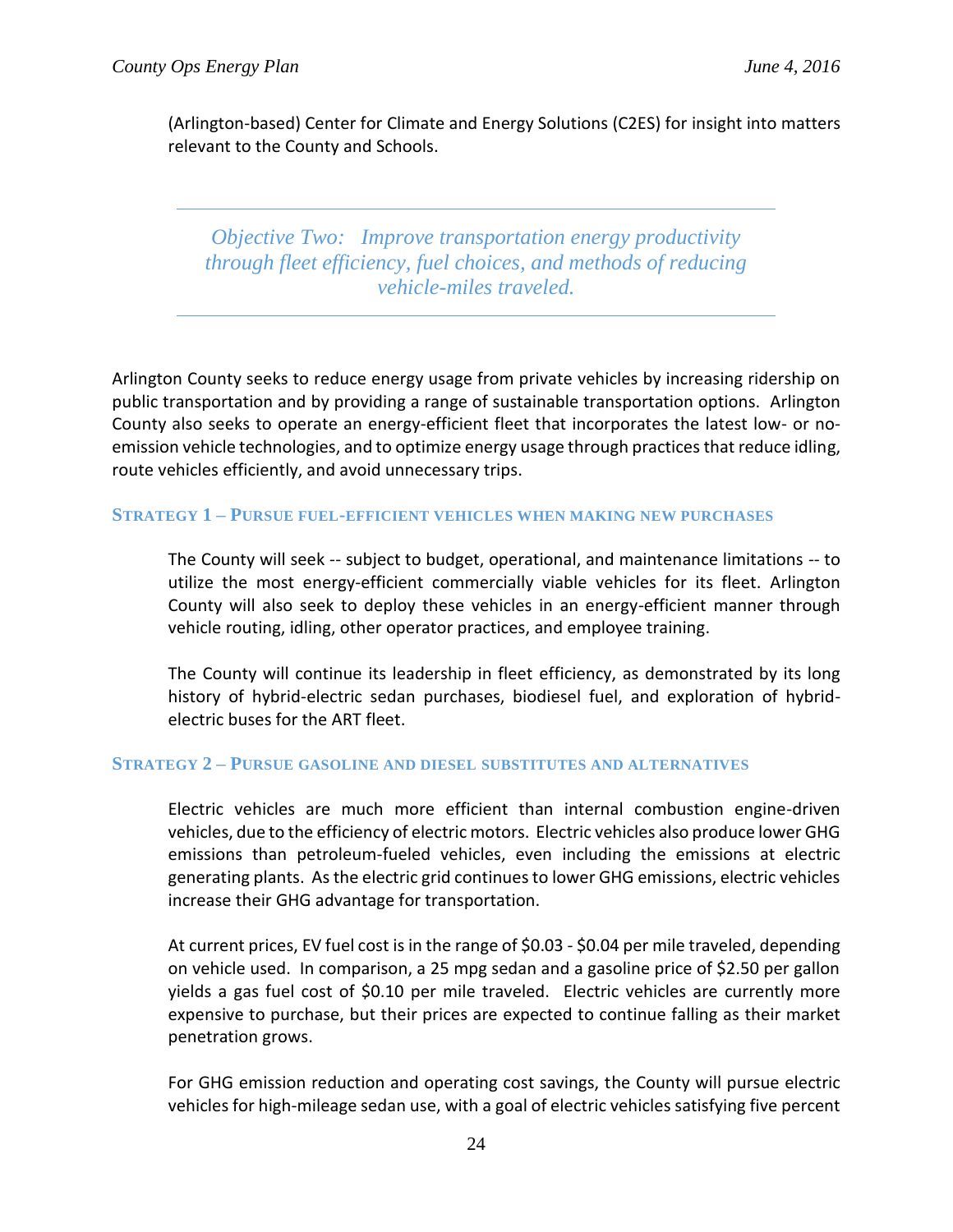(5%) of the vehicle-miles traveled by (non-public safety) sedans by 2020. Achieving this goal will require collaboration with the agencies whose employees travel extensively across the County.

Compressed natural gas (CNG) is an affordable and relatively clean-burning alternative to diesel fuel for large vehicles and buses. Arlington Transit now operates a 100% CNG fleet. Criteria air pollutants – notably particulates (PM<sub>2.5</sub>) – are generally lower from CNG than diesel, helping improve local air quality. The GHG emissions from CNG are only modestly better than diesel, due to the lower energy content of CNG and corresponding lower fuel efficiency, but CNG does contribute to reduced GHG emissions compared to 100% diesel.

The operating cost savings of CNG for high-mileage vehicles such as buses remain an attractive option for APS and the County, while also supporting reduced GHG emissions.

## **STRATEGY 3 – PROMOTE ALTERNATIVES TO PASSENGER VEHICLES FOR EMPLOYEE TRAVEL**

The County and Schools provide incentives to employees to walk, bike, and use transit to get to work. Use of technology, including Skype, allows employees from different locations to participate in a meeting without traveling to another site. Increasing use of such virtual connections, as well as the ART bus for travel between the Trades Center and Courthouse Plaza, will help reduce VMT in the County and Schools fleets and reduced congestion on Arlington roads.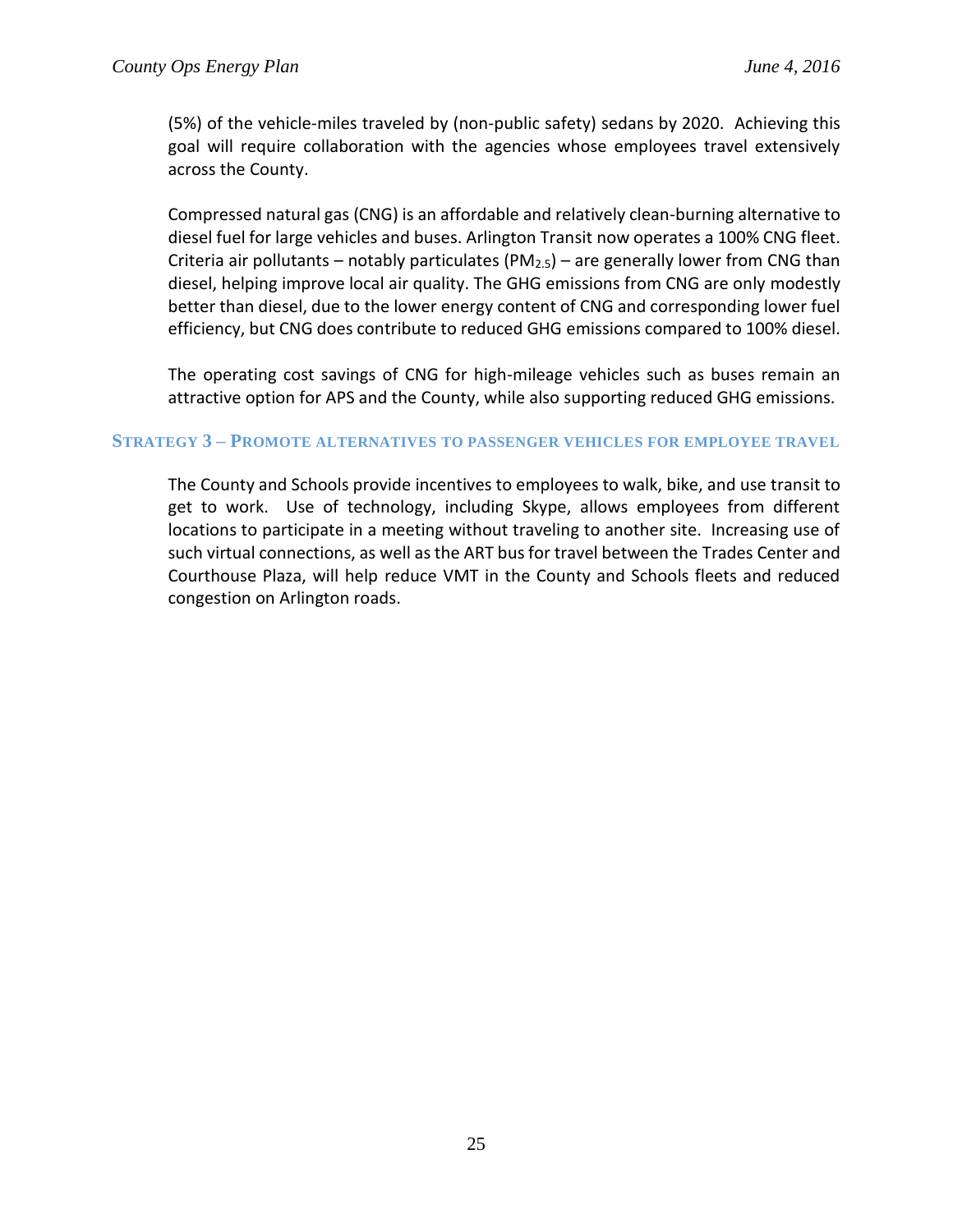*Objective Three: Make use of waste heat and process optimization for efficiency and resource recovery.* 

#### **STRATEGY 1 – APPLY HEAT RECOVERY TECHNOLOGY**

Reducing the occurrence of waste heat is the first objective of energy efficiency. Examples include using a more efficient lamp that produces more light and less heat for a fixed amount of input energy, or adding insulation to retain heat in a building, so that less energy input is needed for the same level of comfort.

However, true 100 percent efficiency is impossible, because whenever energy is used it is partially degraded, and the degraded energy is usually in the form of waste heat. Therefore, capturing and reusing waste heat for some other purpose is a valuable strategy for overall efficiency of a system or process.

The Central Library now uses a heat exchanger to capture heat given off from the new electric chillers there. That heat is reused to preheat water for domestic use and for the hot water reheat coils in the HVAC system. Some buildings have flat plate heat exchangers to precondition fresh ventilation air with the thermal energy in the air that being is exhausted.

Advances in *variable-refrigerant flow* (VRF) heat pump technology offer the ability to simultaneously heat one space (as on the north side of a building) and cool another space (on the south side of the building) simply through heat transfer. This technology improves the efficiency and effectiveness of heating and cooling a building.

County and Schools staff will continue to explore opportunities to harvest waste heat from processes for use in other applications. Opportunities to tie the HVAC needs of multiple buildings together offers the possibility of reducing the on/off cycling losses of heating and cooling equipment. The Justice Center has such an interconnection, with steam from the Jail boilers capable of providing domestic hot water and space heating in the Courts-Police building through a heat exchanger. This equipment is currently being tested to optimize how it is deployed.

#### **STRATEGY 2 – CONSIDER COMBINED HEAT AND POWER AND DISTRICT ENERGY**

District energy is the use of centralized heating (or cooling) equipment to provide heat or cooling to multiple buildings connected by underground pipes. Many colleges and universities use district energy systems for heating (and cooling) their campuses. District energy is used in some American cities, and district energy is widespread in northern European cities.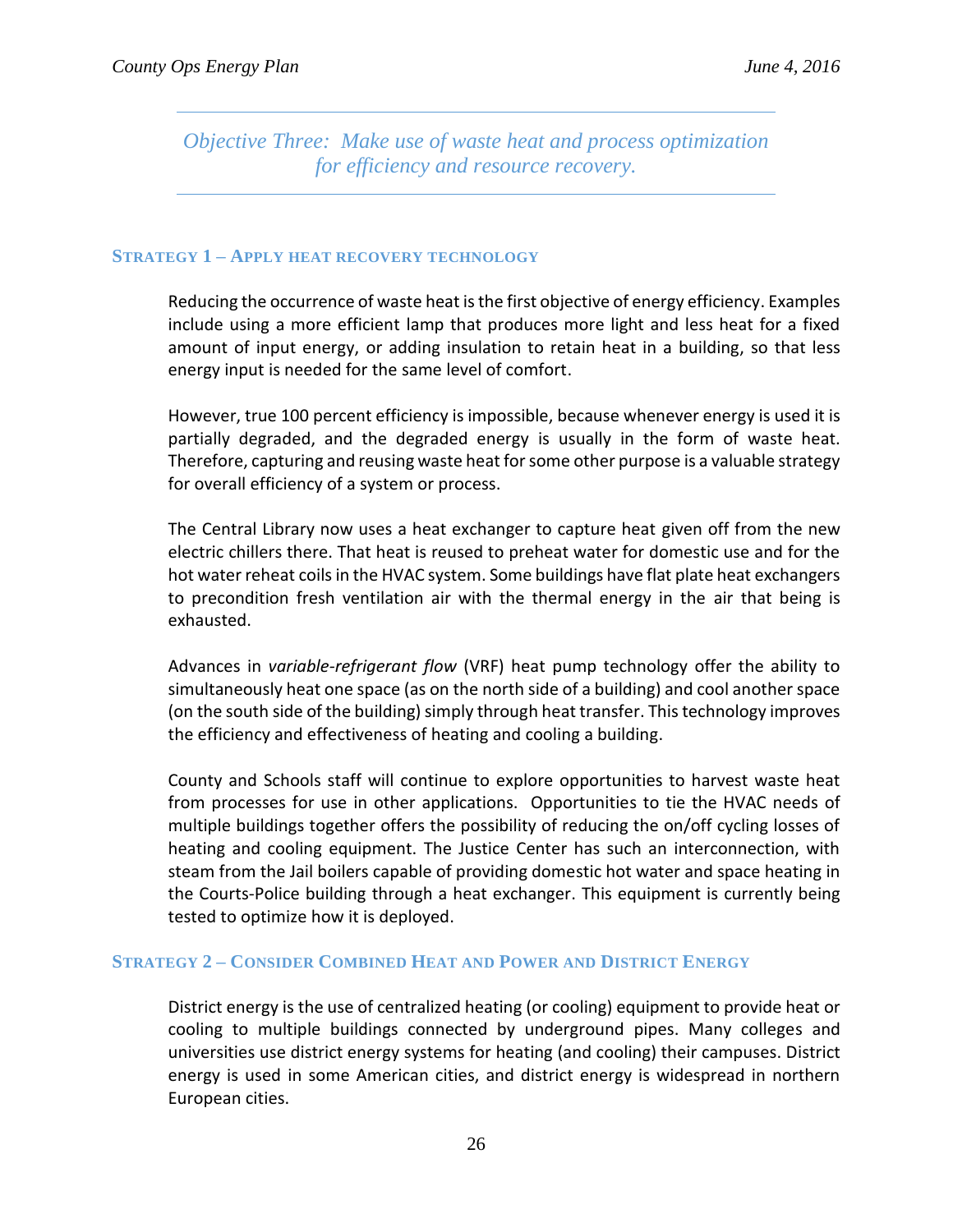District energy can lower the operating cost of heating and cooling interconnected buildings due to (i) economies of scale, (ii) a diversity of heating and cooling loads across multiple buildings, and (iii) reducing the off-cycle losses of the heating and cooling equipment that is used. With diversity of heating and cooling loads across multiple buildings, a district energy system can reduce the total installed capacity of equipment, thereby lowering capital costs.

Combined heat and power is the use of a single fuel source (such as natural gas) to create electricity and capturing the significant 'waste' heat and putting that waste heat to work as space heating, water heating, or water cooling (through an absorption chiller). An onsite source of electric power can be particularly valuable at mission-critical facilities, in place of stand-by generators. A combined heat and power facility is often a good fit with a district energy system, providing the source of thermal energy as well as on-site electricity.

The County and Schools will evaluate opportunities for combined heat & power, and district energy generally, in areas with multiple public facilities when installing or replacing heating and cooling systems. An Integrated Energy Master Plan (IEMP) was completed for the Courthouse area for the County buildings that could constitute a 'campus' there. This Plan determined that an integrated district energy system was feasible, but not cost-effective relative to other County and APS projects and priorities. Similar IEMPs should be prepared whenever multiple buildings are proposed in close proximity to each other.

Although the economics of CHP and district energy may not be compelling today, the continued urbanization of Arlington and changing energy costs warrant continued evaluation of these options. These locally-generated ('distributed power') options have potential community resilience benefits in case of natural or man-made disasters (i.e. energy supply disruptions due to major storms or terrorism).

#### **STRATEGY 3 – MAXIMIZE EFFICIENCY AND OPPORTUNITIES FOR RESOURCE RECOVERY AT THE WASTEWATER TREATMENT PLANT**

The Arlington Water Pollution Control Plant (WPCP) is the County's single largest energy consumer. Cleaning over 20 million gallons of wastewater every day to meet EPA and DEQ water quality standards requires a tremendous amount of energy. Advances in technologies and best practices now suggest there are substantial opportunities for improved energy efficiency in the current WPCP process. Efficiency possibilities include right-sizing pumps and blowers, improved HVAC in plant buildings, and improved lighting throughout the plant campus. Modest attention to plant efficiency could achieve five percent energy savings without changes to the wastewater treatment process by 2020. Additional, larger gains in efficiency are likely with modest capital expenditures, such as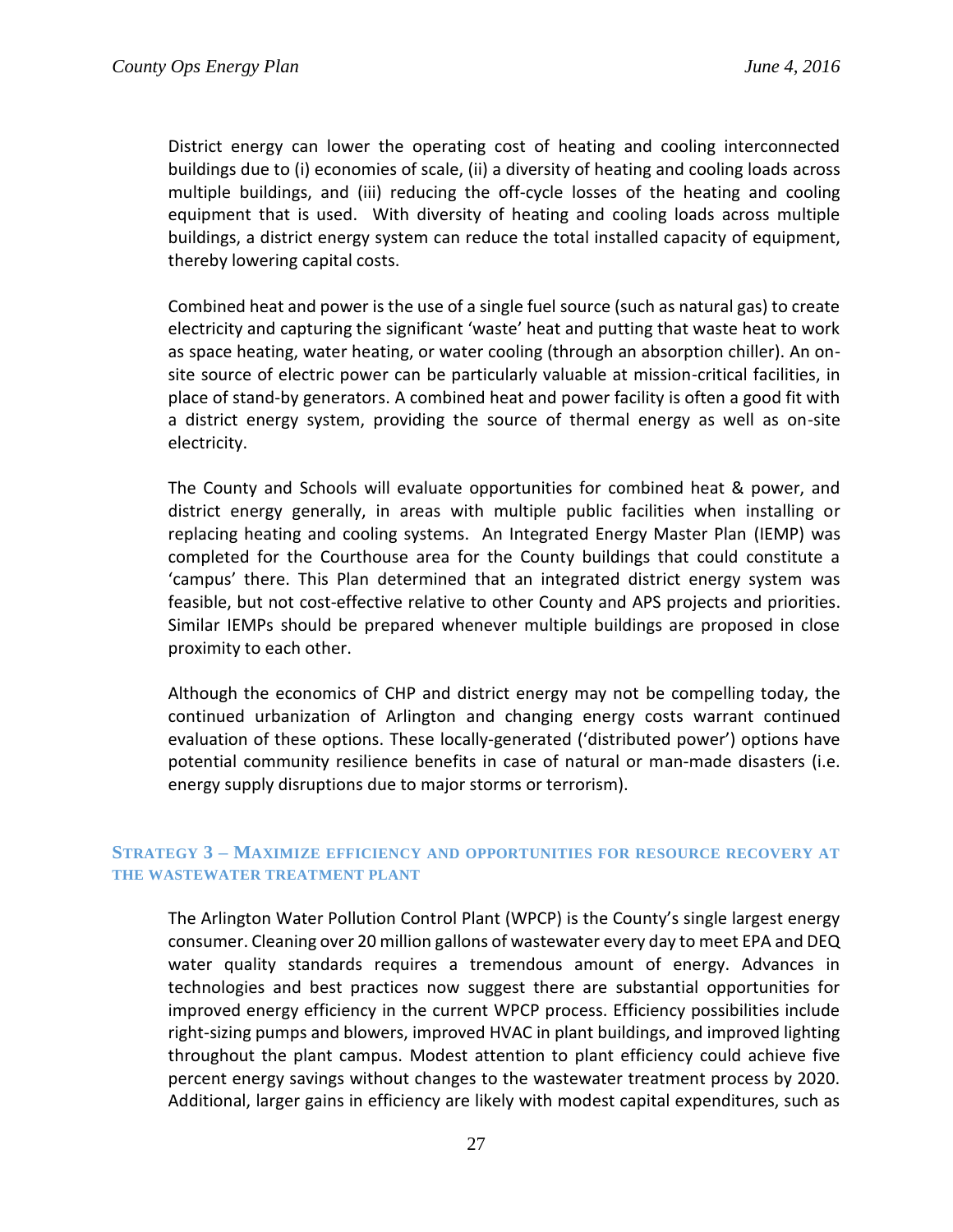the use of smaller 'jockey blowers' in place of certain large blowers in place today. This plan sets a goal of a ten percent reduction in energy use at the WPCP by 2020.

Moreover, the wastewater treatment industry now has multiple examples of treatment plants becoming resource recovery facilities, generating electric power using solids and gases from the treatment process, and also producing marketable compost materials for reuse. Electric power produced on site decreases power purchase costs, and revenue from marketable products adds further financial stability to what has historically been a costly public service. The Solids Master Plan underway at the WPCP will examine these options for Arlington. Over the longer term, options for increased collection of food waste and fats, oils, and grease will be evaluated for enhanced resource recovery if the County pursues a digester-based electric power production facility.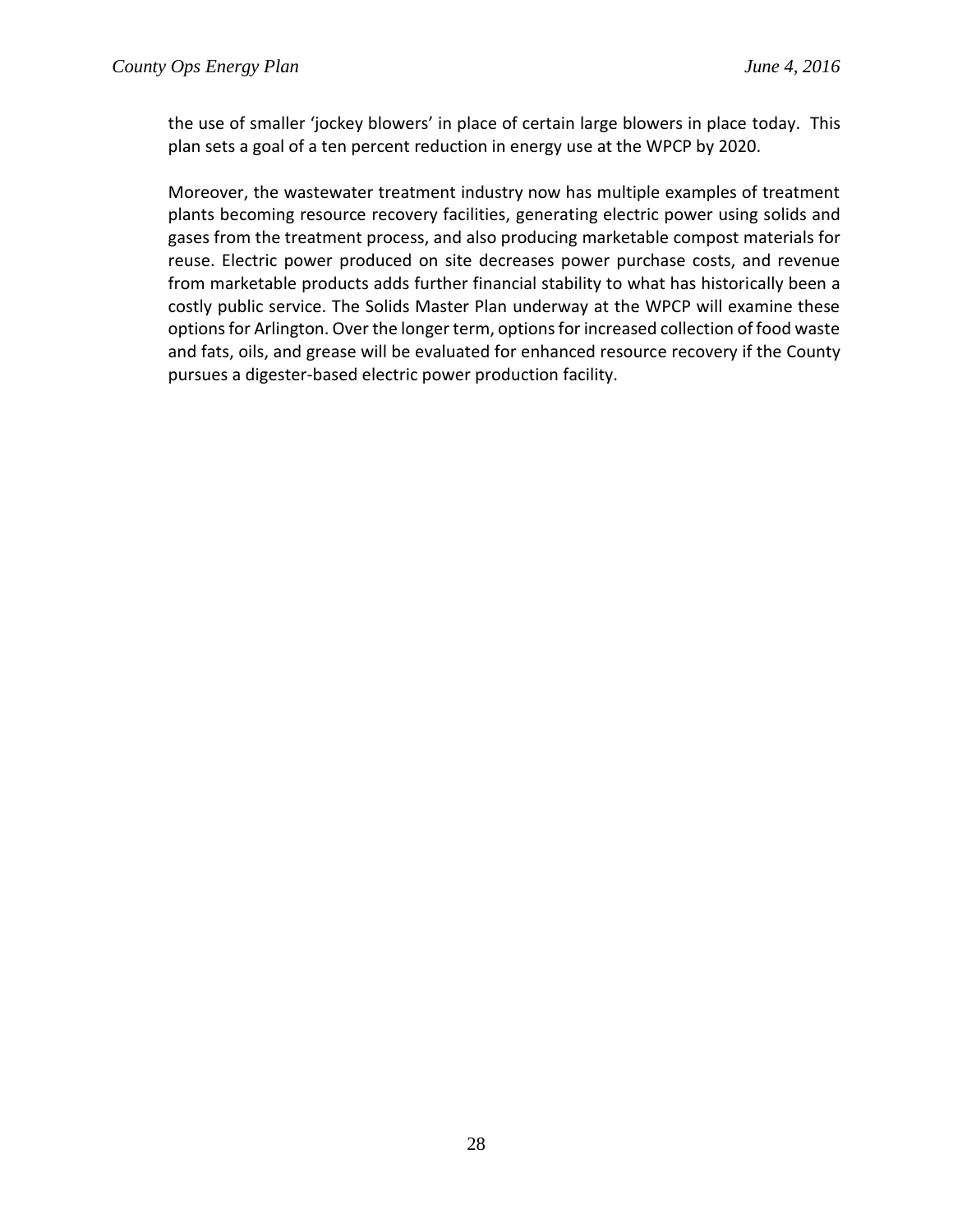*Objective Four: Increase production and use of renewable energy* 

#### **STRATEGY 1 – INSTALL SOLAR PHOTOVOLTAICS ON COUNTY AND APS FACILITIES**

As of January 2016 the County and APS had 660 kW of solar photovoltaics (PV) installed on buildings, including the 497 kW system on Discovery Elementary School. In addition, the County has another 10 kW of distributed PV serving school and pedestrian crossing signs. These installations reduce peak power demand and electricity costs at Central Library and Wakefield High School, and the use of solar-powered crossing signals avoids costly trenching to provide electric power to remote locations. The completion of Discovery Elementary demonstrates the potent combination of strong building energy efficiency and solar PV to achieve a net-zero energy building.

The CEP calls for 160 MW of solar PV in Arlington by 2050. Since County government and APS consume about three percent of all the energy used in all buildings across Arlington County, it is reasonable to aim for the County and APS to provide at least three percent of the CEP's goal, or at least 5 MW of solar PV by 2050. Furthermore, an interim 2020 goal of 2 MW is achievable in light of the potential sites on public buildings.

The cost of solar PV is falling rapidly, making solar more attractive financially through direct purchase or through alternative financing arrangements such as power purchase agreements (PPAs). In the future, another potential financing mechanism could be 'community solar' if state law is changed. With community solar, multiple investors buy shares of a solar PV system located in a convenient location, such as the rooftop of a public building.

Solar is applicable to both new and existing buildings. The primary conditions determining a suitable site include (i) unshaded surface, (ii) size and orientation of roof, (iii) age and condition of roof, (iv.) amount of electricity use and price of electricity at the site. Pursuit of PPAs for suitable new and existing buildings can provide the facilities with clean power without capital expense. In fact, preliminary pricing suggests PPAs can provide solar electricity installed on County and Schools properties at lower prices than current utility rates, and PPA pricing is typically fixed for 20 years.

Solar PV can also play an important role in energy resilience when coupled with on-site batteries for energy storage. This is an area for further exploration by the County. The County and APS will continue to consider opportunities to apply renewable energy in new construction, retrofit construction and stand-alone energy projects.

AIRE staff have experience evaluating existing sites for solar potential with Facilities Management. AIRE will engage with Facilities Design & Construction and Parks on solar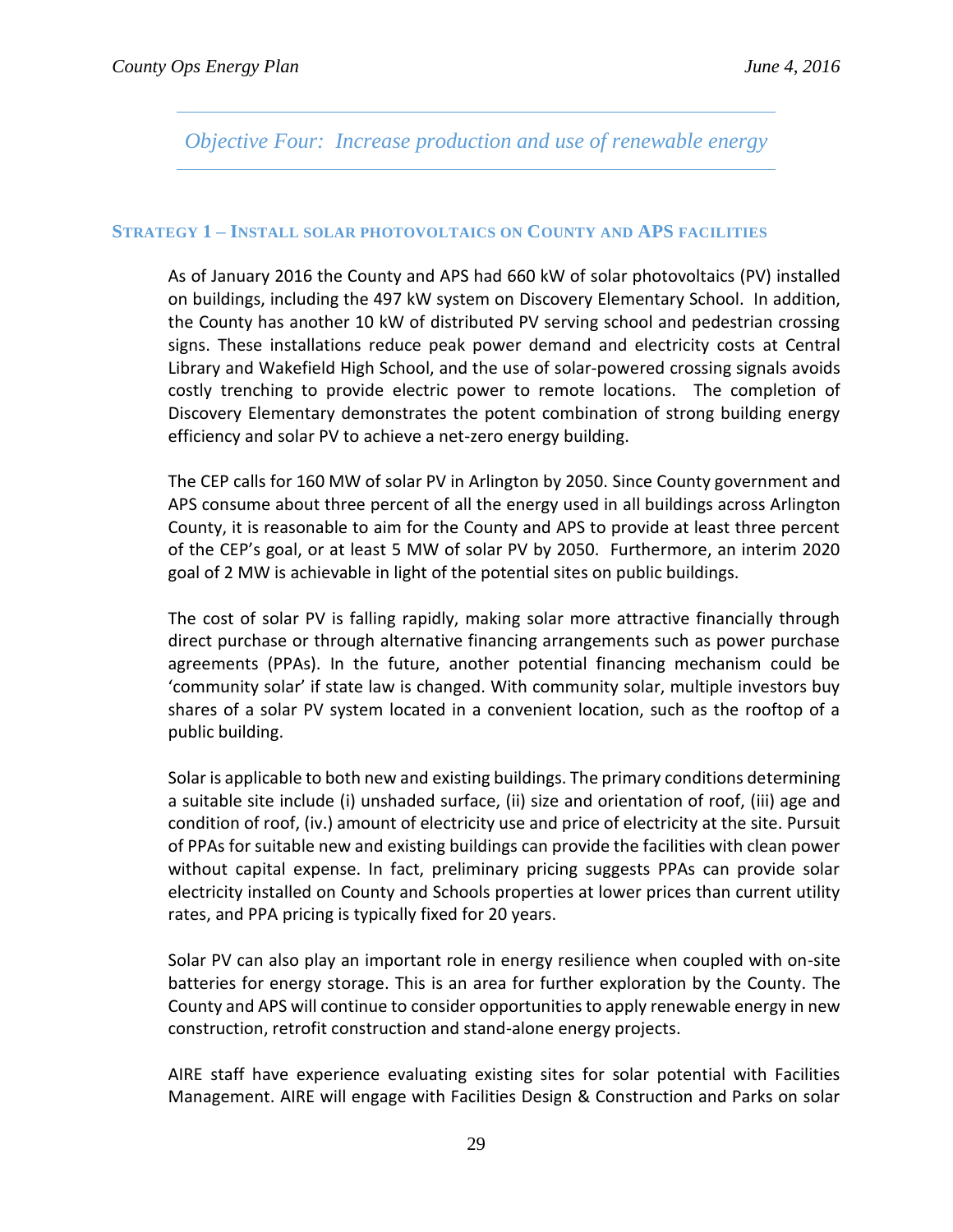opportunities at new facilities. Schools Facilities and Operations has experience evaluating existing schools sites for solar potential, and will continue to evaluate possibilities on new and existing properties.

#### **STRATEGY 2 – INSTALL SOLAR THERMAL TECHNOLOGY ON COUNTY AND APS FACILITIES**

Solar thermal energy can be used for domestic water heating and as a source of space heating. Facilities with high domestic hot water use are the strongest candidates for solar thermal; water efficiency measures such as low-flow showerheads can reduce domestic hot water use enough to render solar thermal unnecessary. Solar thermal systems can also support space heating, particularly with low-temperature water-source heat pumps. The County has a well-functioning solar domestic water heating system at Fire Station 2. Schools has solar thermal at Wakefield High School to support domestic hot water needs. Solar thermal is also used to preheat the domestic hot water at Discovery Elementary.

Potential applications of solar thermal systems will be evaluated by the County and Schools for new and existing buildings, based on energy needs and suitable space conditions at each facility. AIRE staff and Facilities Management staff are the lead for the County; the Facilities and Operations Department has the lead for Schools.

#### **STRATEGY 3 – STEADILY INCREASE PURCHASES OF GREEN POWER**

There is a substantial market for certified green power, consisting of the voluntary renewable energy credit (REC) market and the mandatory REC market created in states with renewable portfolio standards (RPS). Virginia currently lacks a mandatory RPS, which inhibits investments in renewables in the state.

Both the County and Schools participate in the voluntary market, purchasing certified green power from Dominion and other brokers. In 2005, the County began purchasing RECs equal to three percent of government electricity purchases. As prices for RECs have fallen, the County and Schools have increased purchases. In 2015 Schools and the County are buying RECs equivalent to 9 percent and 26 percent of their total electricity use, respectively. The cost of REC purchases is a small fraction of the annual savings accrued from improvements in energy efficiency.

Participating in the voluntary REC market serves multiple objectives – it sends a policy signal to electricity providers that clean power is valued, it helps prepare the County for a possible mandatory market, and purchasing green power lowers net GHG emissions. Some GHG emission inventory protocols do not allow certified green power to be subtracted from electricity purchases when calculating total GHG emissions from electricity. However, these protocols do specify that a second, "net" GHG emissions can be calculated after accounting for the green power purchases, as shown in Table 2. Today, Arlington is reporting its government operations emissions to CDP. At least one of CDP's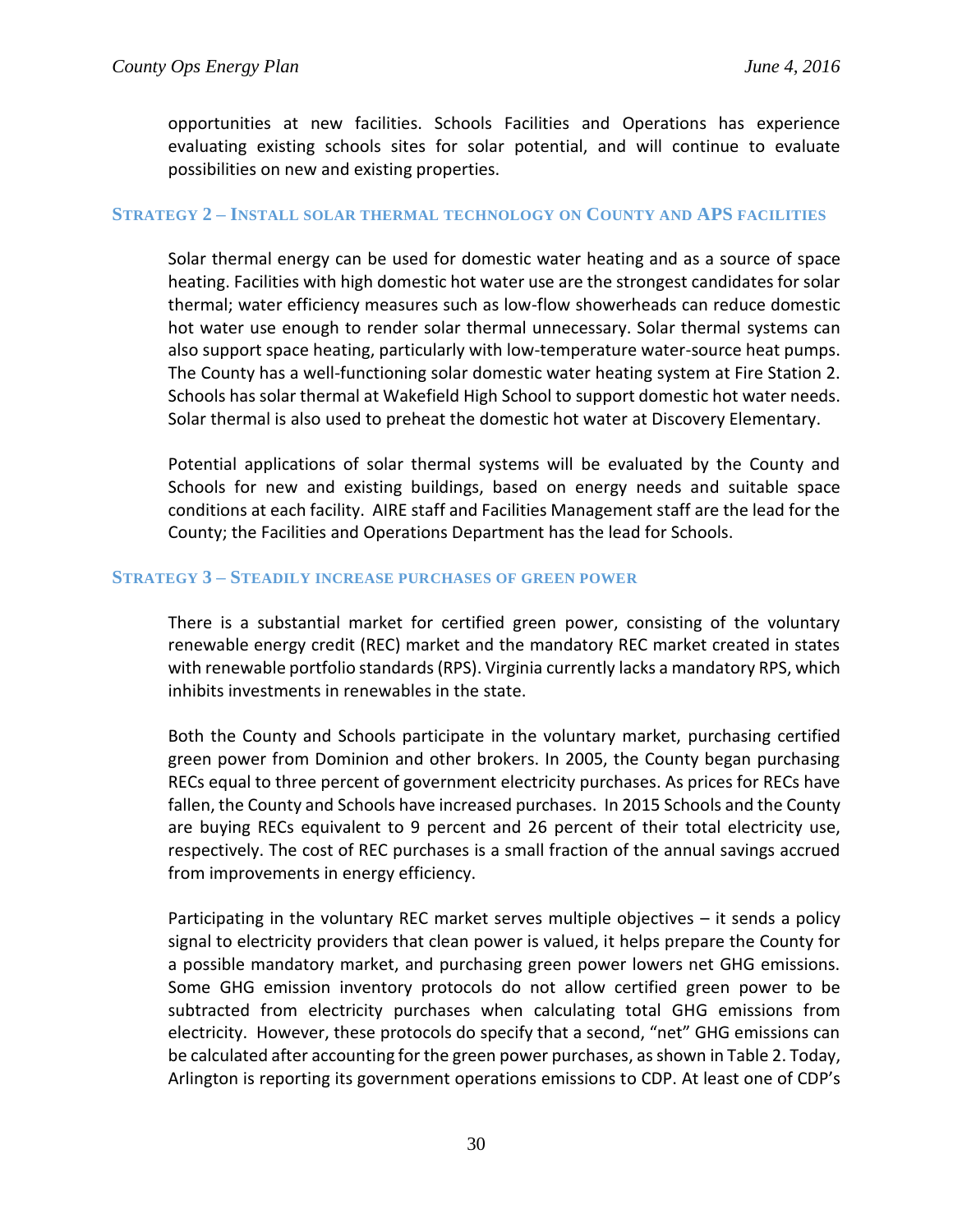recommended protocols allows for this net GHG emissions calculation which reflects the choice made to provide an incentive for the market to create more low-carbon energy.

If a mandatory state or national RPS is enacted, the value of the County's renewable energy investments will generate revenue, and valuable solar RECs may be leveraged for larger volumes of wind-generated RECs, boosting the overall share of green power purchased by Arlington.

Nonetheless, County and Schools' REC purchases remain secondary to the primary goals of reducing total energy use and GHG emissions. Continued purchases will not only increase the County's use of renewable energy but will further stimulate the market to increase the availability of these resource choices.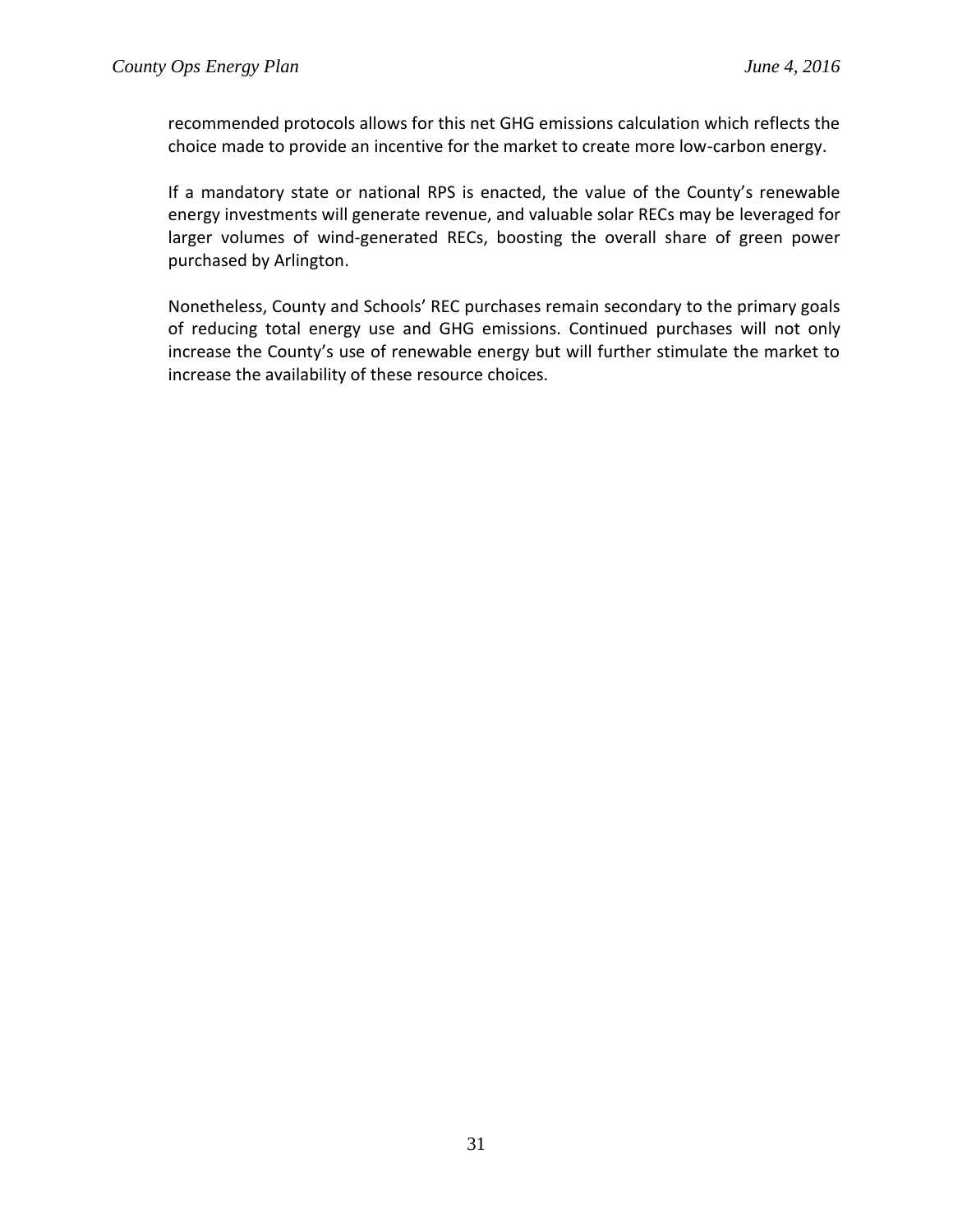*Objective Five: Be a leader in early adoption and promotion of innovative technology* 

The County and Schools can reduce operational and community-level energy use while cutting operating costs and building a local green economy through support and early adoption of innovative energy technologies. Arlington County has consistently led local governments in testing and early adoption of new energy-saving and renewable-energy technologies for both buildings and vehicles. Embracing new technology has and will continue to be a critical strategy for meeting the County's ambitious energy goals.

#### **STRATEGY 1 – PILOT AND DEPLOY NEW AND INNOVATIVE TECHNOLOGIES**

One of the great megatrends today is the steady electrification of the economy and society. Electric drives, digital controls, and semiconductor technology permeate facilities and perform work once handled by steam, compressed air, and lower quality forms of energy. Thermal energy remains important and valuable, and capturing 'waste' heat for reuse (Objective Three, earlier) is essential, but the overall material trend in modern life is toward de-materialization (miniaturization) and electrification of services and processes. The County and Schools should act on opportunities to pilot and deploy new technology as suitable:

*Variable-refrigerant flow (VRF)* heat pumps provide heating and cooling more efficiently than conventional heat pumps, and usually with smaller impact on space utilization.

*Energy Management Information Systems (EMIS)* tie building sensors, energy meters, occupancy sensors, and environmental sensors into a common platform (dashboard) that enables at-a-glance business intelligence for facility and energy management.

*Light-emitting diode (LED)* luminaires and fixtures that provide lighting much more efficiently than old-fashioned filament or fluorescent lamps. LEDs can be customized and controlled digitally and remotely. LEDs are now available for virtually all colors in the visible spectrum, providing nuance for all applications.

*Electric vehicles (EVs)* electric-drive motors are much more efficient than internal combustion engines (ICE), and electric vehicles have fewer moving parts than ICE vehicles. The superior vehicle efficiency, combined with decarbonization of the electric grid, means EVs produce much less GHG emissions than fossil-fueled vehicles.

*Energy storage* using batteries or other means is fast becoming more affordable. Battery storage of electricity, whether from solar panels or grid power, allows facilities to actively manage energy supply as well as energy demand, providing opportunities to reduce peak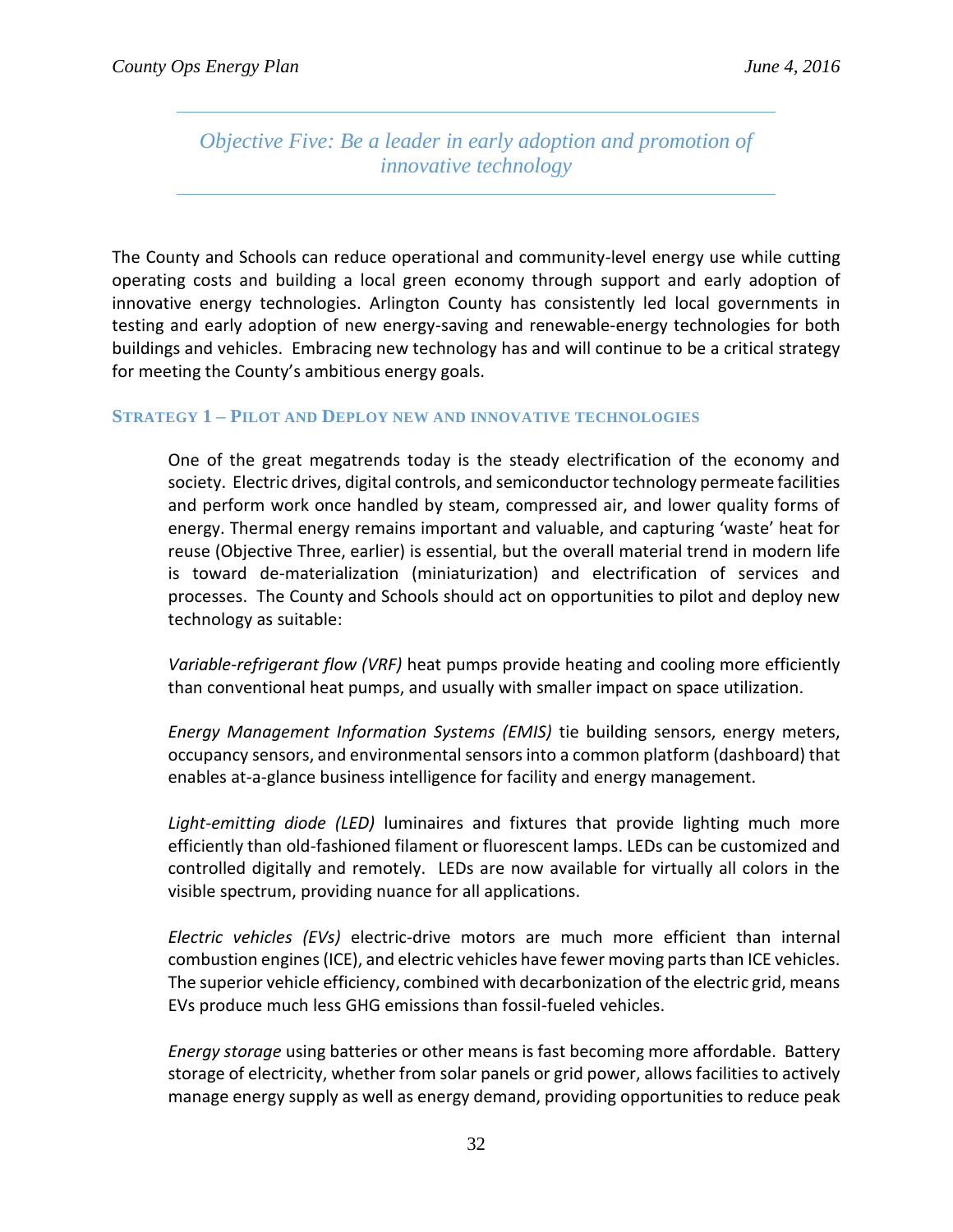power charges. Energy storage also provides resilience for the facility in case of energy interruptions. In addition to battery storage of electricity, thermal energy storage can be cost-effective at times, whether as hot or chilled water.

*Net-zero energy buildings (NZE)* involve careful design viewing buildings as a system. Beyond LEED, beyond ENERGY STAR, a NZE or near-NZE building offers design and construction professionals a creative challenge for maximizing resource efficiency, resulting in noteworthy, iconic structures.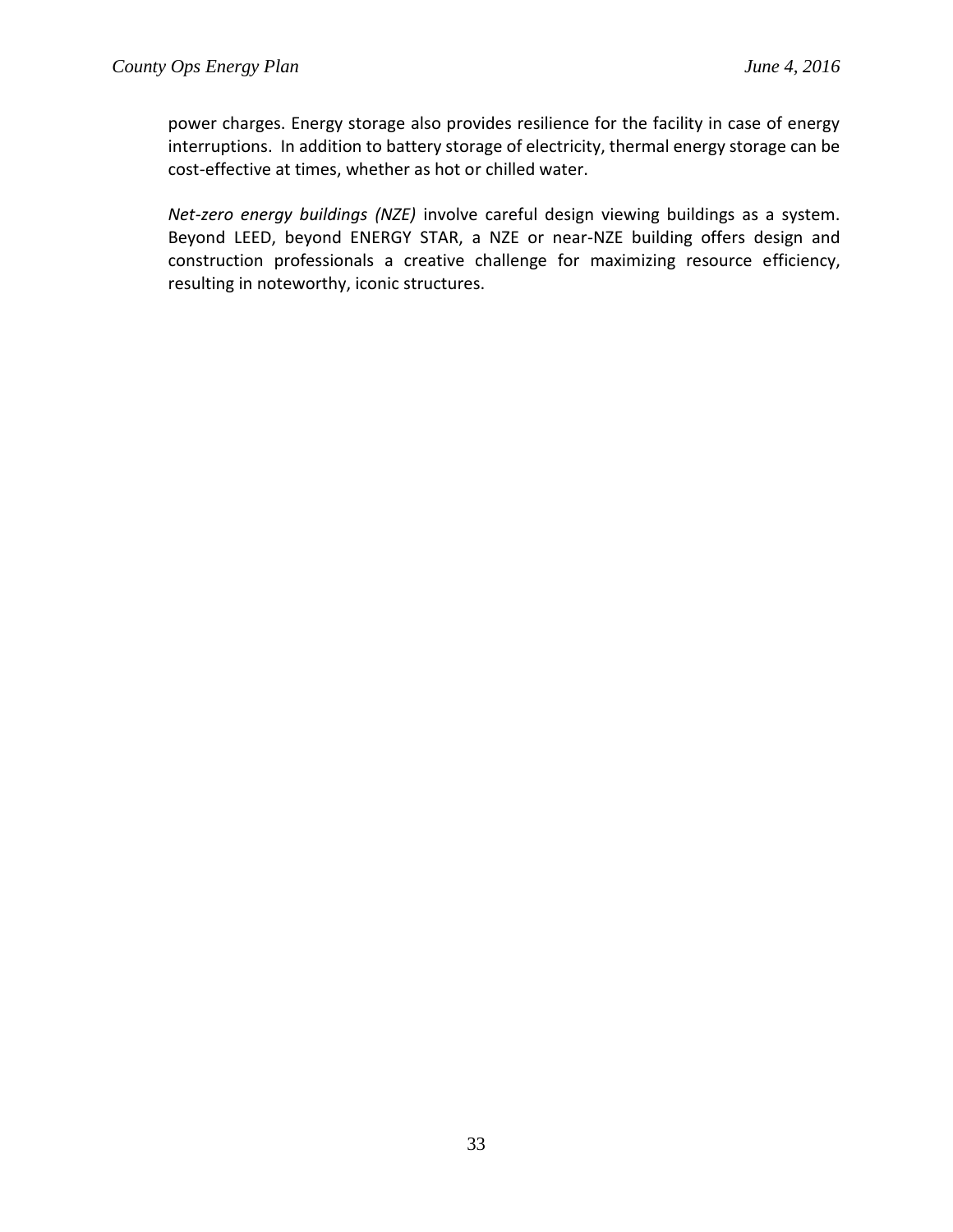*Objective Six: Pursue sustainable funding strategies* 

To complete the objectives and strategies in this plan and meet the County's energy targets, the County must make a commitment to pursuing multiple funding strategies. Grants, loans, and utility rebates provide essential seed money for up-front investments in energy-efficiency projects The County should also develop a long-term, sustainable framework for validating savings from energy-efficiency investments, and using a portion of savings to support future investments.

#### **STRATEGY 1 – FUND CLEAN ENERGY AND RESOURCE EFFICIENCY PROJECTS IN THE CIP**

Some energy conservation gains can be made through employee awareness and action. But the substantial energy efficiency, water efficiency, and renewable energy opportunities identified in this plan require some investment of capital for new technology and equipment.

The 10-year Capital Improvement Plans (CIP) for the County and Schools identifies spending needs across all agencies. A few of these projects are explicitly energy-related. Funding these projects is imperative to maintain momentum and built upon past successes. Continued strong investments in Maintenance Capital is vital to capture efficiency opportunities during equipment replacement, facility renovations, and building expansions for both Schools and the County.

The AIRE program, a General Fund activity, uses annual operating funds to complete a variety of energy efficiency upgrades in County facilities. Available funds are often constrained by other essential AIRE program objectives such as outreach and program services in the community. Consistent strong support for the AIRE program, including future expansion in revenue, will be vital to continue building upon the gains made thus far and achieving the goals presented here.

## **STRATEGY 2 – PURSUE GRANT FUNDING TO SUPPLEMENT COUNTY FUNDS FOR ENERGY EFFICIENCY AND GHG REDUCTION EFFORTS**

Grant and cooperative agreement funding for energy efficiency, renewable energy, energy resilience, and greenhouse gas emission reductions is sometimes available from the state of Virginia and the U.S. government. Pursuit of these external funds should be considered for clearly identified objectives and mindful of the burdens that external funding can impose.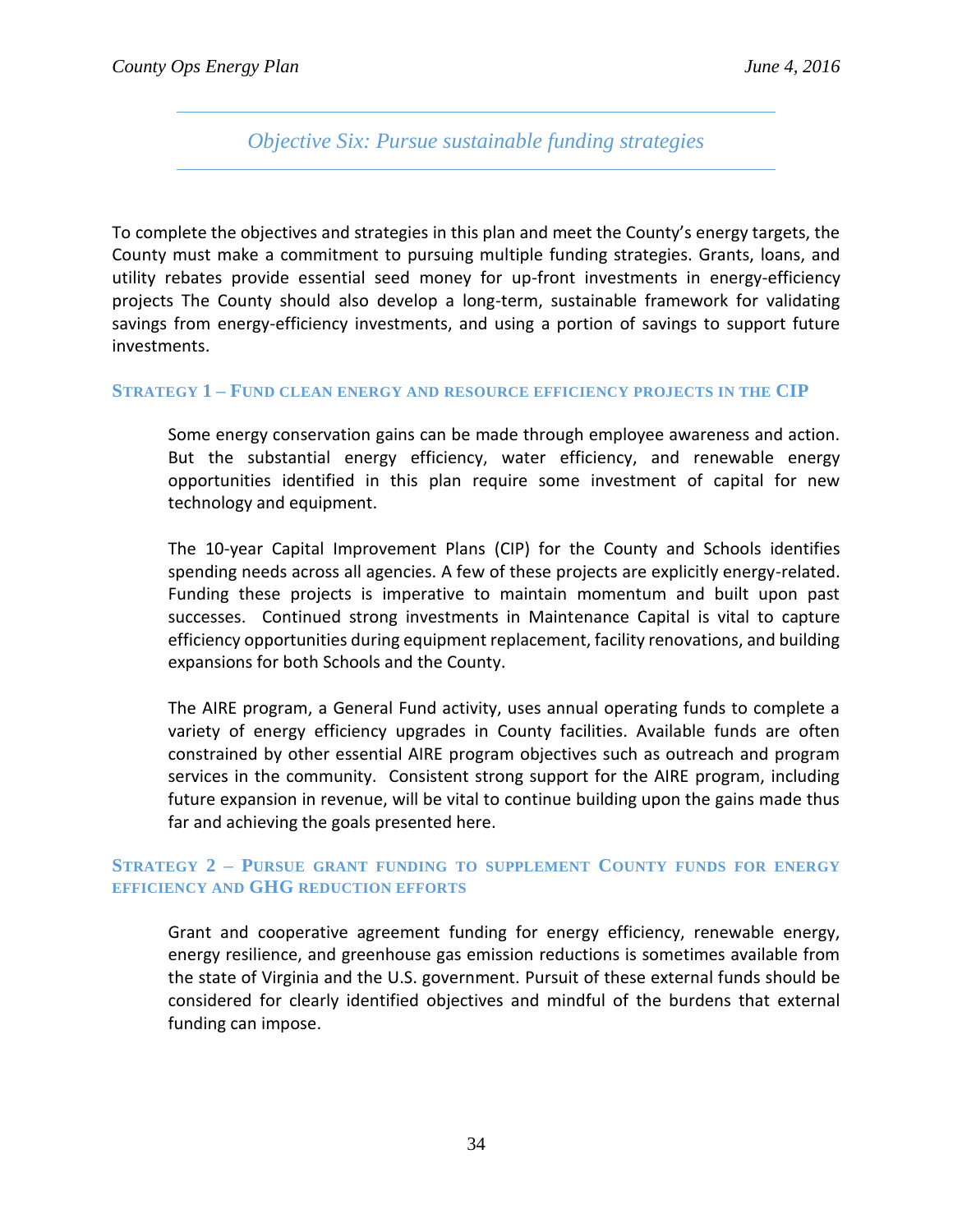#### **STRATEGY 3 - ESTABLISH A REVOLVING FUND THAT IS PAID BACK BY ENERGY SAVINGS**

Energy conservation and efficiency and waste reduction save the County money. Energy production can also reduce County energy expenditures and even generate revenue. By quantifying, verifying and reinvesting these savings (and revenues) directly into the organizations where the activities take place, the County could provide strong incentives to continuously improve energy and resource management. By directly rewarding divisions for their efforts, the County could create additional opportunities and motivation for them to reinvest funds in projects that improve the efficiency and sustainability of their operations and facilities, consistent with this plan and County goals.

Arlington County will evaluate options for reinvesting in sustainable energy and climatechange mitigation projects. This could include creating separate accounts to track verified savings at the project and program level, giving agencies the opportunity to apply savings to new energy efficiency and climate-change mitigation projects as part of their annual budget proposals, and/or setting specific thresholds for reinvestment in future capital projects versus applying savings to offset operating costs.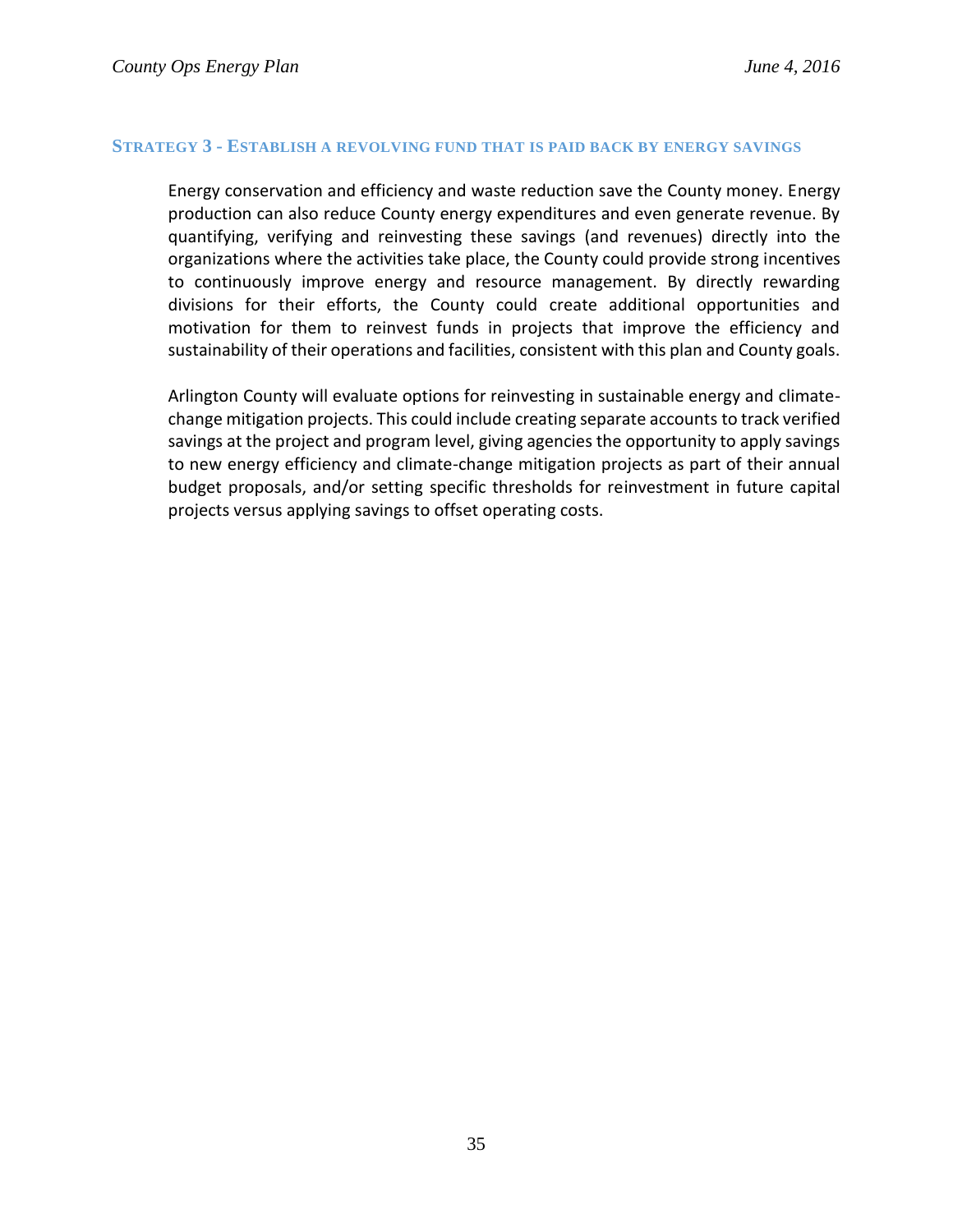*Objective Seven: Institutionalize Energy Management*

#### **STRATEGY 1 – CREATE AN INTERDEPARTMENTAL WORKGROUP ON ENERGY**

The AIRE staff frequently engage staff in other agencies and Schools to assist with energy opportunities and challenges. Over the past fifteen years various committees and informal groups have arisen to coordinate on these topics, but they have not been longlasting and none is standing today.

To achieve the goals set forth here and track progress and challenges along the way, a standing workgroup should be created to bring staff from the County and Schools together on a quarterly basis. These meetings will establish a mechanism for sharing of idea, resources, needs, and challenges. In addition, this workgroup will establish an institutional memory for smoother transitions when there are staff changes. This committee should be established by the energy staff in the AIRE program, with participation from all energy-using departments as well as Schools. Maintaining an active workgroup will help institutionalize energy management, and underscore our commitment to continuous improvement.

This standing workgroup will help implement the Strategies outlined for the other Objectives, including the action plans for the various energy-using sectors, e.g., buildings, fleet, water utility. Individual membership and participation will not be inflexible, but participation by representatives of all the major energy-using sectors is essential.

#### **STRATEGY 2 – INCENTIVIZE ENERGY-SMART BEHAVIOR AND IDEATION BY WORKERS**

The County and Schools should offer 'on-the-spot' cash merit awards (\$100-\$250) to employees who offer energy-smart suggestions or ideas that are implemented by County or Schools. Workers are the eyes and ears of the workplace. They may see conditions or situations that warrant attention, but they may be reluctant to call attention to the condition or uncertain who to contact to remedy the waste. Loudoun County has used such a system to generate meaningful participation and thousands of dollars of annual savings from staff suggestions. This program could be promoted by the interdepartmental workgroup on energy and staffed by the AIRE team.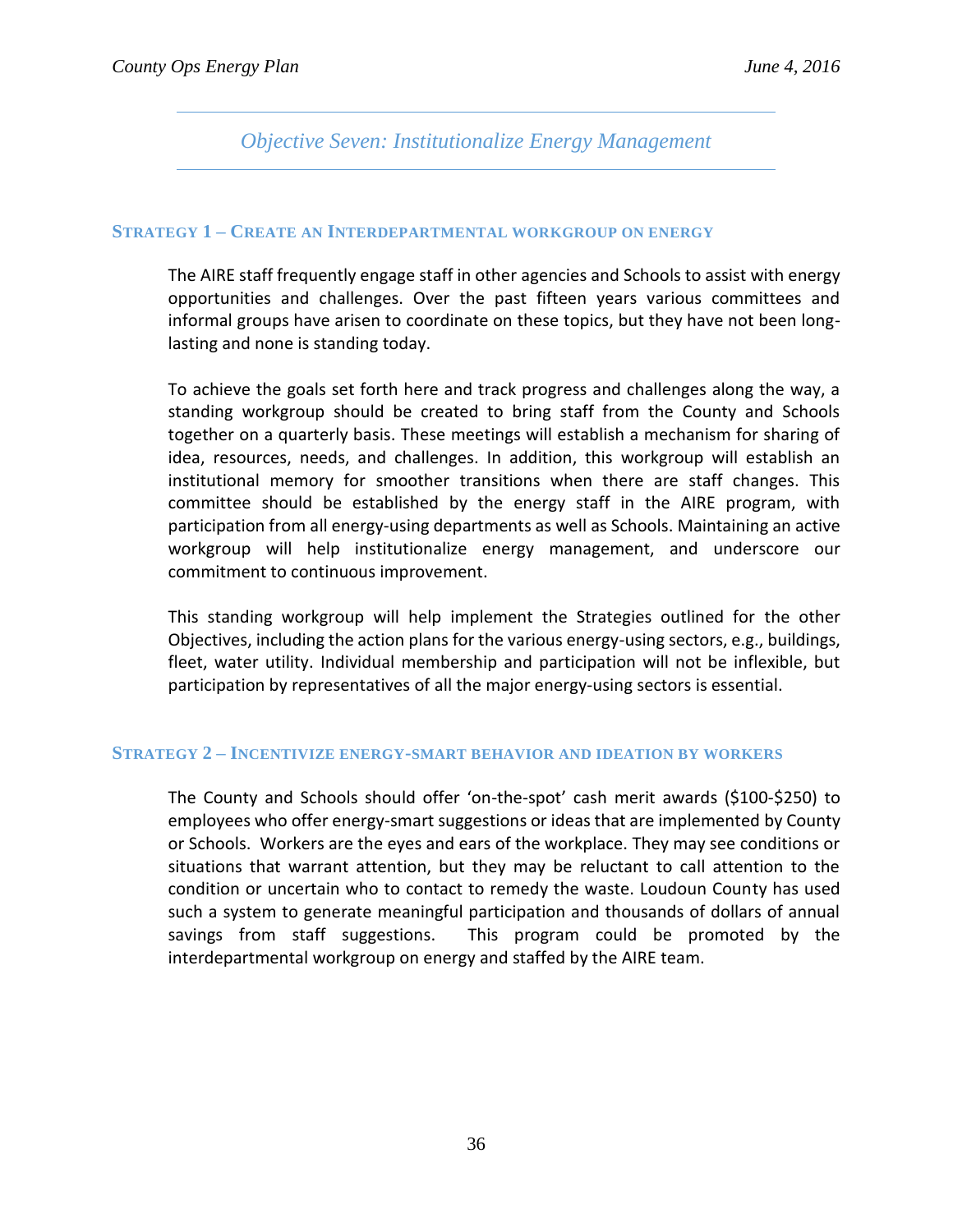#### APPENDIX 1 – Energy Management Self-Assessment Matrix (part 1 of 2) Arlington County's present practices are denoted with <mark>highlighting</mark>

| <b>ENERGY STAR<sup>®</sup> Energy Management Assessment Matrix</b> |                                                                   |                                                          |                                                                              |                                                                    |  |  |  |  |  |  |
|--------------------------------------------------------------------|-------------------------------------------------------------------|----------------------------------------------------------|------------------------------------------------------------------------------|--------------------------------------------------------------------|--|--|--|--|--|--|
| <b>ENERGY STAR</b>                                                 | Little or no evidence                                             | Some elements                                            | <b>Fully implemented</b>                                                     | <b>Next Steps</b>                                                  |  |  |  |  |  |  |
| <b>Make Commitment to Continuous Improvement</b>                   |                                                                   |                                                          |                                                                              |                                                                    |  |  |  |  |  |  |
| <b>Energy Director</b>                                             | No central or organizational resource<br>Decentralized management | Central or organizational resource not<br>empowered      | Empowered central or organizational<br>leader with senior management support | Organizational support for energy<br>director function             |  |  |  |  |  |  |
| <b>Energy Team</b>                                                 | No company energy network                                         | Informal organization                                    | Active cross-functional team guiding<br>energy program                       | Develop standing energy team for<br>quarterly meetings & briefings |  |  |  |  |  |  |
| <b>Energy Policy</b>                                               | No formal policy                                                  | Referenced in environmental or other<br>policies         | Formal stand-alone EE policy<br>endorsed by senior mgmt.                     | The County Operations Energy<br>Plan provides this.                |  |  |  |  |  |  |
| <b>Assess Performance and Opportunities</b>                        |                                                                   |                                                          |                                                                              |                                                                    |  |  |  |  |  |  |
| <b>Gather and Track Data</b>                                       | Little metering/no tracking                                       | Local or partial<br>metering/tracking/reporting          | All facilities report for central<br>consolidation/analysis                  | Continue, enhance                                                  |  |  |  |  |  |  |
| Normalize                                                          | Not addressed                                                     | Some unit measures or weather<br>adjustments             | All meaningful adjustments for<br>organizational analysis                    | Continue, enhance                                                  |  |  |  |  |  |  |
| <b>Establish baselines</b>                                         | No baselines                                                      | Various facility-established                             | Standardized organizational base year<br>and metric established              | Continue, enhance                                                  |  |  |  |  |  |  |
| <b>Benchmark</b>                                                   | Not addressed or only same site<br>historical comparisons         | Some internal comparisons among<br>company sites         | Regular internal & external<br>comparisons & analyses                        | Continue, enhance                                                  |  |  |  |  |  |  |
| Analyze                                                            | Not addressed                                                     | Some attempt to identify and correct<br>spikes           | Profiles identifying trends, peaks,<br>valleys & causes                      | Energy Management Info System<br>works toward this                 |  |  |  |  |  |  |
| lTechnical assessments and audits                                  | Not conducted                                                     | Internal facility reviews                                | Reviews by multi-functional team of<br>professionals                         | County Operations Energy Plan<br>goals work toward this            |  |  |  |  |  |  |
| <b>Set Performance Goals</b>                                       |                                                                   |                                                          |                                                                              |                                                                    |  |  |  |  |  |  |
| Determine scope                                                    | No quantifiable goals                                             | Short term facility goals or nominal<br>corporate goals  | Short & long term facility and corporate<br>goals                            | Continue, enhance                                                  |  |  |  |  |  |  |
| Estimate potential for improvement                                 | No process in place                                               | Specific projects based on limited<br>vendor projections | Facility & organization defined based<br>on experience                       | County Operations Energy Plan<br>goals work toward this            |  |  |  |  |  |  |
| <b>Establish goals</b>                                             | Not addressed                                                     | Loosely defined or sporadically applied                  | Specific & quantifiable at various<br>organizational levels                  | County Operations Energy Plan<br>goals work toward this            |  |  |  |  |  |  |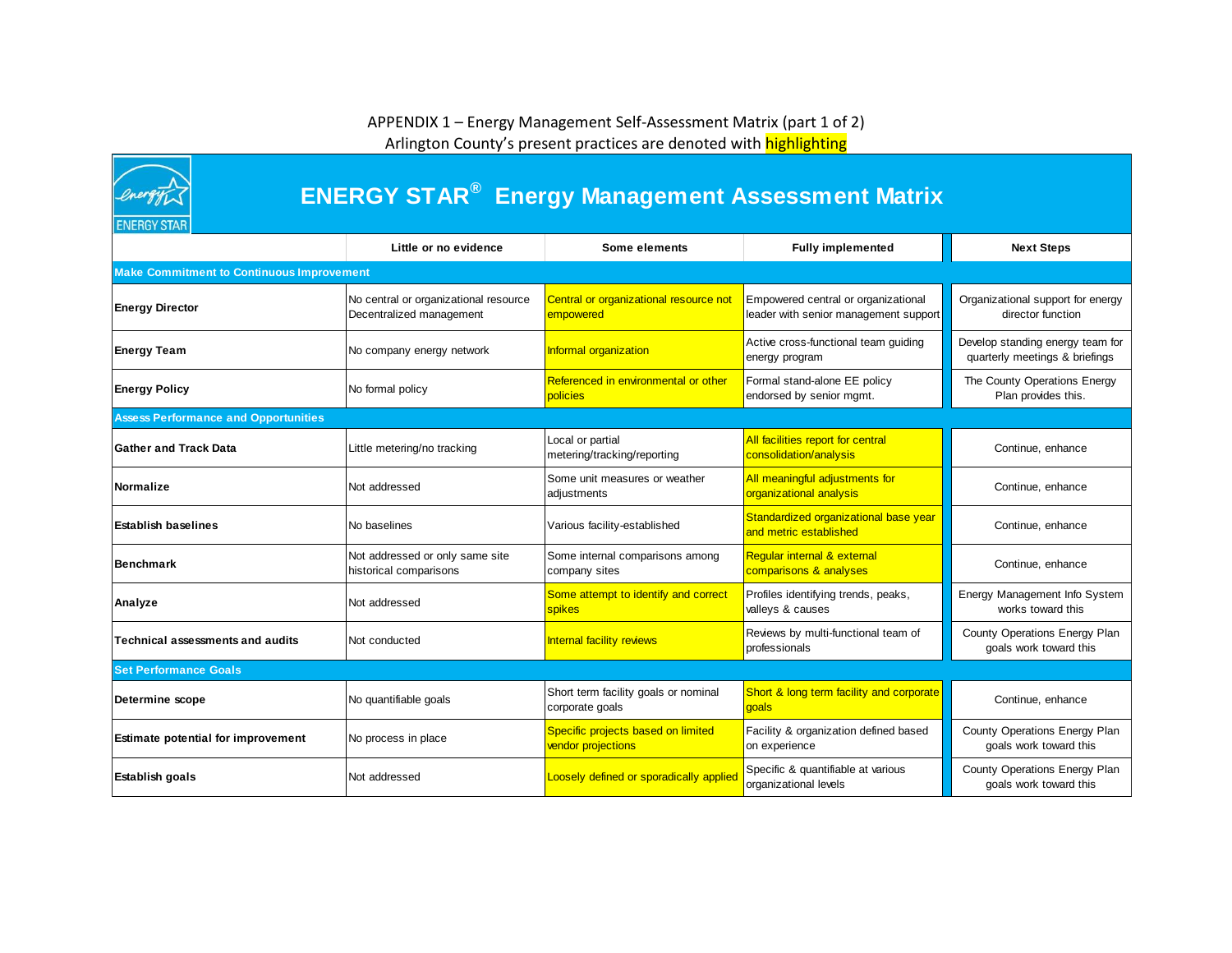#### APPENDIX 1 – Energy Management Self-Assessment Matrix (part 2 of 2) Arlington County's present practices are denoted with <mark>highlighting</mark>

| <b>ENERGY STAR</b>                 | <b>ENERGY STAR<sup>®</sup> Energy Management Assessment Matrix</b>                                                                   |                                                               |                                                                |                                                            |  |
|------------------------------------|--------------------------------------------------------------------------------------------------------------------------------------|---------------------------------------------------------------|----------------------------------------------------------------|------------------------------------------------------------|--|
|                                    | Little or no evidence                                                                                                                | Some elements                                                 | <b>Fully implemented</b>                                       | <b>Next Steps</b>                                          |  |
| <b>Create Action Plan</b>          |                                                                                                                                      |                                                               |                                                                |                                                            |  |
| Define technical steps and targets | Not addressed                                                                                                                        | <b>Facility-level consideration as</b><br>opportunities occur | Detailed multi-level targets with<br>timelines to close gaps   | County Operations Energy Plan<br>goals work toward this    |  |
| Determine roles and resources      | Not addressed or done on ad hoc basis                                                                                                | nformal interested person competes<br>or funding              | Internal/external roles defined & funding<br>identified        | County Operations Energy Plan<br>goals work toward this    |  |
| <b>Implement Action Plan</b>       |                                                                                                                                      |                                                               |                                                                |                                                            |  |
| Create a communication plan        | Not addressed                                                                                                                        | Tools targeted for some groups used<br>occasionally           | All stakeholders are addressed on<br>regular basis             | COEP and EMIS help, AIRE team<br>will make more routine    |  |
| Raise awareness                    | All levels of organization support<br>Periodic references to energy initiatives<br>No promotion of energy efficiency<br>energy goals |                                                               |                                                                |                                                            |  |
| <b>Build capacity</b>              | Indirect training only                                                                                                               | Some training for key individuals                             | Broad training/certification in<br>technology & best practices | Capacity-building is underway<br>across multiple agencies  |  |
| <b>Motivate</b>                    | No or occasional contact with energy<br>users and staff                                                                              | Threats for non-performance or periodic<br>reminders          | Recognition, financial & performance<br>incentives             | County Operations Energy Plan<br>goals work toward this    |  |
| Track and monitor                  | No system for monitoring progress                                                                                                    | <b>Annual reviews by facilities</b>                           | Regular reviews & updates of<br>centralized system             | Energy Management Info System<br>works toward this         |  |
| <b>Evaluate Progress</b>           |                                                                                                                                      |                                                               |                                                                |                                                            |  |
| <b>Measure results</b>             | No reviews                                                                                                                           | <b>Historical comparisons</b>                                 | Compare usage & costs vs. goals,<br>plans, competitors         | Additional measurement and<br>verification to be performed |  |
| <b>Review action plan</b>          | No reviews                                                                                                                           | Informal check on progress                                    | Revise plan based on results, feedback<br>& business factors   | Continue, enhance                                          |  |
| <b>Recognize Achievements</b>      |                                                                                                                                      |                                                               |                                                                |                                                            |  |
| Provide internal recognition       | Not addressed                                                                                                                        | <b>Identify successful projects</b>                           | Acknowledge contributions of<br>individuals, teams, facilities | Increase recognition of<br>accomplishments across org.     |  |
| Get external recognition           | Not sought                                                                                                                           | Incidental or vendor acknowledgement                          | Government/third party highlighting<br>achievements            | Continue, enhance                                          |  |
|                                    |                                                                                                                                      |                                                               |                                                                |                                                            |  |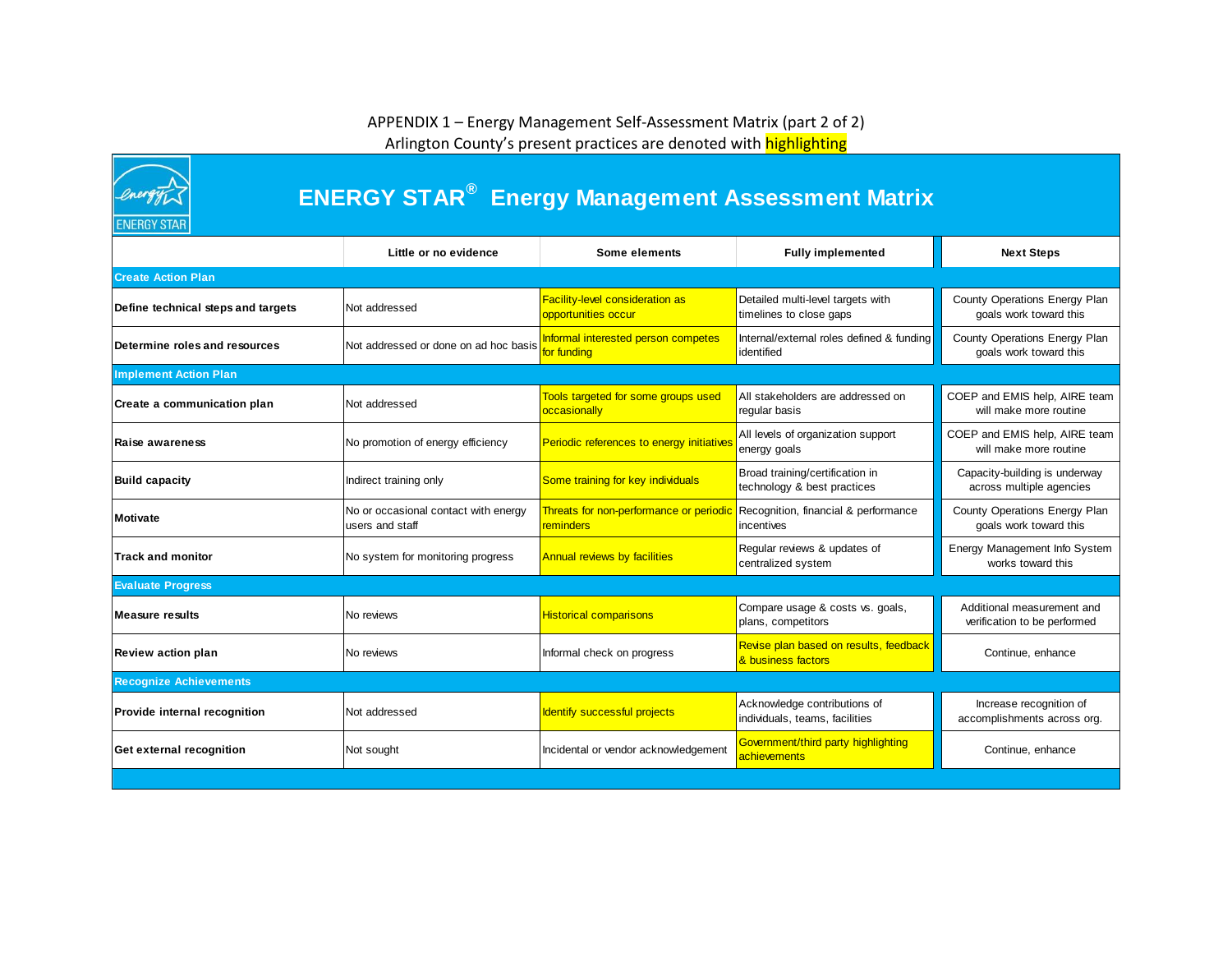## APPENDIX 2 – Facility Energy Needs and Priorities, 2015 (part 1 of 3)

|                            |                            | KEY:                                                                                                                                                                                                                           |                                                 |                |                                                     |                         |                |                |                          |                          |                          |                   |                              |                                  |                  |                |
|----------------------------|----------------------------|--------------------------------------------------------------------------------------------------------------------------------------------------------------------------------------------------------------------------------|-------------------------------------------------|----------------|-----------------------------------------------------|-------------------------|----------------|----------------|--------------------------|--------------------------|--------------------------|-------------------|------------------------------|----------------------------------|------------------|----------------|
|                            |                            |                                                                                                                                                                                                                                |                                                 |                | 1 Priority near-term upgrade or improvement needed  |                         |                |                |                          |                          |                          |                   |                              |                                  |                  |                |
|                            |                            |                                                                                                                                                                                                                                |                                                 |                | 2 Near- to medium-term upgrade should be considered |                         |                |                |                          |                          |                          |                   |                              |                                  |                  |                |
|                            |                            |                                                                                                                                                                                                                                |                                                 |                | 3 No need for change identified, but watch for      |                         |                |                |                          |                          |                          |                   |                              |                                  |                  |                |
|                            |                            |                                                                                                                                                                                                                                | 4 No change needed on horizon (or bldg vacancy) |                |                                                     |                         |                |                |                          |                          |                          |                   |                              |                                  |                  |                |
|                            |                            | Important list of Contract<br><b>Building River Property Replaced</b><br>Interimental Submitted for<br>Tunesday Reef Committee<br><b>Ruiting Strategy Contract Strategy</b><br><b>Contraction Strategy</b><br>Special Visiting |                                                 |                |                                                     |                         |                |                |                          |                          |                          |                   |                              |                                  |                  |                |
| <b>Building</b>            | Priorities                 | Linear LEDS                                                                                                                                                                                                                    |                                                 |                |                                                     |                         |                |                | Motors VKM               |                          | I Gooding Require        | I Keating Reading | <b>Material Registration</b> | Speciality Equip                 | <b>Solar RIV</b> | Solar themper  |
|                            |                            |                                                                                                                                                                                                                                |                                                 |                |                                                     |                         |                |                |                          |                          |                          |                   |                              |                                  |                  |                |
| Argus House                | Linear LEDs                |                                                                                                                                                                                                                                | 3 <sup>1</sup><br>$\overline{\mathbf{3}}$       | 1              | $\overline{3}$                                      | 3<br>$\overline{3}$     | $\overline{3}$ |                | $\overline{4}$           | 3                        | $\overline{4}$           | $\overline{a}$    |                              | 3 <sup>1</sup><br>$\overline{2}$ | $\overline{4}$   | $\overline{2}$ |
| <b>Arlington Arts</b>      | Cooling                    |                                                                                                                                                                                                                                |                                                 | $\overline{4}$ | $\overline{3}$                                      |                         |                |                | $\overline{4}$           |                          |                          | $\overline{4}$    | $\overline{\mathbf{3}}$      |                                  |                  |                |
| Arlington Daycare          | Linear LEDs                |                                                                                                                                                                                                                                | $\overline{2}$                                  |                |                                                     | 3                       | $\overline{2}$ |                |                          | $\overline{a}$           | $\overline{4}$           |                   |                              | $\overline{A}$                   | $\overline{4}$   |                |
| <b>Arlington Mill</b>      | RetroComm                  |                                                                                                                                                                                                                                | $\overline{3}$                                  | $\vert$        | $\Delta$                                            | $\overline{2}$          |                |                | 3                        |                          | $\Delta$                 | $\overline{a}$    | $\overline{\phantom{a}}$     | $\overline{2}$                   | $\overline{4}$   |                |
| <b>ART Facility</b>        | Roof                       |                                                                                                                                                                                                                                | $\overline{3}$                                  | $\overline{4}$ | $\Delta$                                            | $\overline{3}$          | $\overline{a}$ | $\overline{3}$ | $\overline{3}$           | Ŕ                        | $\overline{3}$           | $\overline{3}$    | $\overline{a}$               | $\Delta$                         | $\overline{4}$   |                |
| Aurora Hills Sr Ctr/Lib    | Linear LEDs                |                                                                                                                                                                                                                                | $\overline{3}$                                  | $\overline{4}$ |                                                     | $\overline{2}$          |                |                | $\overline{3}$           |                          | $\overline{2}$           | $\overline{2}$    | $\Delta$                     | $\Delta$                         | $\overline{2}$   | $\overline{2}$ |
| <b>Ballston Garage</b>     | Spclty lighting, EV charge |                                                                                                                                                                                                                                |                                                 | $\mathbf{1}$   |                                                     | $\overline{4}$          | $\overline{4}$ |                | $\overline{4}$           | Δ                        | $\overline{4}$           | $\overline{4}$    | $\overline{a}$               |                                  | $\overline{4}$   | $\overline{4}$ |
| <b>Barcroft Sports</b>     | <b>HVAC</b>                |                                                                                                                                                                                                                                | $\overline{\mathcal{L}}$                        | $\overline{4}$ |                                                     | $\overline{a}$          |                |                | $\overline{3}$           |                          |                          | $\overline{1}$    | $\overline{2}$               |                                  | $\overline{2}$   | $\overline{2}$ |
| Carlin Hall                | Linear LEDs                |                                                                                                                                                                                                                                | 3                                               | $\overline{4}$ |                                                     | 3                       | $\overline{4}$ |                | $\overline{a}$           | Δ                        | $\overline{4}$           | $\overline{4}$    | $\overline{a}$               |                                  | $\overline{4}$   | $\Delta$       |
| Central Library            | Heating - boilers          |                                                                                                                                                                                                                                | $\overline{3}$                                  | $\overline{4}$ | $\overline{3}$                                      | 4                       |                | $\overline{3}$ | $\overline{2}$           | $\mathbf{R}$             |                          | $\mathbf{1}$      |                              |                                  | $\overline{3}$   |                |
| Cherrydale Library         | $\overline{a}$             |                                                                                                                                                                                                                                | 3                                               | $\overline{4}$ | $\Delta$                                            | $\overline{a}$          | $\overline{a}$ |                | $\overline{a}$           |                          |                          | $\overline{4}$    | 4                            |                                  | $\overline{4}$   |                |
| Clarendon House            | transition                 |                                                                                                                                                                                                                                | 3                                               | $\overline{4}$ |                                                     | $\mathbf{A}$            | $\Delta$       |                | $\Delta$                 | 4                        | $\Delta$                 | $\overline{a}$    | $\overline{A}$               |                                  | $\overline{4}$   |                |
| Courthouse (Courts/Police) | HVAC, LEDs, plug loads     |                                                                                                                                                                                                                                | 3                                               | $\overline{2}$ |                                                     | 3                       |                |                | $\overline{\phantom{a}}$ |                          |                          | $\mathbf{1}$      |                              | $\overline{\mathbf{3}}$          | $\overline{4}$   |                |
| <b>CSW</b>                 | HVAC, windows              |                                                                                                                                                                                                                                | 3                                               | $\overline{4}$ | $\overline{2}$                                      | 3                       | 1              |                | $\overline{2}$           | $\overline{\phantom{a}}$ |                          | $\mathbf{1}$      | $\overline{3}$               | 3                                | $\overline{4}$   | $\overline{3}$ |
| Dawson Terrace             | envelope on old part       |                                                                                                                                                                                                                                | $\overline{3}$                                  | $\overline{4}$ | $\Delta$                                            | $\overline{a}$          | $\overline{3}$ |                | $\overline{a}$           |                          | $\overline{\phantom{a}}$ | $\overline{2}$    | $\overline{A}$               |                                  | $\overline{3}$   |                |
| DPW bays                   | demolition                 |                                                                                                                                                                                                                                | $\overline{\mathcal{L}}$                        | $\overline{3}$ |                                                     | $\mathbf{A}$            | $\overline{3}$ | 3 <sup>1</sup> | $\overline{4}$           |                          | $\overline{4}$           | $\overline{a}$    | Δ                            |                                  | $\overline{4}$   | $\Delta$       |
| <b>Equipment Division</b>  | $\overline{a}$             |                                                                                                                                                                                                                                | 3                                               | $\overline{2}$ | 3                                                   | $\mathbf{A}$            | $\overline{2}$ | $\overline{3}$ | $\overline{4}$           | Δ                        | $\overline{4}$           | $\overline{4}$    | $\overline{\mathbf{3}}$      | $\overline{3}$                   | $\overline{3}$   | $\overline{3}$ |
| Fairlington                | Linear LEDs                |                                                                                                                                                                                                                                | $\overline{3}$                                  | $\overline{4}$ | $\Delta$                                            | 3                       |                | $\overline{3}$ | $\overline{3}$           | $\overline{2}$           |                          | $\overline{4}$    | 4                            |                                  | $\overline{4}$   | $\overline{4}$ |
| Fire Station 1             | Linear LEDs                |                                                                                                                                                                                                                                | $\overline{3}$                                  | $\overline{3}$ | $\Delta$                                            | 3                       | $\overline{3}$ | 2 <sup>1</sup> | $\Delta$                 |                          | $\overline{\mathbf{3}}$  | $\overline{3}$    |                              |                                  | $\overline{2}$   | $\overline{2}$ |
| Fire Station 2             | Linear LEDs                |                                                                                                                                                                                                                                | 3                                               | $\overline{3}$ | $\Delta$                                            | $\overline{\mathbf{3}}$ | $\overline{3}$ | 3 <sup>1</sup> | $\Delta$                 | $\overline{3}$           | $\overline{3}$           | $\overline{3}$    | $\overline{2}$               | $\overline{2}$                   | $\overline{3}$   | $\Delta$       |
| Fire Station 3             | Linear LEDs                |                                                                                                                                                                                                                                | $\overline{3}$                                  | $\overline{3}$ | $\overline{4}$                                      | $\overline{3}$          | $\overline{3}$ | 3 <sup>1</sup> |                          | $\overline{3}$           | $\overline{4}$           | $\overline{4}$    | $\overline{2}$               | $\overline{2}$                   | $\overline{4}$   |                |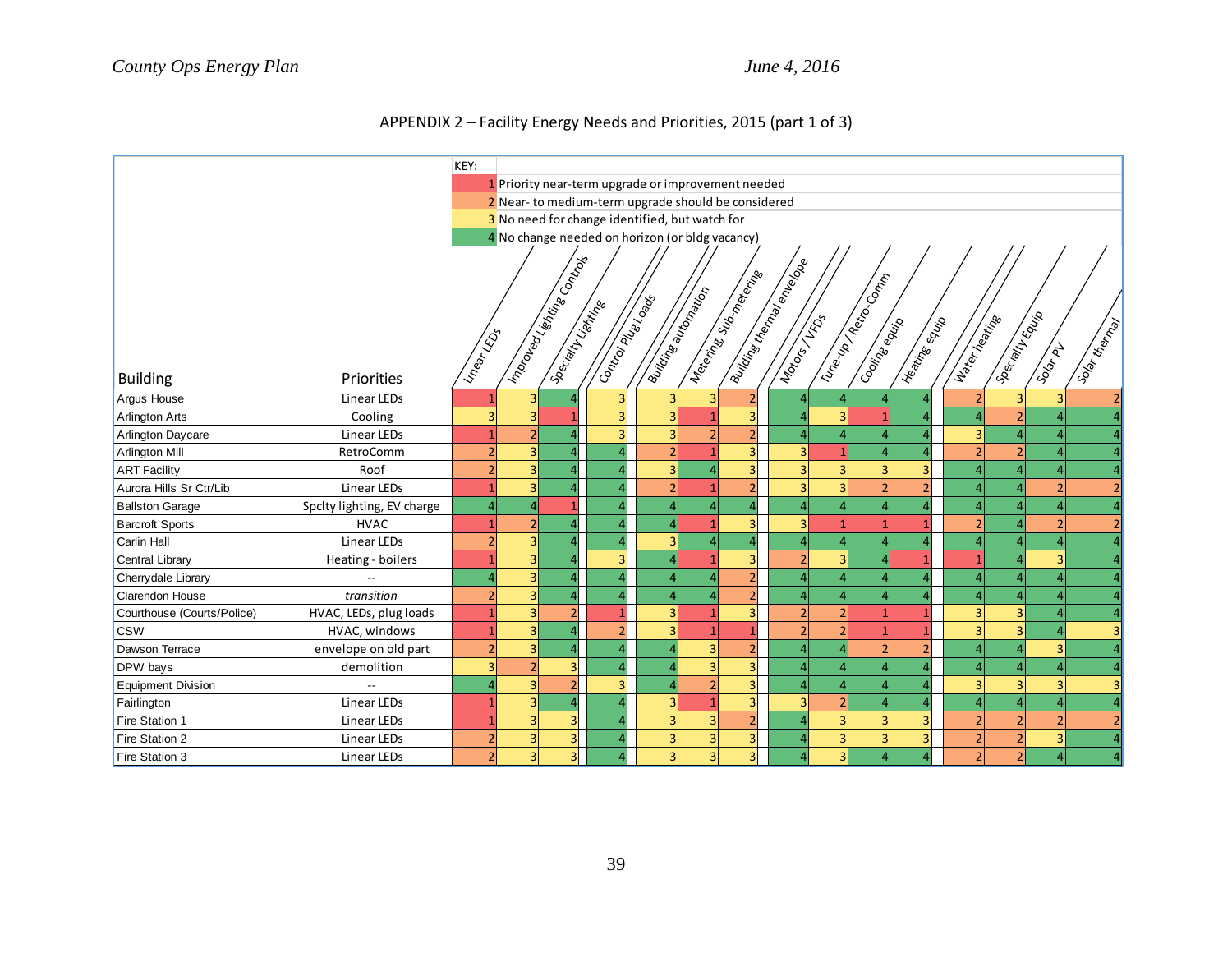## APPENDIX 2 – Facility Energy Needs and Priorities, 2015 (part 2 of 3)

|                                |                                                                                                                                                                     | KEY:                                            |                          |                       |                                                     |                |                         |                          |                          |                |                   |                        |                          |                          |                       |                         |
|--------------------------------|---------------------------------------------------------------------------------------------------------------------------------------------------------------------|-------------------------------------------------|--------------------------|-----------------------|-----------------------------------------------------|----------------|-------------------------|--------------------------|--------------------------|----------------|-------------------|------------------------|--------------------------|--------------------------|-----------------------|-------------------------|
|                                |                                                                                                                                                                     |                                                 |                          |                       | 1 Priority near-term upgrade or improvement needed  |                |                         |                          |                          |                |                   |                        |                          |                          |                       |                         |
|                                |                                                                                                                                                                     |                                                 |                          |                       | 2 Near- to medium-term upgrade should be considered |                |                         |                          |                          |                |                   |                        |                          |                          |                       |                         |
|                                |                                                                                                                                                                     | 3 No need for change identified, but watch for  |                          |                       |                                                     |                |                         |                          |                          |                |                   |                        |                          |                          |                       |                         |
|                                |                                                                                                                                                                     | 4 No change needed on horizon (or bldg vacancy) |                          |                       |                                                     |                |                         |                          |                          |                |                   |                        |                          |                          |                       |                         |
|                                | Improve Yesterday<br><b>Building River Propice Repair</b><br>Interimental Submitted Read<br>I Metal Revised Community<br><b>Building Strategy Contract Strategy</b> |                                                 |                          |                       |                                                     |                |                         |                          |                          |                |                   |                        |                          |                          |                       |                         |
| <b>Building</b>                | Priorities                                                                                                                                                          | Linear LEGS                                     |                          | Speciality Light is a | Control de Santa                                    |                |                         |                          | I Maria Virginia         |                | I Cooling Require | I Keating Republican   | Water teaching           | I Deciator Equip         | ISO <sub>GRAPIT</sub> | Solar themper           |
| Fire Station 4                 | Linear LEDs                                                                                                                                                         |                                                 | $\overline{3}$           | $\vert$               |                                                     |                |                         | $\overline{2}$           |                          | $\overline{3}$ | $\overline{a}$    |                        | $\overline{2}$           | $\overline{2}$           | $\overline{a}$        | $\overline{a}$          |
| Fire Station 5                 | Linear LEDs                                                                                                                                                         |                                                 | $\overline{3}$           | $\overline{3}$        |                                                     |                | $\overline{3}$          | 3                        |                          | $\overline{3}$ | $\overline{2}$    | $\overline{2}$         | $\overline{2}$           | $\overline{2}$           | $\overline{4}$        | $\overline{4}$          |
| Fire Station 6                 | HVAC, envelop, LEDs                                                                                                                                                 |                                                 | $\overline{3}$           | $\overline{3}$        | $\Lambda$                                           |                | $\overline{3}$          |                          | $\Delta$                 |                |                   |                        | $\overline{2}$           | $\overline{2}$           | $\overline{4}$        | $\overline{\mathbf{4}}$ |
| Fire Station 7                 | Linear LEDs                                                                                                                                                         |                                                 | $\overline{3}$           | $\overline{3}$        | $\Delta$                                            | 3              | $\overline{3}$          |                          |                          | 3              | 3                 | 3                      | $\overline{2}$           | $\overline{2}$           | $\overline{4}$        | $\overline{a}$          |
| Fire Station 8                 | Linear LEDs                                                                                                                                                         |                                                 | $\overline{3}$           | $\overline{3}$        | $\Delta$                                            |                | $\overline{3}$          | $\mathcal{P}$            |                          | $\overline{3}$ | $\overline{3}$    | $\overline{3}$         | $\overline{2}$           | $\overline{\phantom{a}}$ | $\overline{4}$        | $\overline{a}$          |
| Fire Station 9                 | Linear LEDs                                                                                                                                                         |                                                 | $\overline{3}$           | $\vert$ 3             | $\overline{a}$                                      | 3              | $\overline{3}$          | 3                        | $\Delta$                 | $\overline{3}$ | $\Delta$          | $\overline{a}$         | $\overline{2}$           | $\overline{2}$           | $\overline{4}$        | $\overline{\mathbf{3}}$ |
| Fire Station 10                | Linear LEDs                                                                                                                                                         |                                                 | $\overline{3}$           | $\overline{3}$        | $\Delta$                                            | $\overline{3}$ | $\overline{3}$          | $\overline{\phantom{a}}$ | $\Delta$                 |                | $\overline{3}$    | $\overline{3}$         | $\overline{2}$           | $\overline{2}$           | $\Delta$              | $\overline{a}$          |
| <b>Fire Training</b>           | Linear LEDs; elec sp ht                                                                                                                                             |                                                 | $\overline{2}$           | $\overline{2}$        | $\Delta$                                            | 3              | 1                       |                          |                          | $\Delta$       |                   | $\Delta$               | $\overline{3}$           | $\overline{2}$           | $\mathbf{1}$          | $\overline{a}$          |
| Fort C.F. Smith -- main & barn | specialty LEDs                                                                                                                                                      |                                                 | $\overline{2}$           | $\mathbf{1}$          | $\overline{3}$                                      | 3              | $\overline{3}$          |                          |                          | $\overline{3}$ | $\overline{3}$    | $\overline{3}$         | $\overline{2}$           | $\overline{3}$           | $\overline{4}$        | $\overline{a}$          |
| George Mason Ctr               | $\overline{a}$                                                                                                                                                      |                                                 | $\overline{2}$           | $\overline{4}$        | $\overline{a}$                                      |                | $\overline{3}$          |                          | $\Delta$                 | $\overline{4}$ | $\overline{a}$    | $\overline{a}$         | $\overline{4}$           | $\overline{a}$           | $\overline{4}$        | $\overline{a}$          |
| Glen Carlyn Library            | Linear LEDs                                                                                                                                                         |                                                 | $\overline{3}$           | $\overline{4}$        | $\Delta$                                            |                | $\overline{\mathbf{3}}$ |                          | $\Delta$                 | $\overline{4}$ | $\Delta$          | $\boldsymbol{\Lambda}$ | $\overline{\mathbf{3}}$  | $\Delta$                 | $\overline{4}$        | $\overline{a}$          |
| Greenhouse                     | thermal envelope                                                                                                                                                    |                                                 | $\overline{\mathbf{3}}$  | $\overline{2}$        | $\Delta$                                            |                | $\overline{3}$          |                          |                          | $\overline{a}$ | $\Delta$          | $\overline{2}$         | $\overline{a}$           |                          | $\overline{4}$        | $\overline{\mathbf{4}}$ |
| <b>Gulf Branch</b>             | Linear LEDs                                                                                                                                                         |                                                 | $\overline{3}$           | $\overline{2}$        | $\overline{a}$                                      |                | $\overline{3}$          | 3                        |                          | 3              |                   | $\overline{a}$         |                          |                          | $\overline{4}$        | $\overline{\mathbf{4}}$ |
| <b>Gunston Bubble</b>          | $\overline{a}$                                                                                                                                                      |                                                 | $\overline{3}$           | $\overline{2}$        | $\overline{a}$                                      |                | $\overline{3}$          |                          |                          | $\overline{4}$ | $\overline{a}$    | $\Delta$               |                          | $\overline{\mathbf{3}}$  | $\overline{4}$        | $\overline{a}$          |
| Jail                           | Linear LEDs, HVAC                                                                                                                                                   |                                                 | $\overline{\phantom{a}}$ | $\overline{2}$        | $\overline{3}$                                      | 3              |                         |                          | $\overline{\phantom{a}}$ |                |                   |                        | $\overline{\mathcal{L}}$ | $\overline{2}$           | $\overline{3}$        | $\overline{3}$          |
| Lee Center                     | renovation                                                                                                                                                          |                                                 | 3                        | $\overline{4}$        | $\overline{a}$                                      |                | $\mathbf{1}$            |                          |                          |                |                   |                        | $\overline{2}$           | $\overline{3}$           | $\mathbf{1}$          | $\overline{a}$          |
| Long Branch Nature Center      | thermal envelope                                                                                                                                                    |                                                 | $\overline{\phantom{a}}$ | $\overline{3}$        | $\overline{3}$                                      |                | $\overline{2}$          |                          |                          | $\overline{2}$ | 3                 | $\overline{3}$         | 1                        |                          | $\overline{4}$        | $\overline{a}$          |
| Lubber Run                     | thermal envelope                                                                                                                                                    |                                                 | 3                        | $\overline{4}$        | $\overline{3}$                                      | $\overline{4}$ | $\overline{4}$          |                          |                          | $\overline{3}$ | $\overline{3}$    | $\overline{3}$         | $\overline{4}$           | $\Delta$                 | $\overline{4}$        | $\overline{a}$          |
| <b>Madison Center</b>          | Linear LEDs                                                                                                                                                         |                                                 | 3                        | $\overline{4}$        | $\overline{4}$                                      | $\overline{4}$ | $\mathbf{1}$            | $\overline{2}$           | $\overline{4}$           | $\overline{2}$ | $\mathbf{1}$      | $\overline{4}$         | $\overline{\mathbf{4}}$  | $\overline{4}$           | $\overline{2}$        | $\overline{\mathbf{3}}$ |
| Motorola                       | $\overline{\phantom{a}}$                                                                                                                                            | $\overline{2}$                                  | $\overline{3}$           | $\overline{a}$        | $\overline{a}$                                      | $\overline{2}$ | $\overline{4}$          | 3                        |                          | $\vert$        | $\overline{3}$    | $\overline{3}$         | $\overline{4}$           | $\Delta$                 | $\vert$               | $\overline{\mathbf{r}}$ |
|                                |                                                                                                                                                                     |                                                 |                          |                       |                                                     |                |                         |                          |                          |                |                   |                        |                          |                          |                       |                         |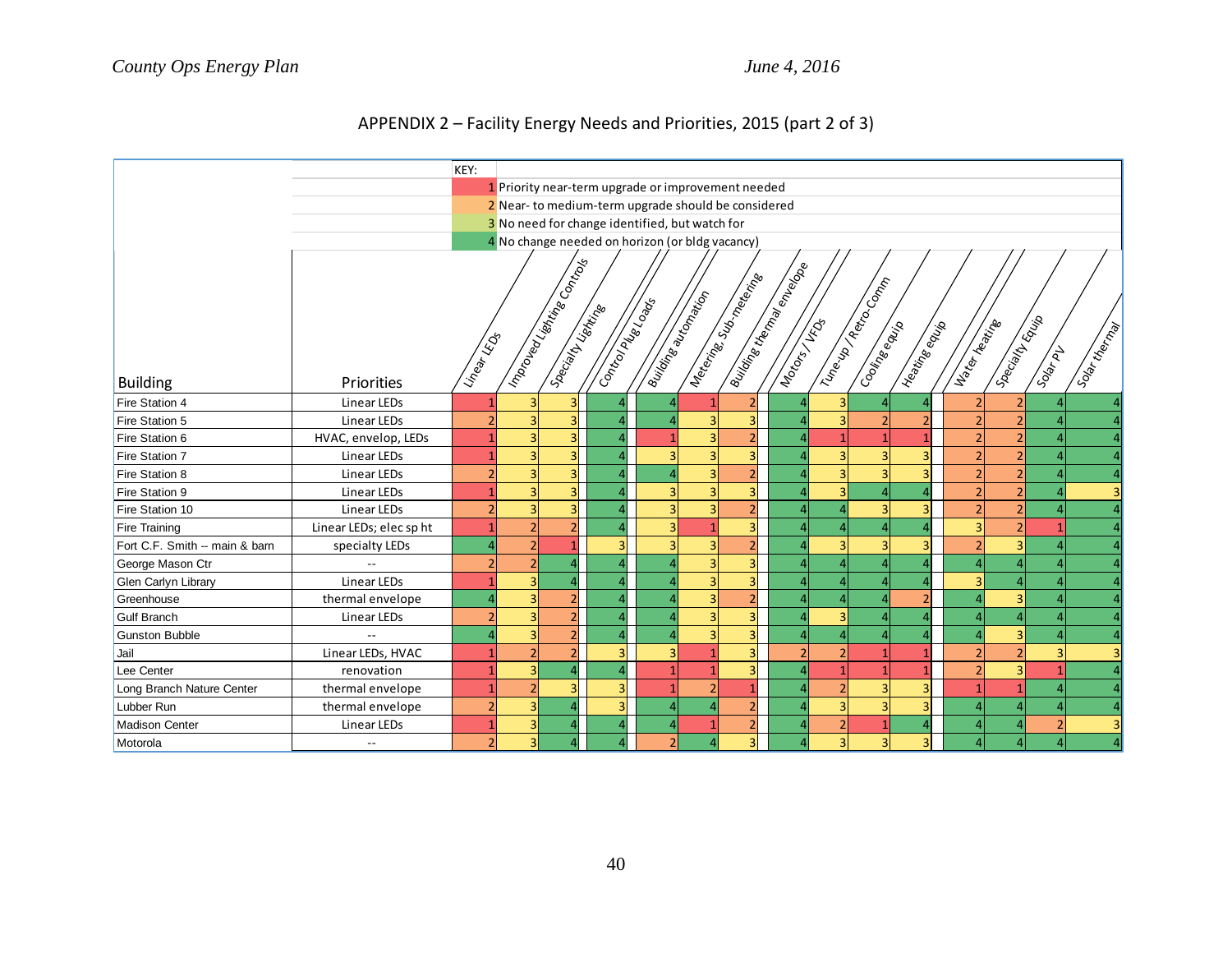## APPENDIX 2 – Facility Energy Needs and Priorities, 2015 (part 3 of 3)

|                              |                           | KEY:                                           |                          |                                                |                                                     |                         |                         |                              |                                                        |                          |                          |                     |                  |                          |                         |                |
|------------------------------|---------------------------|------------------------------------------------|--------------------------|------------------------------------------------|-----------------------------------------------------|-------------------------|-------------------------|------------------------------|--------------------------------------------------------|--------------------------|--------------------------|---------------------|------------------|--------------------------|-------------------------|----------------|
|                              |                           |                                                |                          |                                                | 1 Priority near-term upgrade or improvement needed  |                         |                         |                              |                                                        |                          |                          |                     |                  |                          |                         |                |
|                              |                           |                                                |                          |                                                | 2 Near- to medium-term upgrade should be considered |                         |                         |                              |                                                        |                          |                          |                     |                  |                          |                         |                |
|                              |                           | 3 No need for change identified, but watch for |                          |                                                |                                                     |                         |                         |                              |                                                        |                          |                          |                     |                  |                          |                         |                |
|                              |                           |                                                |                          |                                                | 4 No change needed on horizon (or bldg vacancy)     |                         |                         |                              |                                                        |                          |                          |                     |                  |                          |                         |                |
|                              |                           |                                                |                          |                                                |                                                     |                         |                         |                              |                                                        |                          |                          |                     |                  |                          |                         |                |
|                              |                           |                                                |                          |                                                |                                                     |                         |                         |                              |                                                        |                          |                          |                     |                  |                          |                         |                |
|                              |                           |                                                |                          |                                                |                                                     |                         |                         |                              |                                                        |                          |                          |                     |                  |                          |                         |                |
|                              |                           |                                                |                          |                                                |                                                     |                         |                         |                              |                                                        |                          |                          |                     |                  |                          |                         |                |
|                              |                           |                                                |                          |                                                |                                                     |                         |                         |                              |                                                        |                          |                          |                     |                  |                          |                         |                |
|                              |                           |                                                |                          |                                                |                                                     |                         |                         |                              |                                                        |                          |                          |                     |                  |                          |                         |                |
| <b>Building</b>              | Priorities                | Linear LEGS                                    |                          | Important list is control<br>Specialty Listing | Control May 1981                                    | Building and Containing |                         | I Receive Subscribe Received | <b>Building River Prayer Replace</b><br>Motorcy Virgin | I Mean Report Of Damm    | I Coolingerous           | Heaville Republican | I Martin Reading | Specialty Equip          | ISOSIAL DI              | Joak Herman    |
| <b>NOC</b>                   | optimization              |                                                | $\overline{3}$           | $\overline{4}$                                 | $\overline{4}$                                      | $\overline{4}$          | $\overline{2}$          |                              |                                                        | $\overline{3}$           | $\vert$                  | $\overline{4}$      |                  | $\overline{3}$           | $\overline{4}$          |                |
| <b>Parks Operations</b>      | Linear LEDs, RetroCmmx    |                                                | $\Delta$                 | $\overline{4}$                                 | $\overline{3}$                                      | 3                       |                         |                              | $\Delta$                                               |                          | $\overline{\mathcal{L}}$ | $\overline{2}$      |                  | $\overline{\mathcal{L}}$ |                         | $\overline{2}$ |
| Police Impound Lot           | Linear LEDs               |                                                | 3                        | $\overline{3}$                                 | $\Delta$                                            | $\overline{4}$          | $\overline{3}$          |                              |                                                        |                          | $\overline{\phantom{a}}$ | $\overline{2}$      | $\overline{a}$   | $\overline{a}$           | $\overline{4}$          | $\overline{4}$ |
| <b>RPC</b>                   | Cooling, Linear LEDs, BAS |                                                | $\overline{3}$           | $\overline{4}$                                 | 3                                                   |                         | $\overline{2}$          |                              | $\Delta$                                               |                          |                          | $\overline{a}$      | $\overline{A}$   |                          | $\overline{a}$          | $\overline{3}$ |
| S Eads Warehouse             | Roof, Linear LEDs         |                                                | $\overline{2}$           | $\overline{3}$                                 | $\overline{3}$                                      | $\overline{3}$          | $\overline{2}$          |                              | $\overline{3}$                                         |                          |                          | $\overline{4}$      | $\Delta$         |                          |                         | $\overline{4}$ |
| Sequoia                      | Linear LEDs, scheduling   |                                                |                          | $\overline{4}$                                 | $\overline{3}$                                      |                         |                         | 3                            |                                                        |                          | $\Delta$                 | $\overline{4}$      |                  | $\overline{3}$           | $\overline{2}$          | $\overline{4}$ |
| <b>Shirl Bus Station</b>     | Lighting, scheduling      |                                                | $\overline{\phantom{a}}$ | $\overline{3}$                                 | $\Delta$                                            | $\overline{3}$          |                         | $\overline{3}$               |                                                        |                          | $\overline{2}$           | $\overline{2}$      | $\overline{a}$   | $\overline{a}$           | $\overline{4}$          | $\overline{4}$ |
| Shirl Lib/Sign Thea          | tune-up, Linear LEDs      |                                                | $\overline{3}$           | $\overline{3}$                                 |                                                     | $\overline{2}$          |                         | $\overline{3}$               | 3                                                      |                          | $\overline{2}$           | $\overline{2}$      | 3                | 3                        | $\overline{4}$          | $\overline{4}$ |
| Smartscape                   |                           |                                                |                          | $\overline{4}$                                 |                                                     | $\mathbf{A}$            | $\Delta$                |                              |                                                        |                          |                          | $\overline{a}$      | 4                |                          | $\overline{a}$          | $\overline{4}$ |
| Solid Waste/Traffic Eng      | HVAC, Linear LEDs         |                                                | $\overline{3}$           | $\vert$                                        | 3                                                   |                         |                         |                              | 3                                                      |                          | $\overline{2}$           | $\mathbf{1}$        | $\overline{2}$   |                          | $\overline{2}$          | $\overline{2}$ |
| Spectrum theater             | HVAC, BAS                 |                                                | 3                        | $\overline{3}$                                 |                                                     |                         | $\overline{2}$          |                              | 3                                                      |                          |                          | $\overline{1}$      | $\Delta$         |                          | $\overline{a}$          | $\overline{4}$ |
| Sullivan House               |                           |                                                | 3                        | $\overline{4}$                                 |                                                     | $\overline{3}$          | $\overline{\mathbf{3}}$ |                              |                                                        | Δ                        |                          | $\overline{a}$      | $\Delta$         |                          | $\mathbf{1}$            | $\overline{2}$ |
| Thomas Building              | renovation                |                                                | $\overline{3}$           | $\overline{4}$                                 | $\overline{3}$                                      |                         | $\mathbf{1}$            |                              | 3                                                      |                          |                          | $\mathbf{1}$        |                  | $\overline{\phantom{a}}$ | $\overline{2}$          | $\overline{4}$ |
| <b>Trade Center Garage</b>   |                           |                                                | 3                        | $\overline{4}$                                 | $\Delta$                                            | $\overline{2}$          | $\overline{3}$          |                              | $\overline{4}$                                         | 4                        | $\overline{a}$           | $\overline{4}$      | 4                | $\overline{a}$           | $\overline{\mathbf{4}}$ | $\overline{4}$ |
| Transportation Ops Warehouse | scheduling, spec. LEDs    |                                                | $\overline{2}$           | $\overline{4}$                                 | 3                                                   |                         | $\overline{2}$          |                              | $\overline{4}$                                         |                          |                          | $\overline{3}$      | $\overline{A}$   |                          | $\overline{2}$          | $\overline{4}$ |
| Vehicle Wash                 | renovation                |                                                | $\Delta$                 | $\overline{4}$                                 | $\Delta$                                            | $\overline{a}$          | $\overline{4}$          | $\overline{3}$               | $\overline{a}$                                         | $\Delta$                 |                          | $\overline{4}$      | $\overline{4}$   |                          | $\overline{4}$          | $\overline{4}$ |
| W/S/S Admin                  | tune-up, Linear LEDs      |                                                | 3                        | $\overline{4}$                                 | 3                                                   | 4                       | $\overline{2}$          |                              |                                                        |                          |                          | $\overline{3}$      | $\overline{4}$   |                          | $\overline{4}$          | $\overline{4}$ |
| Walter Reed Com Center       |                           |                                                | 3                        | $\overline{4}$                                 | $\overline{\mathbf{3}}$                             | $\overline{2}$          | $\overline{2}$          |                              |                                                        |                          |                          | $\overline{2}$      | $\overline{3}$   |                          | $\overline{4}$          | $\overline{4}$ |
| <b>Water Control Center</b>  | Linear LEDs               |                                                | $\overline{a}$           | $\overline{4}$                                 | $\overline{\mathbf{A}}$                             | $\overline{3}$          | $\overline{3}$          | $\overline{3}$               | $\Delta$                                               | $\overline{\mathbf{a}}$  | 3                        | $\overline{3}$      | $\overline{a}$   |                          | $\overline{4}$          | $\overline{4}$ |
| Water/Sewer/Warehouse TC6    | Linear LEDs, envelope     |                                                | $\overline{z}$           | $\overline{3}$                                 | $\Delta$                                            | $\overline{2}$          | $\overline{2}$          | $\overline{3}$               | 3                                                      |                          | $\overline{\mathbf{a}}$  | $\overline{2}$      | $\overline{4}$   |                          | $\overline{2}$          | $\overline{4}$ |
| <b>Westover Library</b>      | envelope, Linear LEDs     |                                                | Δ                        | $\overline{4}$                                 | $\Delta$                                            | $\overline{2}$          | $\overline{3}$          | $\overline{2}$               | $\overline{3}$                                         | $\overline{\mathcal{L}}$ |                          | $\overline{2}$      | $\overline{4}$   |                          | $\overline{\mathbf{4}}$ | $\overline{4}$ |
| <b>WETA</b>                  | HVAC, Linear LEDs         |                                                | 3                        | $\overline{4}$                                 | $\overline{3}$                                      |                         | $\mathbf{1}$            |                              | $\overline{3}$                                         |                          | 3                        | $\overline{2}$      | $\overline{3}$   |                          | $\mathbf{1}$            | $\overline{4}$ |
| <b>Woodmont Center</b>       | Linear LEDs               | 1                                              | $\overline{2}$           | $\overline{3}$                                 | $\overline{a}$                                      | $\overline{2}$          | $\overline{2}$          |                              | $\overline{3}$                                         | $\overline{2}$           | $\overline{A}$           | $\overline{a}$      | $\overline{4}$   |                          | $\overline{3}$          | $\Delta$       |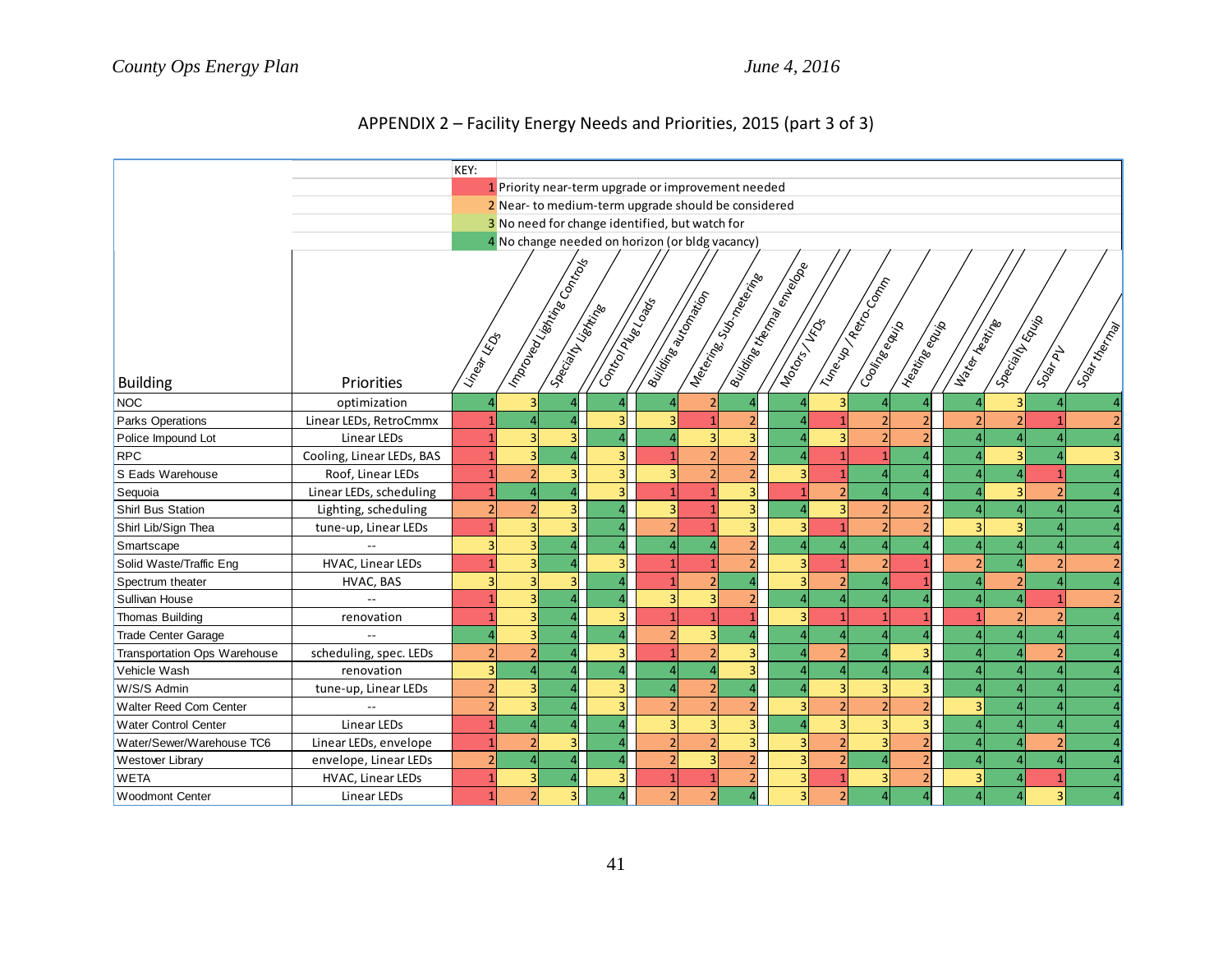## **APPENDIX 3 – Electric Vehicle Charging Policy – March 2016**

### **Policy direction:**

- **County support for use of electric vehicles (EVs) in the County fleet and among residents and businesses;**
- **County facilitation and encouragement of the installation and use of EV charging infrastructure.**

## **Background – Electric Vehicles Support Key County Goals in Energy and Transportation**

There are three fundamental strategies to reduce transportation energy use, operating costs, and emissions from vehicles:

- a. Reduce vehicle miles traveled (VMT), by choosing alternatives to vehicle transportation such as bus, rail, bicycle, or walking;
- b. Use more fuel efficient vehicles that use less energy per mile traveled; and
- c. Use cleaner fuels.

Vehicles propelled by electric motors provide a clean alternative to petroleum-fueled vehicles for passenger and freight transportation in urban areas. *Electric motors are much more efficient than internal combustion engines, so much so that electric vehicles produce fewer greenhouse gas emissions than petroleum-fueled vehicles, even including thermal energy losses and associated greenhouse gases from fossil fuel-fired electric generating power plants*.

In addition, vehicular transportation in urban areas like Arlington often consists of short trips and stop-and-go traffic. Emissions from internal combustion engines are dirtiest when their engines are cold, and therefore short trips from cold starts produce much more pollution than comparable mileage in a longer cruising mode. Electric vehicles do not suffer inefficiency from cold starts, and are therefore that much more beneficial to local air quality in urban areas.

Electricity used in Virginia is produced by a mix of fuels including nuclear power, natural gas, coal and an increasing amount of renewable sources. Greenhouse gas emissions from electricity generation in Virginia are lower than the national average, further making electric vehicle transportation environmentally preferable compared to internal combustion engines.

For the economic and environmental reasons outlined herein, Arlington County supports increased use of electric vehicles for passenger and freight transportation. Arlington County also acknowledges this is a rapidly-changing environment with technological advances in vehicles and charging methods, and market dynamics that are difficult to predict. Where areas for support of EVSE (Electric Vehicle Supply Equipment) are outlined below, there shall be no prohibition against EVSE as long as all relevant safety and permitting requirements are met. Zoning shall allow parking spaces provided for EVSE to count as equivalent to parking spaces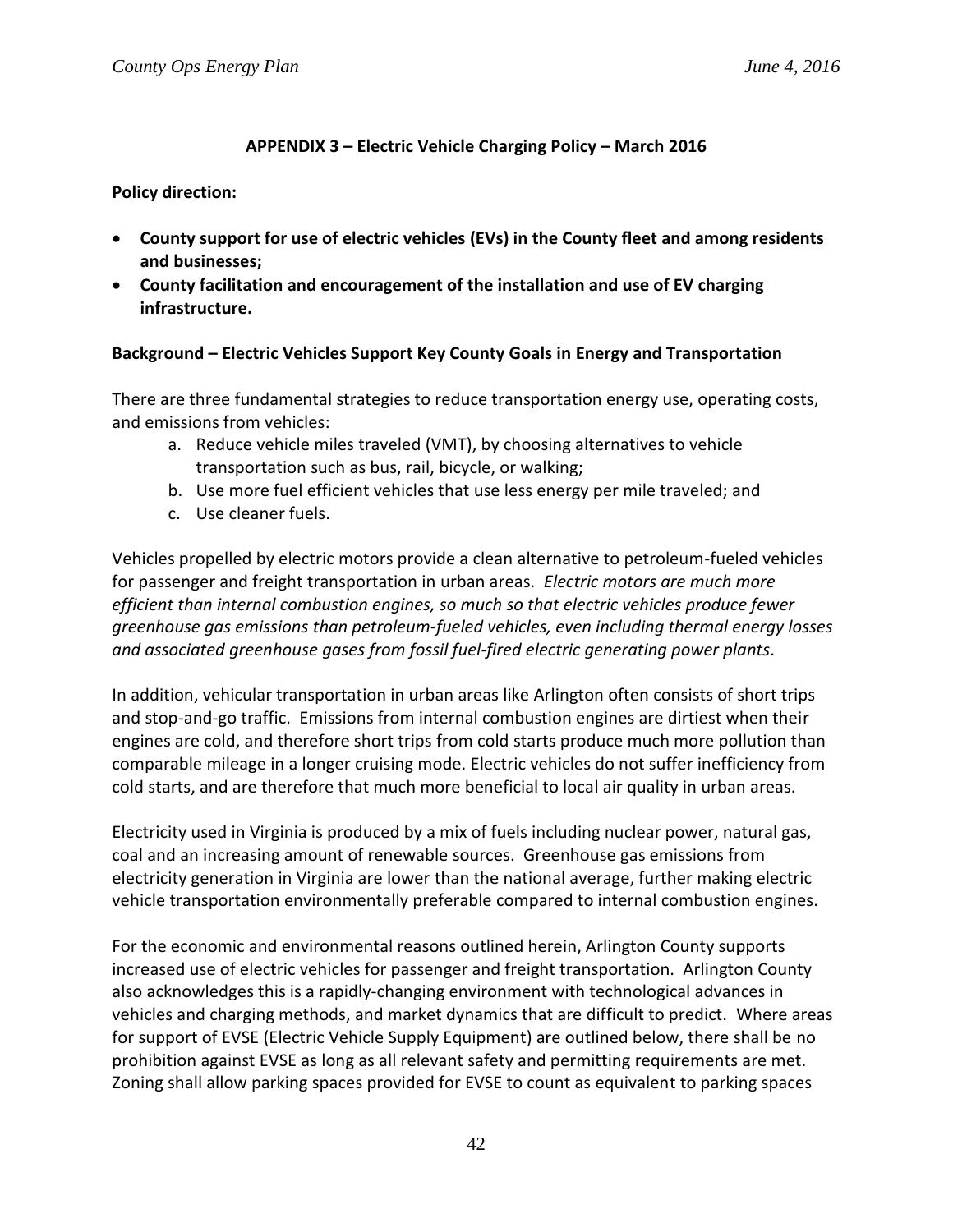without EVSE, i.e., EVSE spaces count toward a property's total parking count. Accordingly, these policies are necessarily general to allow for further technological and market changes.

## Acronyms and Definitions

#### Arlington Public Schools (APS)

## Electric Vehicle (EV)

A passenger vehicle with primary source of propulsion provided by electric power. This includes 100% electric vehicles (e.g. Nissan Leaf, Tesla Model S) and plug-in hybrids (e.g. Toyota Prius, Chevrolet Volt).

## Electric Vehicle Supply Equipment (EVSE)

The device(s) used for providing power to charge batteries in electric vehicles, including the necessary appurtenant infrastructure such as proper electrical conduit for power supply and method of collecting fees for service.

#### Greenhouse gas (GHG) emissions

Gases that trap heat in the atmosphere are called greenhouse gases. The primary human activity affecting the amount and rate of climate change is greenhouse gas emissions from the burning of fossil fuels. Carbon dioxide  $(CO<sub>2</sub>)$  is the most abundant; the other main greenhouse gases are methane (CH<sub>4</sub>), nitrous oxide (N<sub>2</sub>O), and fluorinated gases.

Vehicle miles traveled (VMT)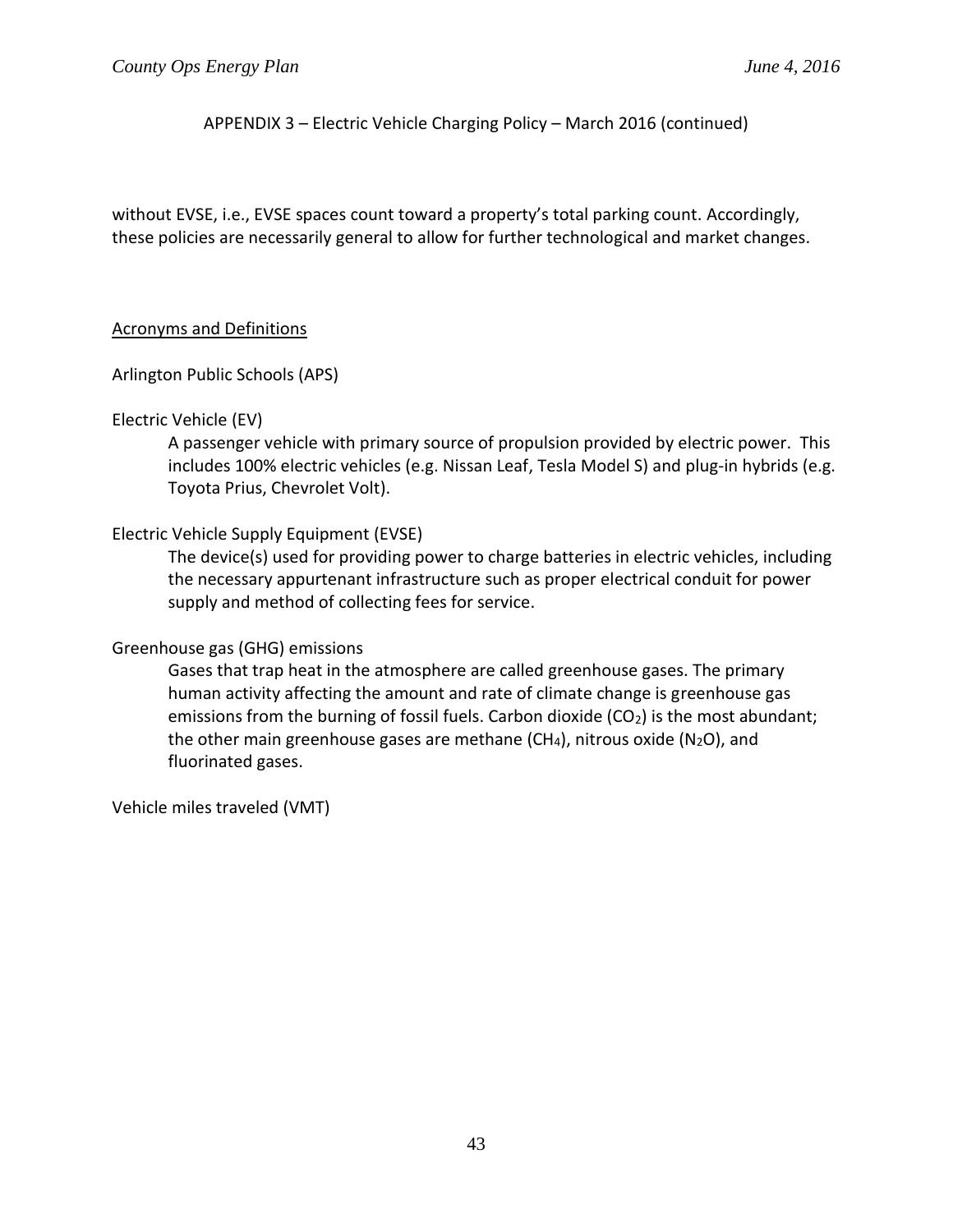## **Five areas for policy development:**

## **1. For County government fleet**

Goal: By calendar year 2020, at least five percent (5%) of total annual VMT by County government sedans should occur in EVs<sup>2</sup>. For the purpose of this goal, emergency vehicles are not included in the total VMT of government vehicles.

## Policy

 $\overline{a}$ 

To achieve this goal, purchase of EVs and provision for EV charging must be increased over current practice. Toward this end:

- Electric Vehicle Supply Equipment (EVSE) will be added to appropriate sites to facilitate EV use (e.g. Trades Center, Courthouse).
- The Equipment Bureau will include EVs in the purchasing options for vehicles.
- County staff will be provided training for the proper use of EVs and EVSE.
- The County will pursue fleet and EVSE options with Arlington Public Schools (APS) for their transportation needs.
- If additional light duty vehicles become commercially available as electric vehicles, this goal may be adjusted to include other non-emergency vehicles in the light duty fleet.

<sup>&</sup>lt;sup>2</sup> Current annual VMT in non-emergency sedans is approximately 1.6 million miles.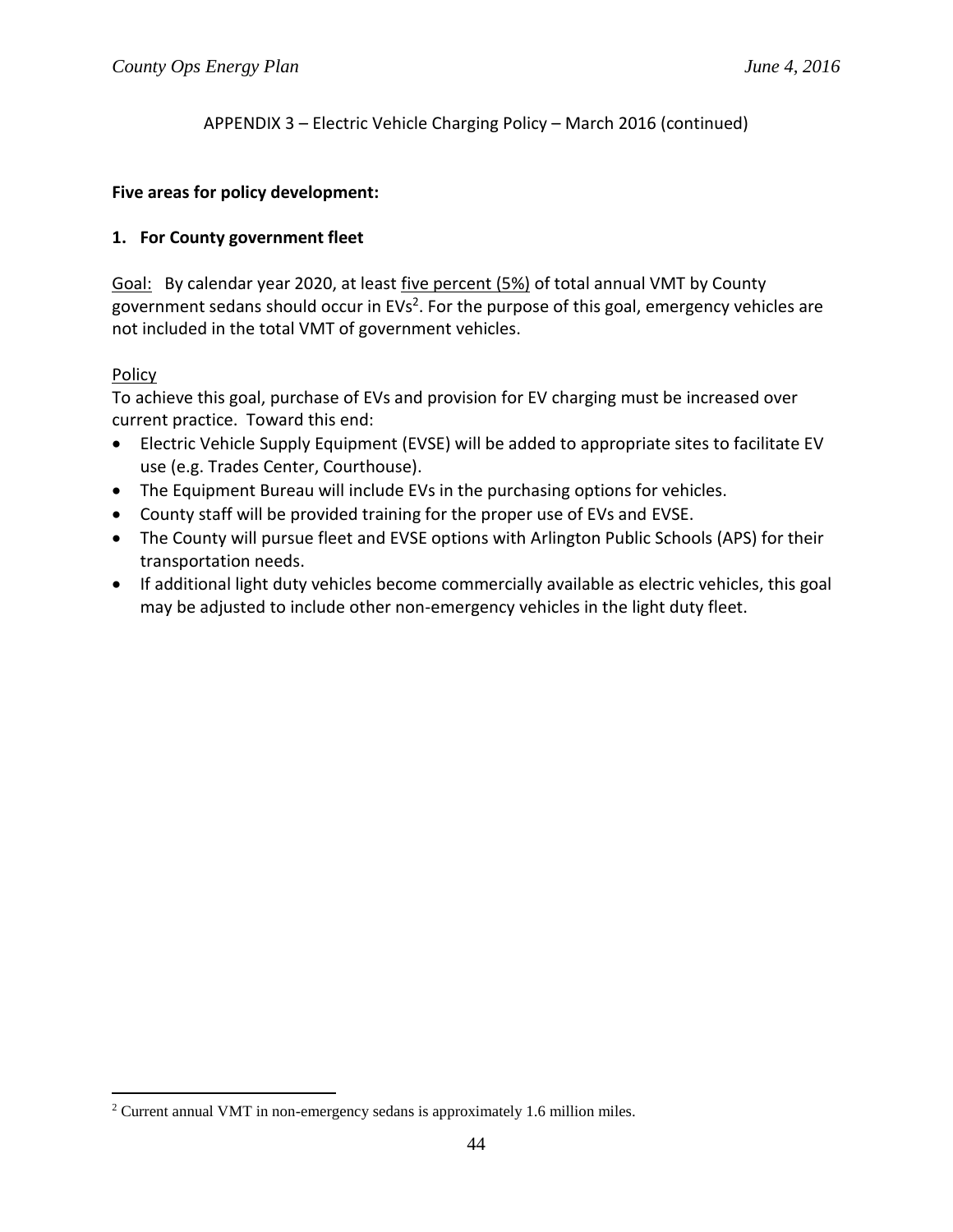## **2. On public (County government and APS) land for public & private charging**

Goal: Provide reasonable accommodation to EVSE on public land for public and private use where feasible and at reasonable cost.

Policy

 $\overline{a}$ 

- Facilitate greater public use of electric vehicles by providing access to EVSE in public parking at County government facilities, subject to reasonable cost and space availability. Such sites include parking at Central Library, Arlington Mill Community Center, Ballston Garage, Long Bridge Park, and APS locations. The parking beneath Courthouse Plaza is another site for EVSE serving either/both public and government fleet electric vehicles.
- Implementation of this policy does not necessarily require the County or APS to bear the cost of EVSE installation and service. Rather, the County shall seek opportunities for publicprivate partnerships, such as EVSE provided and maintained by a private vendor with fees paid to the County for parking (if any) and electricity use. $3$  To this end, the County will undertake a study of the feasibility of a public-private partnership in Arlington's areas of interest and need.
- To further encourage the use of these EVSE facilities, Arlington County will provide information on the location of public EVSE through its website and other social/news/electronic media.

<sup>&</sup>lt;sup>3</sup> Resale of electricity for electric vehicle charging is permitted by the Commonwealth of Virginia. See [http://leg1.state.va.us/cgi-bin/legp504.exe?000+cod+56-1.2C1.](http://leg1.state.va.us/cgi-bin/legp504.exe?000+cod+56-1.2C1)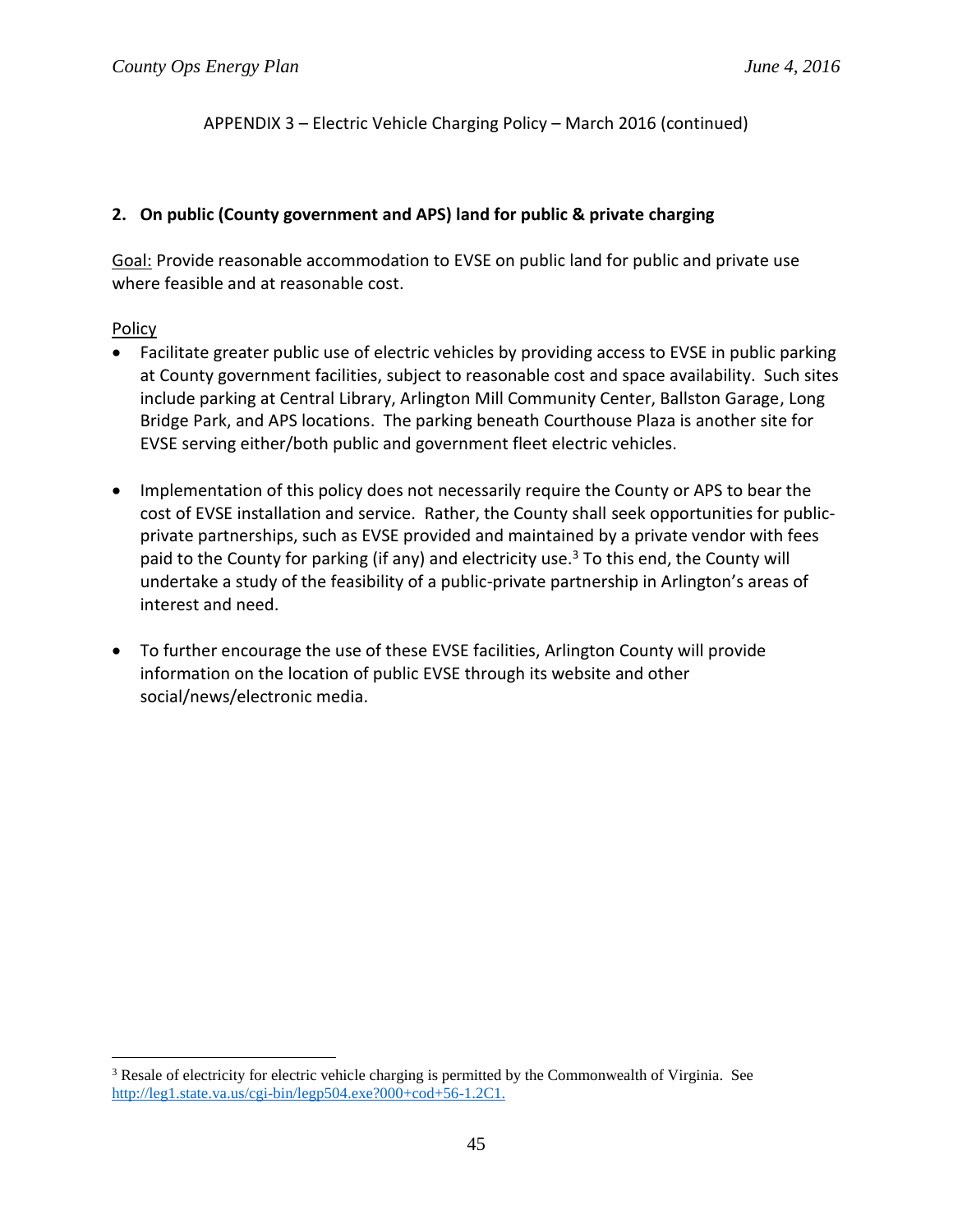## **3. On private property for private charging (e.g. single family homes, townhomes, apartments and condominiums)**

Goal: To encourage and facilitate use of EVs, remove barriers to EVSE deployment on private property without compromising safety.

Policy

- In areas zoned to allow single family dwellings or townhomes with individually-owned garage spaces, <sup>4</sup> no policy is necessary to encourage or facilitate use of EVs. Residents who wish to use EVs can obtain EVSE installations on their properties for their use through existing permitting rules.
- In areas with zoning categories allowing for more intensive use on private property, such as apartments, or as may be subject to community ownership (e.g. condominiums), remove barriers through consideration of the following example ordinance:

## **Electric Vehicle Supply Equipment (EVSE) Policies for Multi-Unit Dwellings**

A common interest development, including a community apartment, condominium, and cooperative development, may not prohibit or restrict the installation or use of EVSE in a homeowner's designated parking space. These entities may put reasonable restrictions on EVSE, but the policies may not significantly increase the cost of the EVSE or significantly decrease its efficiency or performance. If installation in the homeowner's designated parking space is not possible, with authorization, the homeowner may add EVSE in a common area for their use. The homeowner must obtain appropriate approvals from the common interest development association and agree in writing to comply with applicable architectural standards, engage a licensed installation contractor, provide a certificate of insurance, and pay for the electricity usage associated with the EVSE. Any application for approval should be processed by the common interest development association without willful avoidance or delay. The homeowner and each successive homeowner of the parking space equipped with EVSE is responsible for the cost of the installation, maintenance, repair, removal, or replacement of the station, as well as any resulting damage to the EVSE or surrounding area. The homeowner must also maintain a \$1 million umbrella liability coverage policy and name the common interest development as an additional insured entity under the policy. If EVSE is installed in a common area for use by all members of the association, the common interest development must develop terms for use of the EVSE. (Reference [Senate Bill](http://www.leginfo.ca.gov/) 880, 2012, and California Civil [Code](http://www.oal.ca.gov/) 1353.9)

- For site plans not yet approved by the County, minimum EVSE requirements may be adopted as 4.1 site plan conditions. For parking facilities with more than 100 spaces, it is recommended that at least 1 in every 100 spaces should be EV-ready with space, electrical capacity, and conduit for a charging station<sup>5</sup>.
- Explore opportunities to provide financial support to property-owners that want to install EVSEs on their property through mechanisms such as low-interest loans and technology demonstration grants. Seek to partner with utility companies and the private sector to fund the incentive programs.

 $\overline{a}$ 

<sup>4</sup> See Area 5 for homes with on-street, public parking

<sup>5</sup> Green building rating systems, including LEED and EarthCraft, have their own requirements for installation of EVSE to receive credits. See rating system documentation for the most up to date requirements.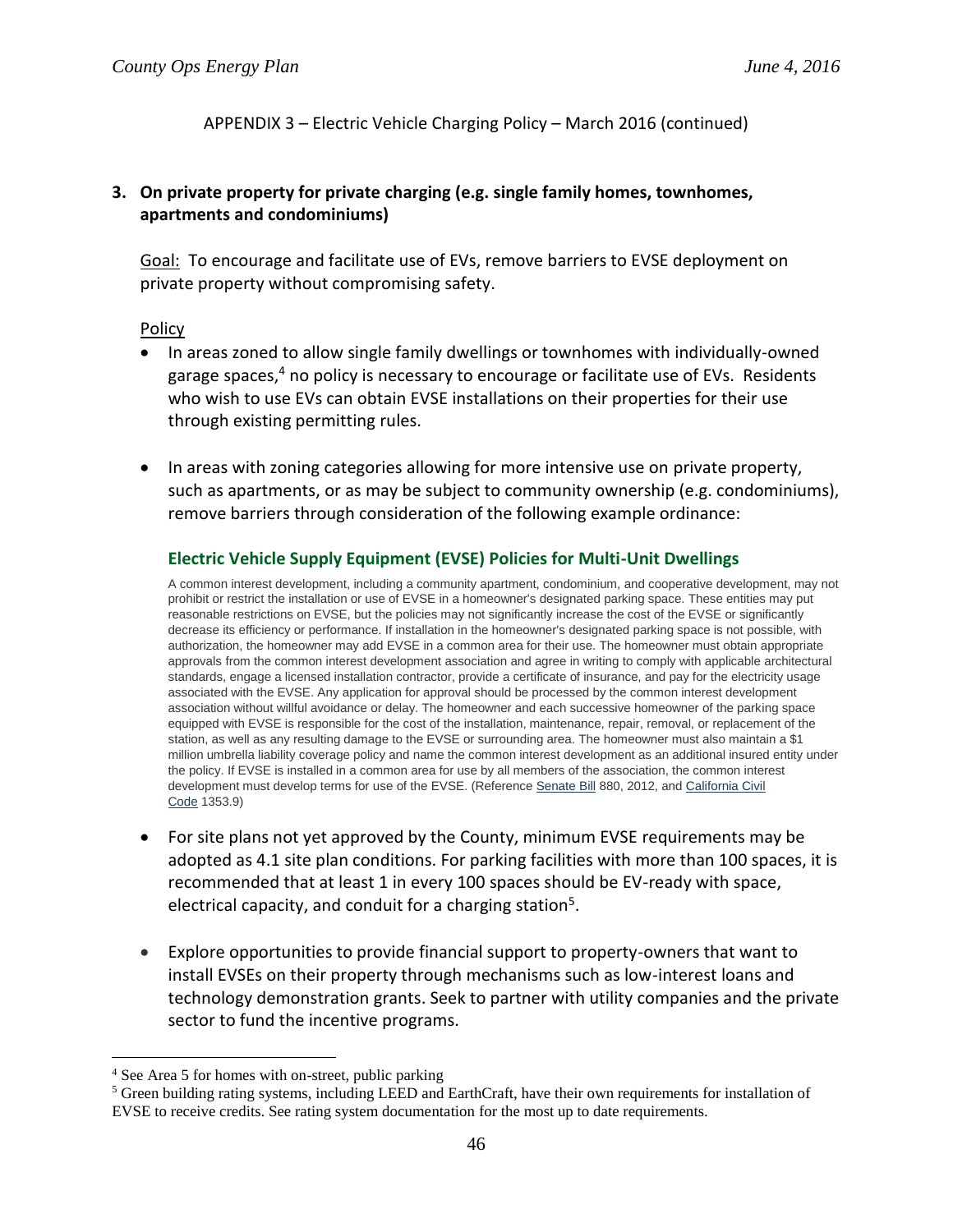## **4. On private property for public charging (e.g. National Airport, commercial garages and parking lots, retail parking spaces and lots)**

Goal: To encourage and facilitate use of EVs, remove barriers to EVSE deployment on private property without compromising safety.

**Policy** 

 $\overline{a}$ 

- For site plans not yet approved by the County, minimum EVSE requirements may be adopted as 4.1 site plan conditions. For parking facilities with more than 100 spaces, it is recommended that at least 1 in every 100 spaces should be EV-ready with space, electrical capacity, and conduit for a charging station<sup>6</sup>.
- To further encourage the use of these EVSE facilities, Arlington County will provide information on the location of public EVSE through its website and other social/news/electronic media.
- Explore opportunities to provide financial support to property-owners that want to install EVSEs on their property through mechanisms such as low-interest loans and technology demonstration grants. Seek to partner with utility companies and the private sector to fund the incentive programs.

<sup>6</sup> Green building rating systems, including LEED and EarthCraft, have their own requirements for installation of EVSE to receive credits. See rating system documentation for the most up to date requirements.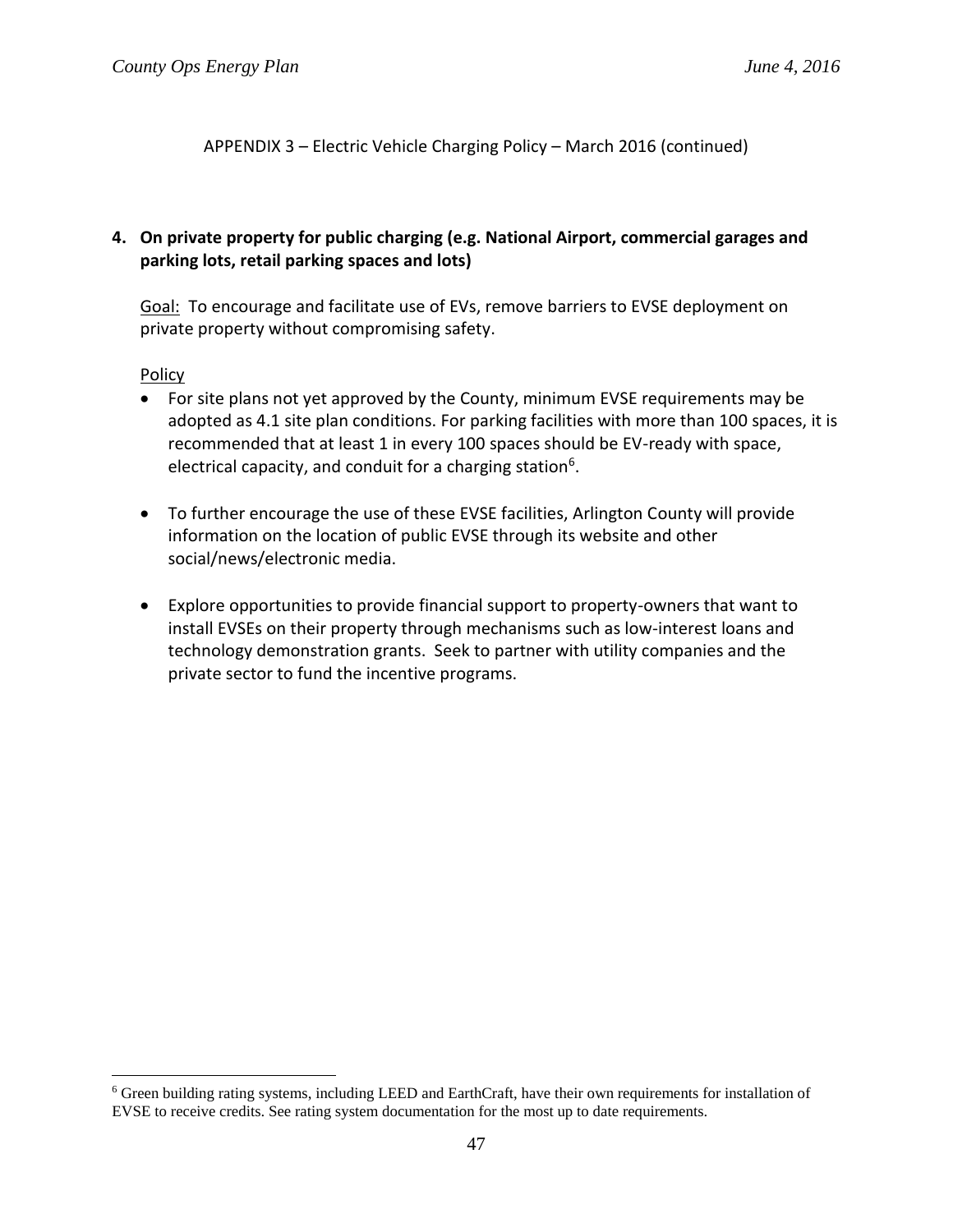## **5. Public right-of-way charging (e.g. curbside)**

## Policy

- The provision of EVSE in the public right-of-way, by either the County or a contractor to the County, requires further study. As the market for EVs matures and there is more local and regional experience with the installation and use on public and private land in parking lots and garages the County should undertake a study on the practicalities of deploying EVSE on street right-of-ways.
- At this time there will be no provision for installation of EVSE for charging in the public right-of-way for homes or businesses that do not have off street parking.
- Considerations to determine suitability for EVSE include:
	- Safety
	- Market demand
	- Competing demand for curb space
	- Access to appropriate electric power supply
	- Project feasibility
- Should right-of-way EVSE be suitable and desirable, this policy does not necessarily require the County to bear the cost of EVSE installation and service. Rather, the County should consider opportunities for public-private partnerships, such as EVSE provided and maintained by a private vendor with fees paid to the County for parking (if any) and electricity use. To this end, the County will undertake a study of the feasibility of a public-private partnership in Arlington's areas of interest and need.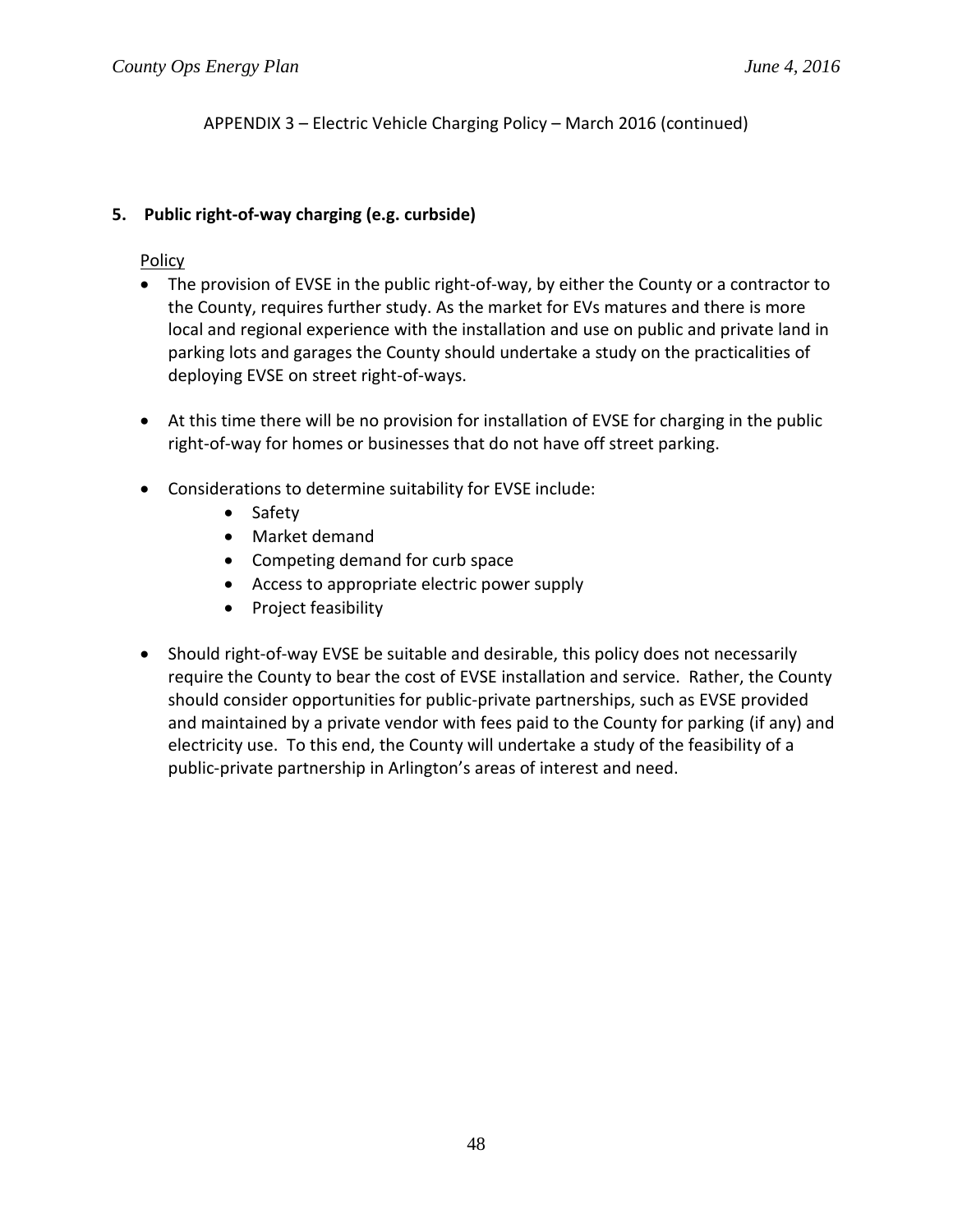## **APPENDIX 4 – Arlington County Green Building Policy**

| Subject/Topic:          | Policy for Integrated Facility Sustainability (Green Building Policy) |
|-------------------------|-----------------------------------------------------------------------|
| <b>Topic Category:</b>  | Green Buildings/Environmental Management/Sustainability               |
| <b>Department Lead:</b> | Office of the County Manager                                          |
| <b>Last Revised:</b>    | November 30, 2009                                                     |

**Summary:** All County buildings and public facilities construction will strive to incorporate the highest environmental performance standards using the LEED green building rating system as a guide. The Policy was developed to support Arlington's mission of sustainability and to support the County's overall greenhouse gas reduction goals.

#### **Purpose:**

- To demonstrate Arlington's commitment to environmental, economic, and social stewardship;
- To reduce costs through energy and water efficiency;
- To provide healthy indoor environments for staff and visitors;
- To contribute to the County's goals of protecting, conserving, and enhancing the region's environmental resources; and
- To set a community standard of sustainable building practices.

**Scope:** Applies to all County Departments and Agencies and their contractors responsible for financing, planning, designing, developing, constructing, managing, and decommissioning County owned and leased facilities and buildings.

**Policy Detail:** It shall be the policy of Arlington County to finance, plan, design, construct, manage, renovate, maintain, and decommission its facilities and buildings to be comprehensively sustainable. This applies to new construction and major renovation projects where the total project square footage meets the minimum criteria described below.

- The County will continue to use the most current version of the LEED green building rating system standards as developed by the USGBC. The specific LEED rating system to be used is determined by the scope of the project (new construction, core and shell, commercial interiors, etc.).
- County buildings shall be funded for at least the level of LEED Silver Certification. In order to address the specific critical environmental issues in the region as outlined by the Metropolitan Washington Council of Government's regional green building policy adopted in 2008, four (4) LEED points selected from the following LEED credits focused on the following areas should be included: Energy Optimization, Heat Islands, Renewable Energy, Construction Waste Management, and/or Stormwater Management.
- Silver Certification may be foregone if professional analysis demonstrates that a reallocation of funding would substantively improve the over-all environmental performance of the building (for example, to meet project-specific energy performance standards), even at the loss of LEED points.